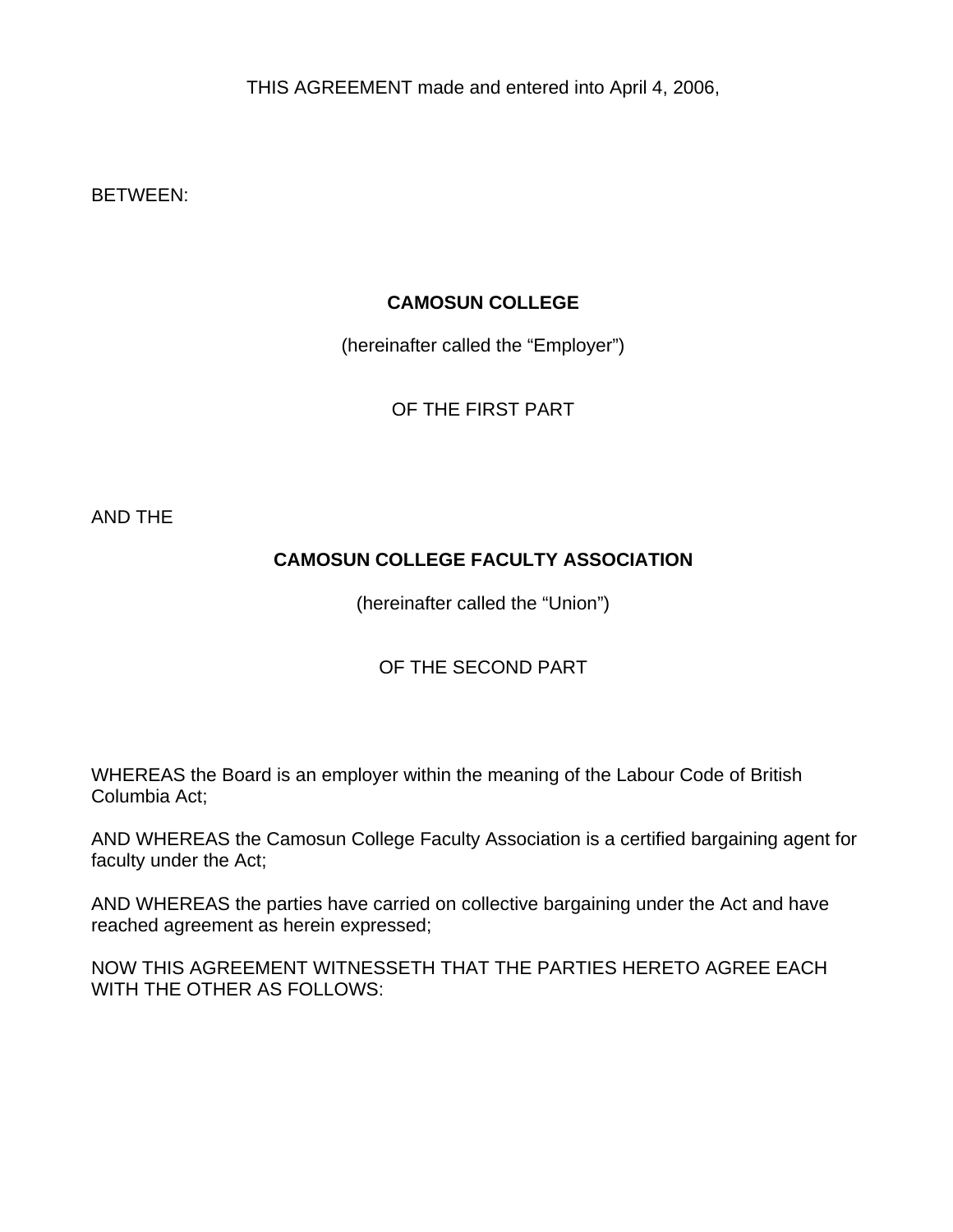# **Table of Contents**

| 1.   |                                                                      | $\overline{7}$   |
|------|----------------------------------------------------------------------|------------------|
| 1.01 | <b>Initial Appointments</b>                                          | 7                |
| 1.02 | <b>Term Appointments</b>                                             | 7                |
| 1.03 | <b>Probationary Appointments</b>                                     | $\boldsymbol{9}$ |
| 1.04 | <b>Continuing Appointments</b>                                       | 10               |
| 1.05 | <b>Letter of Acceptance of Appointment</b>                           | 12               |
| 1.06 | <b>Selection of New Faculty</b>                                      | 12               |
| 1.07 | <b>Seniority</b>                                                     | 13               |
| 1.08 | <b>Teaching Rights of College Administrators and Exempt Staff</b>    | 13               |
| 1.09 | Faculty status for College Administrators and Other Exempt Employees | 13               |
| 2.   |                                                                      | 15               |
| 2.01 | <b>Right of First Refusal for Term Contracts</b>                     | 15               |
| 2.02 | <b>Resignation</b>                                                   | 15               |
| 2.03 | <b>Probationary Appointments</b>                                     | 15               |
| 2.04 | <b>Disciplinary Process</b>                                          | 16               |
| 3.   |                                                                      | 18               |
| 3.01 | <b>Notification</b>                                                  | 18               |
| 3.02 | <b>Process</b>                                                       | 19               |
| 3.03 | Retraining                                                           | 19               |
| 3.04 | <b>Severance Pay and Reappointment</b>                               | 19               |
| 4.   |                                                                      | 22               |
| 4.01 | <b>Placement</b>                                                     | 22               |
| 4.02 | <b>Salary Range</b>                                                  | 22               |
| 4.03 | <b>Recognition of Work Experience for Initial Placement</b>          | 23               |
| 4.04 | <b>Initial Placement Procedure</b>                                   | 24               |
| 4.05 | <b>Payment of Salaries</b>                                           | 24               |
| 5.   |                                                                      | 25               |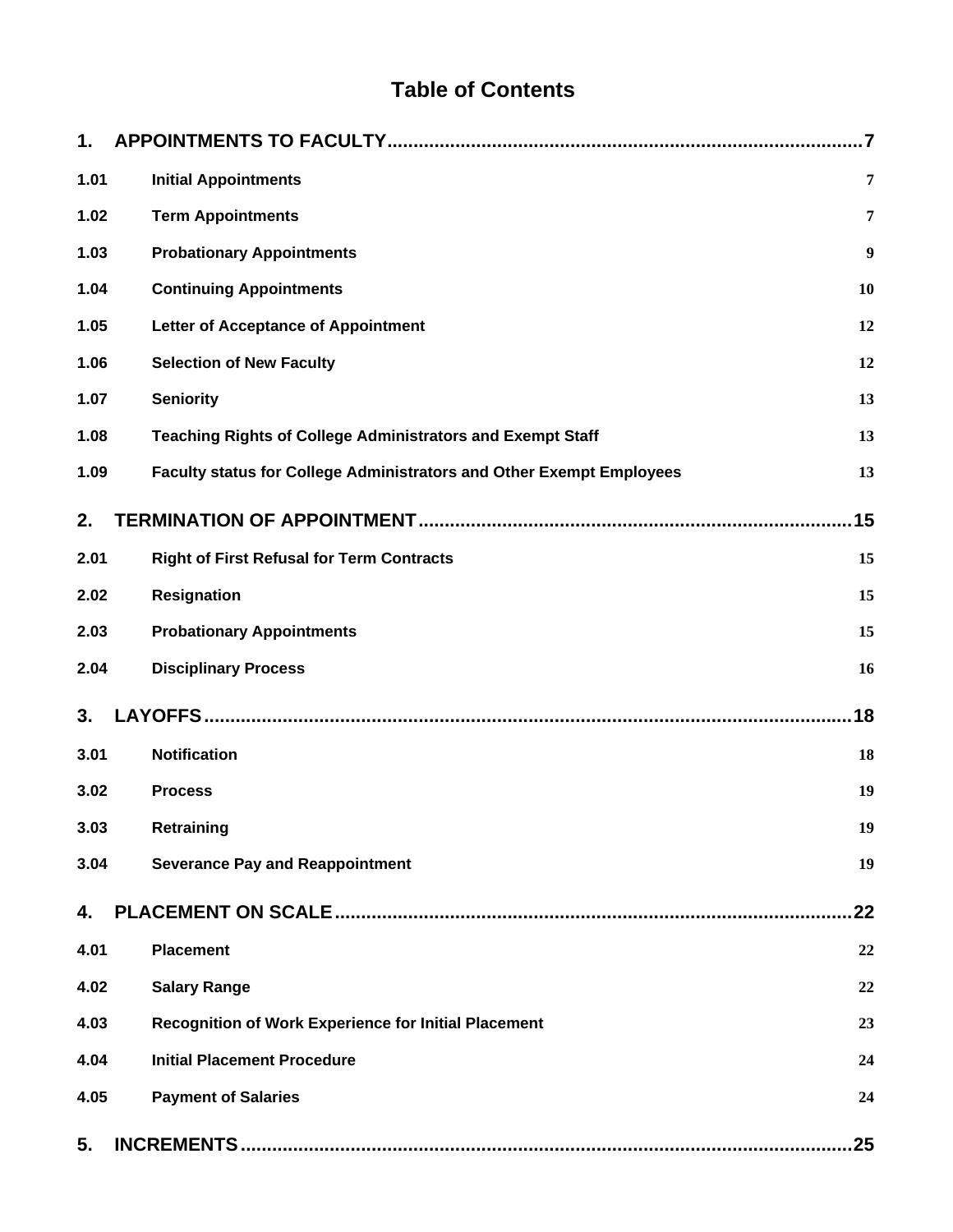| 5.01  | <b>Advanced Placement Upon Change of Qualifications</b> | 25  |
|-------|---------------------------------------------------------|-----|
| 5.02  | <b>Increments for Service</b>                           | 26  |
| 5.03  | <b>Professional Development Leave</b>                   | 26  |
| 6.    | CHAIR ……………………………………………………………………………………                  | 27  |
| 6.01  | <b>Stipend</b>                                          | 27  |
| 6.02  | <b>Change of Stipend</b>                                | 27  |
| 6.03  | <b>Duties of Chairs</b>                                 | 27  |
| 6.04  | <b>Complement of Chairs</b>                             | 27  |
| 6.05  | <b>Appointment of Chairs</b>                            | 27  |
| 6.06  | <b>Term of Office of Chairs</b>                         | 27  |
| 6.07  | <b>Qualifications of Chairs</b>                         | 28  |
| 6.08  | <b>Allocation of Chair Positions</b>                    | 28  |
| 7.    |                                                         | 29  |
| 7.01  | Workload                                                | 29  |
| 7.02  | <b>Weekly Contact Hours</b>                             | 30  |
| 7.03  | Non-Teaching Employees and Non-Teaching Duties          | 31  |
| 7.04  | <b>Substitute Instructors</b>                           | 32  |
| 7.05  | <b>Continuing Education (CE)</b>                        | 33  |
| 7.06  | <b>Preparation Time for New Employees</b>               | 33  |
| 8.    |                                                         | 34  |
| 8.01  | <b>Entitlement</b>                                      | 34  |
| 8.02  | <b>Sickness</b>                                         | 35  |
| 8.03  | <b>Unused and Overused Vacation</b>                     | 35  |
| 9.    |                                                         | 36  |
| 10.   |                                                         | .37 |
| 10.01 | <b>Scheduled Development Time for Faculty</b>           | 37  |
| 10.02 | <b>Professional Development Fund</b>                    | 41  |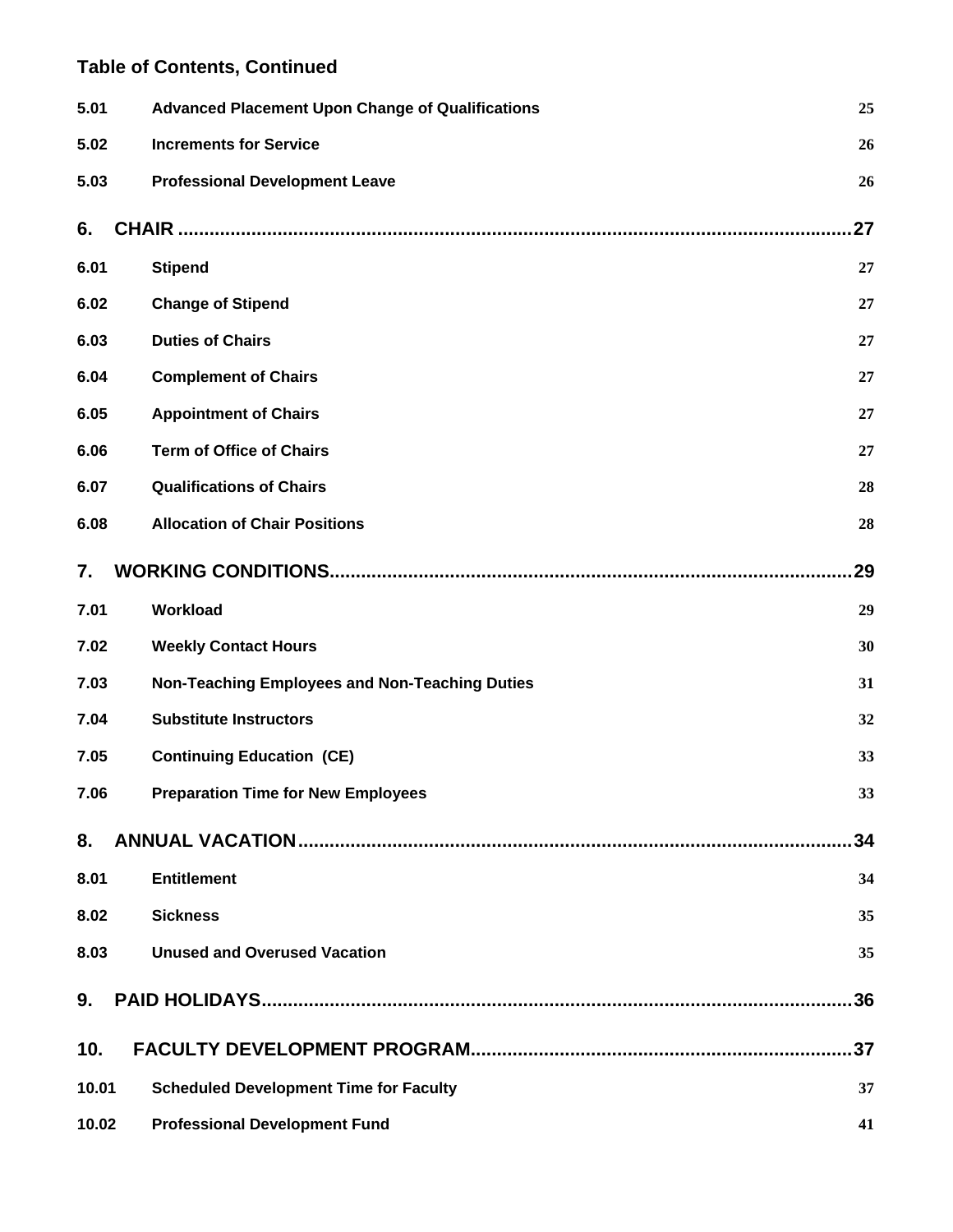| 10.03 | <b>Faculty Exchanges</b>                                              | 41  |
|-------|-----------------------------------------------------------------------|-----|
| 10.04 | <b>Professional Fees</b>                                              | 42  |
| 11.   |                                                                       | .43 |
| 11.01 | <b>Seek Election</b>                                                  | 43  |
| 11.02 | Campaign                                                              | 43  |
| 11.03 | Leave                                                                 | 43  |
| 12.   |                                                                       | .44 |
| 13.   |                                                                       | .45 |
| 13.01 | <b>Unpaid Leave</b>                                                   | 45  |
| 13.02 | <b>Bereavement Leave</b>                                              | 45  |
| 13.03 | <b>Deferred Salary Leave Plan</b>                                     | 45  |
| 13.04 | <b>Pension on Professional Development Leave</b>                      | 46  |
| 14.   |                                                                       | .47 |
| 14.01 | <b>Parental Leave</b>                                                 | 47  |
| 14.02 | <b>Non-Birth Parent Leave</b>                                         | 47  |
| 14.03 | <b>Adoption Leave</b>                                                 | 47  |
| 15.   |                                                                       | 48  |
|       | 15.01 Sick Leave                                                      | 48  |
| 15.02 | <b>Accumulated Sick Leave</b>                                         | 48  |
| 15.03 | <b>Family Illness</b>                                                 | 49  |
| 15.04 | <b>Sick Leave Bank</b>                                                | 49  |
| 16.   | <b>WORKERS' COMPENSATION BOARD AND INDUSTRIAL HEALTH AND SAFETY51</b> |     |
| 16.01 | <b>Workers' Compensation Board</b>                                    | 51  |
| 16.02 | <b>Occupational Health and Safety</b>                                 | 51  |
| 17.   |                                                                       | 54  |
| 17.01 | <b>Benefit Details</b>                                                | 54  |
| 17.02 | <b>Medical Services</b>                                               | 54  |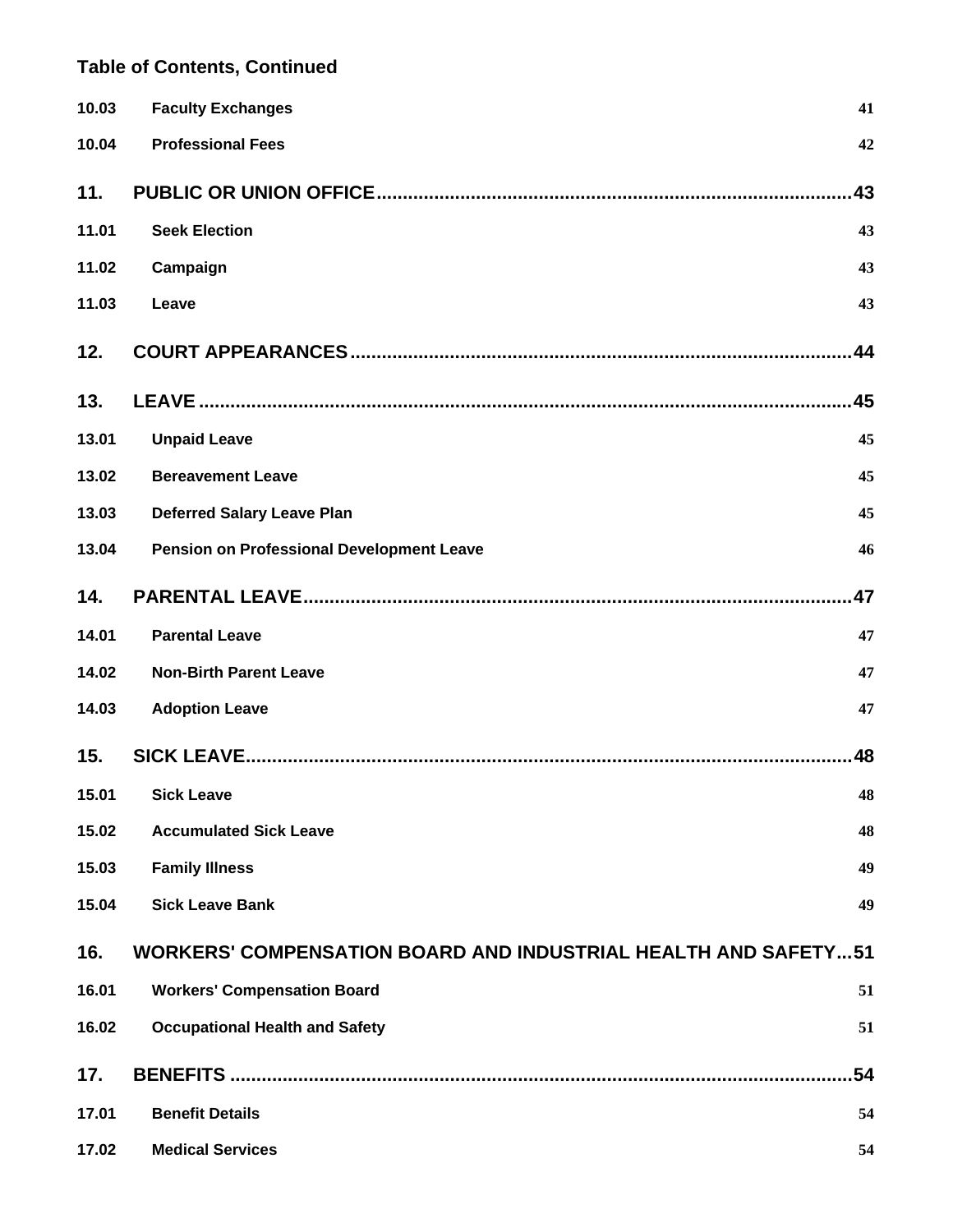| 17.03 | <b>Dental Plan</b>                                  | 54  |
|-------|-----------------------------------------------------|-----|
| 17.04 | <b>Group Life</b>                                   | 54  |
| 17.05 | <b>Disability Insurance</b>                         | 54  |
| 17.06 | <b>Pension</b>                                      | 56  |
| 17.07 | <b>Coverage for Part-Time and Term Appointments</b> | 56  |
| 17.08 | <b>Tuition Fees</b>                                 | 56  |
| 18.   |                                                     | 57  |
| 18.01 | <b>Early Retirement</b>                             | 57  |
| 19.   |                                                     |     |
| 20.   |                                                     |     |
| 21.   |                                                     | 60  |
| 21.01 | <b>Resolution of Disputes or Complaints</b>         | 60  |
| 21.02 | <b>Variation of Procedure</b>                       | 61  |
| 22.   |                                                     | 62  |
| 22.01 | <b>Bargaining Unit Definition</b>                   | 62  |
|       |                                                     |     |
| 22.02 | <b>Membership</b>                                   | 62  |
| 22.03 | <b>Dues</b>                                         | 62  |
| 23.   |                                                     | 63  |
| 23.01 | <b>Individual Agreements</b>                        | 63  |
| 23.02 | <b>Fair Treatment</b>                               | 63  |
| 23.03 | <b>Leave for Union Business</b>                     | 63  |
| 23.04 | <b>Release Time</b>                                 | 63  |
| 23.05 | <b>Picket Lines</b>                                 | 64  |
| 23.06 | <b>Struck Work</b>                                  | 64  |
| 24.   |                                                     | .65 |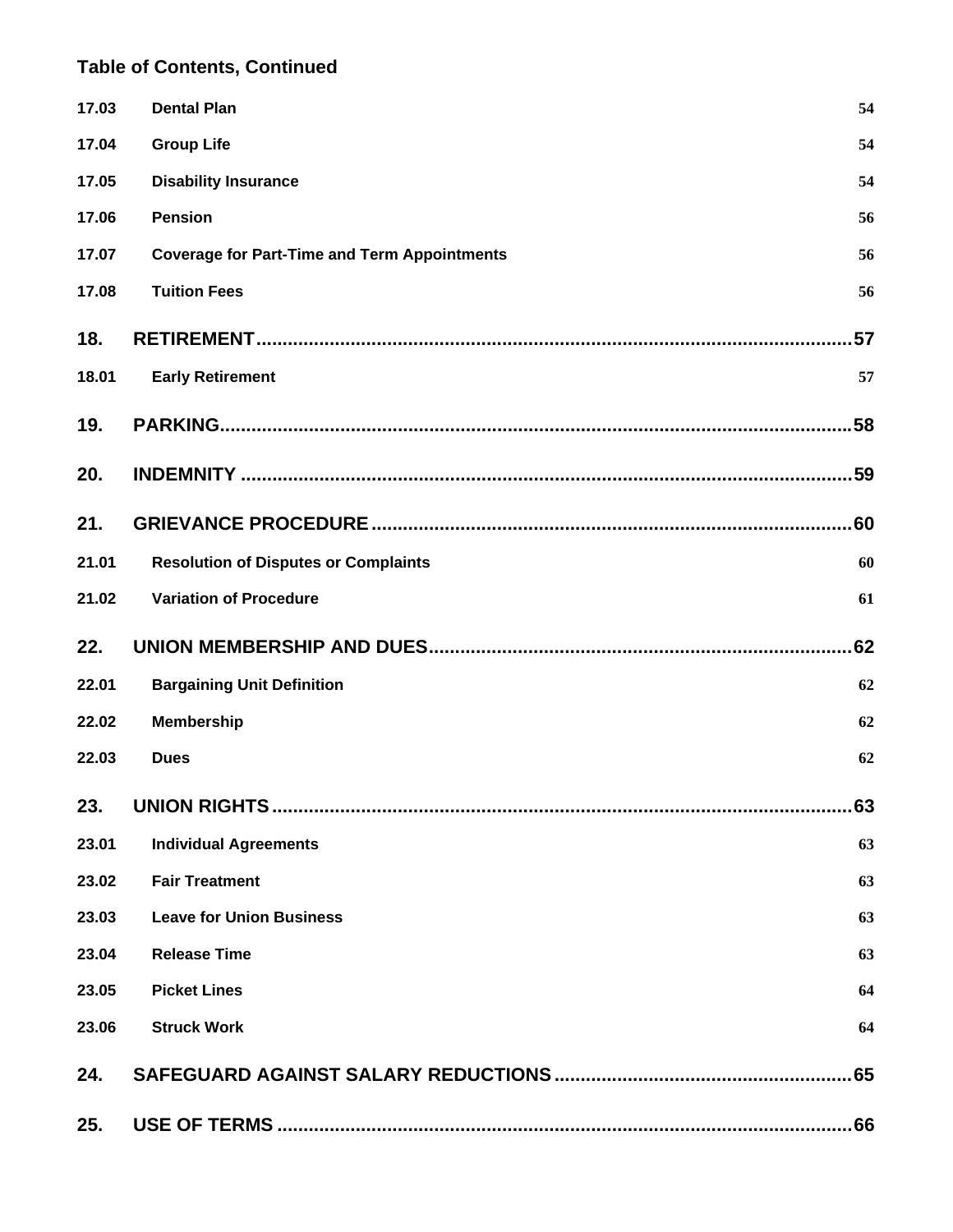| 26.   |                |    |
|-------|----------------|----|
| 27.   |                |    |
| 28.   |                |    |
| 28.01 | <b>Process</b> | 69 |
| 29.   |                |    |
| 30.   |                |    |
| 31.   |                |    |
| 32.   |                |    |
| 33.   |                |    |
| 34.   |                |    |
| 35.   |                |    |
|       |                |    |
|       |                |    |
|       |                |    |
|       |                |    |
|       |                |    |
|       |                |    |
|       |                |    |
|       |                |    |
|       |                |    |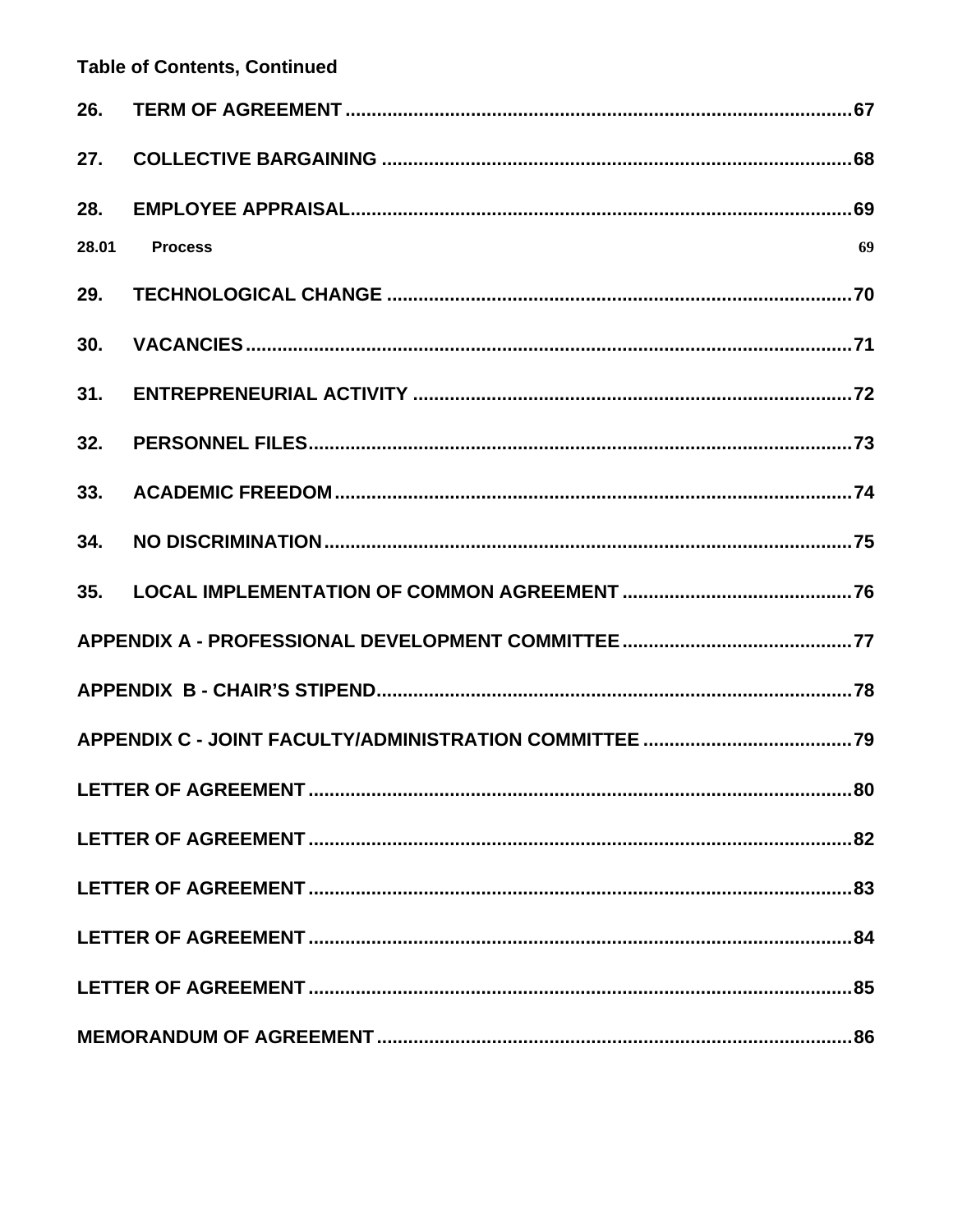# **1. APPOINTMENTS TO FACULTY**

## **1.01 Initial Appointments**

Initial appointments shall be either probationary for a two (2) year period or term as outlined in Clause 1.02.

Subsequent appointments shall be either probationary, continuing, or term as outlined below.

#### **1.02 Term Appointments**

- (a) A term appointment is one with a pre-established end date. Term appointments may be made only in circumstances which fit one or more of the following conditions (assuming that no probationary or continuing faculty are available):
	- (i) To replace:
		- faculty on leave or secondment;
		- faculty assigned to professional, curriculum, or program development activities;
		- faculty assuming probationary assignments under paragraph 3, Clause 1.03.
	- (ii) To create positions with less than a fifty percent (50%) annual workload, provided there is no opportunity to combine two or more such assignments into a workload sufficient for a continuing or probationary assignment.
	- (iii) To fill positions when emergencies or other unforeseen circumstances do not allow for normal selection procedures.
	- (iv) To hire an individual with the specialized knowledge or skills required for a particular course or assignment when the College can demonstrate that no faculty member with the required knowledge or skill is available to accept the assignment as part of a probationary or continuing appointment.
	- (v) To staff instructional programs or projects which are funded by agencies external to the College on an irregular basis.
	- (vi) To staff new and experimental instructional programs or projects, or to hire faculty to replace continuing faculty who accept an assignment to an experimental program or project. Experimental programs or projects are those that expand programming to new clientele groups, new locations, or new programs or courses. Term positions created under this clause are limited to two years and must be with the agreement of the union.

Notwithstanding the above, effective September 1, 1993, no school may fill more than twenty percent (20%) of its full-time equivalent positions with term employees, excluding those hired under provision (i) above.

In all instances, the appointee and the Union shall be informed in writing of the grounds for a term rather than a continuing or probationary appointment.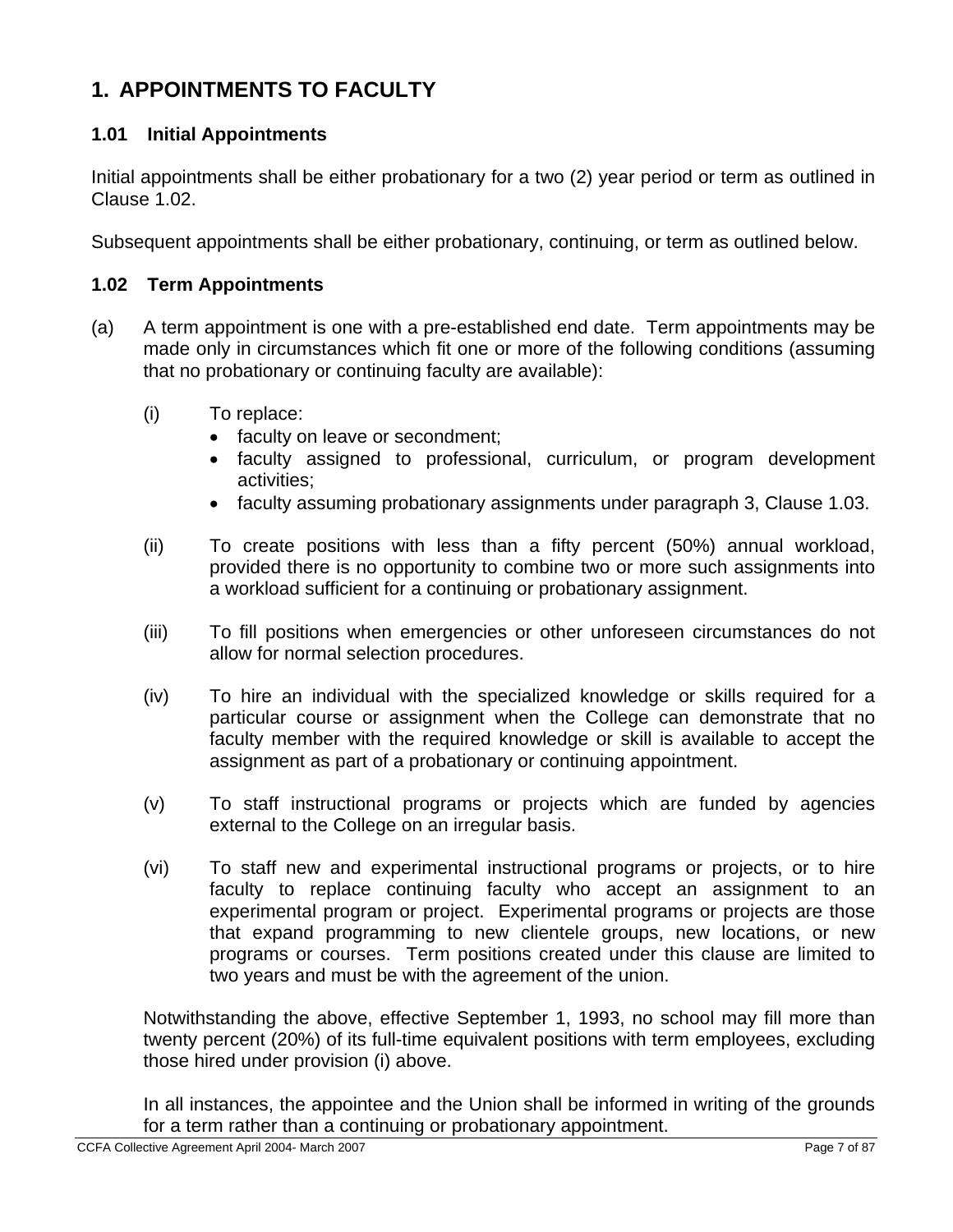- (b) When seniority is calculated, accumulated service on term appointments shall include earned vacation, whether taken as time off or as payment in lieu. In instances when vacation pay is received, not vacation time, the seniority earned shall be the same as if the employee had been credited with vacation time. In other words, earned seniority shall not be diminished as a result of a faculty member earning payment in lieu rather than vacation time. In these instances, seniority will be calculated by multiplying the employment period by 1.2.
- (c) Instructional term appointments will cover one (1) week of preparation time, the instruction period, and exam period or wrap-up period, to equate to sixteen (16) weeks for a standard full semester and thirteen (13) weeks for a standard full quarter.

Appointments for periods other than a standard full semester or quarter shall reflect the actual instruction period together with one (1) week's preparation time and one (1) week for the exam period or wrap-up period.

Any individual whose percentage of full-time employment is consistently 50% or higher for two successive semesters or quarters shall have a single appointment which extends through both semesters or quarters. For the purpose of this clause, May-June and July-August shall each be considered semesters.

Payment for term appointments shall be calculated on a daily rate based on the individual faculty member's placement on the faculty salary scale.

- (d) All employees on term appointments shall be evaluated according to the procedures established for the school, within the first twelve (12) months of aggregated appointment periods (independent of percentage of full-time employment); and an additional evaluation shall occur before completion of two (2) "full-time equivalent" years of service.
- (e) Indefinite term appointments to replace a continuing or probationary faculty member on disability leave, the Employer may offer an indefinite term appointment, giving the new employee access to benefits and other provisions for probationary employees, providing there has been appropriate opportunity for recruitment and selection.

If the disabled faculty member is declared able and returns to work, the replacement appointee shall receive one (1) month's notice or payment in lieu of notice.

If the disabled faculty member is unable to return to work within the period of time allowed, the indefinite term appointment will be converted to a regular probationary or continuing appointment.

(f) Internships - The Employer may create a limited number of faculty internship positions, each of which requires the approval of the Union.

Each internship position shall be for a one (1) or a two (2) year period, with a workload from fifty percent (50%) to one hundred percent (100%). The employee hired for each position will have no more than one (1) year of college-related experience in his/her field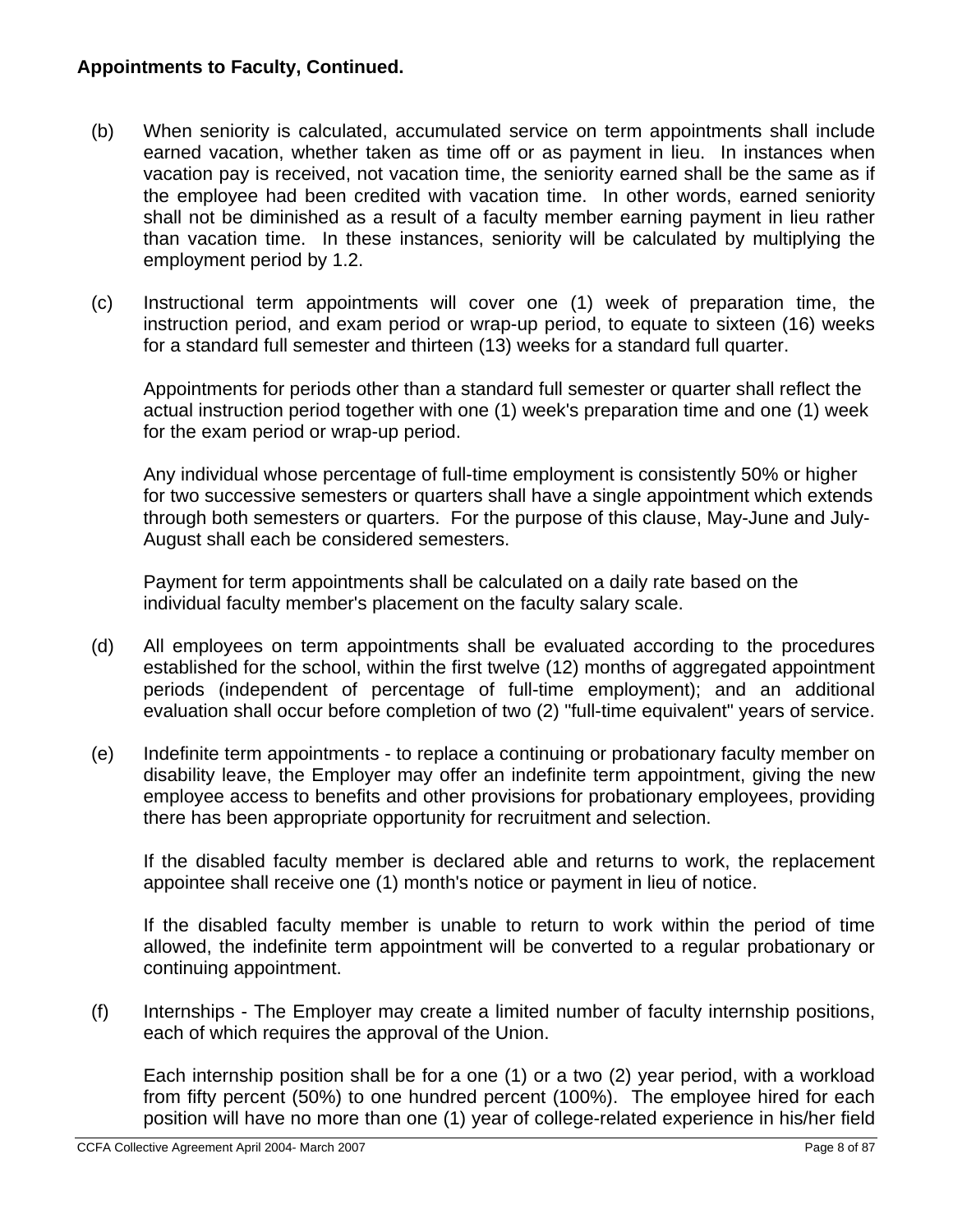of expertise. The approved staffing profile will not be increased by the addition of interns.

An employer/employee relations committee shall recommend guidelines for the application of this clause. The recommendations shall be forwarded to the president of the College and the president of the CCFA within six (6) months of the signing of this agreement, unless a later date is agreed to by the two presidents, and shall form the basis for the application of this clause, subject to approval by the CCFA and the administration.

(g) Subject to Clauses 3.02 and 3.03, service accumulated during term appointments shall be credited toward seniority and all other benefits for which the employee is eligible. In those instances in which the length of the appointment has permitted adequate time for regular faculty evaluation procedures to be applied, and where such evaluation has been fully satisfactory, all service accumulated will be credited toward the probationary appointment, provided that the conditions of the term assignment do not differ significantly from the position being offered. Service credited towards probation under this clause will be counted in terms of percentage of full-time employment, with two (2) full-time equivalent years required for completion of the equivalent of probation.

Should a faculty member accept a probationary appointment prior to completing two (2) full-time equivalent years of service on term appointments, the length of probation will consist of two (2) years minus the f.t.e. time on term contracts. The remaining probation will be counted in aggregate, not f.t.e. time.

## **1.03 Probationary Appointments**

- (a) A probationary appointment precedes a continuing appointment, except in the case of any former term employee who completed the equivalent of a probationary period while on term assignments.
- (b) Probationary appointments shall be made for positions with fifty percent (50%) or more of an annual workload. The duration of the probationary period shall be two (2) academic years, irrespective of percentage of full-time equivalent employment, minus the length of accumulated service in term positions which do not differ significantly from the position being offered.
- (c) The probationary period for continuing faculty who assume assignments in another department shall be one (1) academic years. No probationary period is required when the department to which the faculty member transfers is deemed by the appropriate vice-president to be similar in nature to the faculty member's original department. If continuing faculty have an unsuccessful probation in another department, they shall be re-instated in their previous position or in a similar position.
- (d) A faculty member with a new probationary or continuing appointment shall receive at least one week of paid preparation time at the start of the appointment.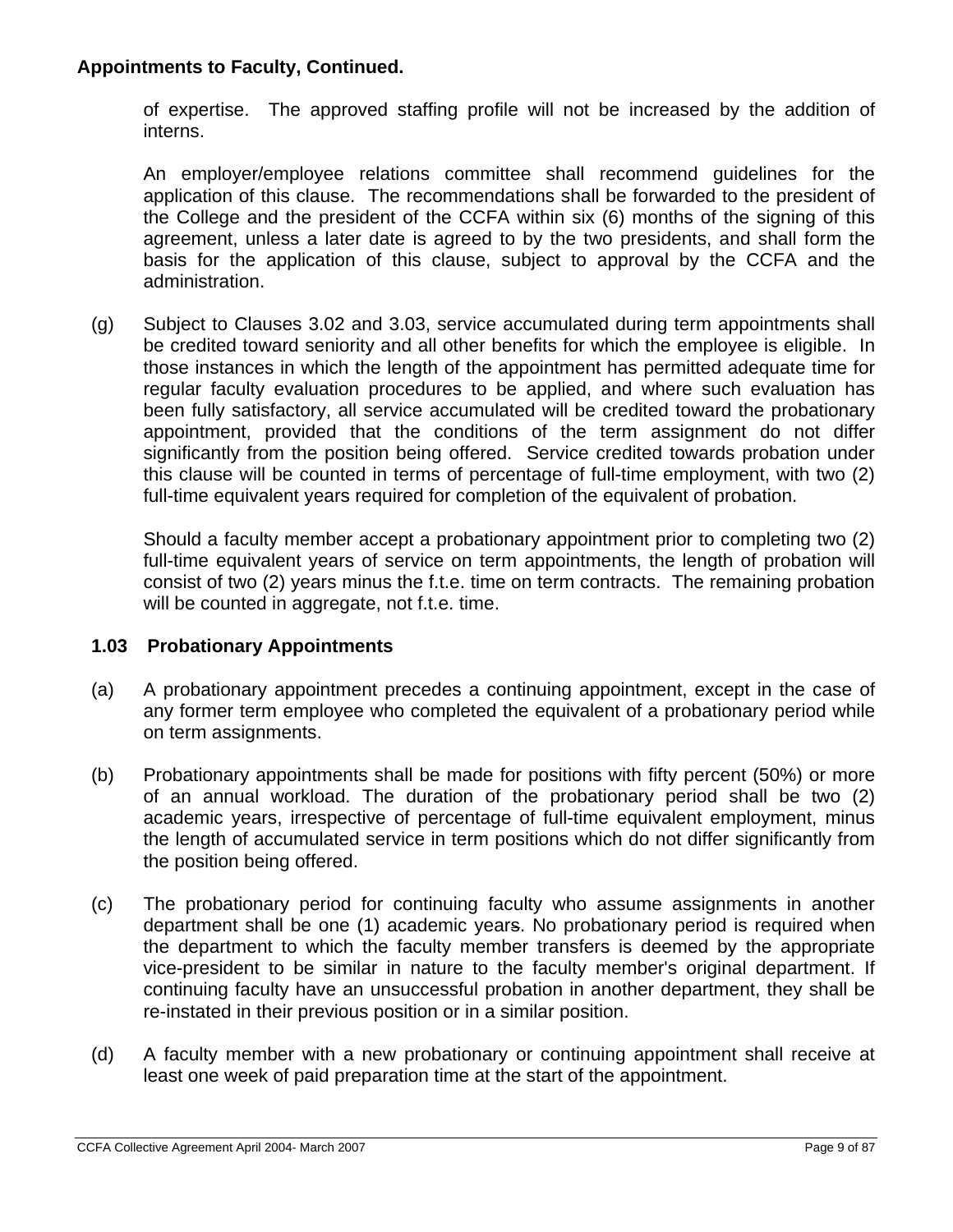(e) As a minimum requirement, all employees on probationary appointments shall be evaluated within the first semester or quarter of their appointment and when eight (8) to ten (10) months remain in the probationary period, according to procedures established in writing for each school. The employee shall be informed of the School's evaluation procedures and standards with the letter of appointment. The methods, standards, and procedures of evaluation shall be fair and reasonable.

After any evaluation, should improvements be deemed necessary, the employee, in consultation with the dean, will develop a plan, with appropriate timelines, for attaining the additional skills and/or knowledge required. The employee may apply to the Professional Development Fund for assistance in this regard.

Should the evaluation which occurs with eight (8) to ten (10) months remaining in the probationary period indicate that the employee does not yet qualify for a continuing appointment, a final evaluation will be carried out within two (2) to three (3) months of the end of the probationary period.

On the basis of the employee's most recent evaluation, the dean will recommend to the appropriate Vice-president whether to convert the probationary contract to continuing or to sever the employee's connection to the College at the end of his/her probationary appointment, or in accordance with Clause 2.03.

Should the employee disagree with the conclusions or recommendations resulting from an evaluation procedure, he/she may contest the recommendations or conclusions on the basis of the procedures not being carried out as prescribed by the school, or on the grounds that the conclusions and recommendations did not fit the information gathered through the evaluation process.

## **1.04 Continuing Appointments**

- (a) A faculty member who has successfully completed a probationary appointment shall automatically receive a continuing appointment at the same or higher percentage of employment as on the probationary contract.
- (b) A full-time faculty member may be assigned to a continuing part-time contract without loss of accumulated seniority and shall continue to accumulate seniority on a prorated basis.

Except where a reduction in staff is applicable, a full-time faculty member shall not be converted to part-time without mutual agreement among that member, the Union and the Employer.

In the event that a previously full-time faculty member who has converted to continuing part-time wishes to revert to a full-time appointment, he/she can only do so if there is a vacancy for which he/she is qualified subject to the provisions of Clause 1.04(e) or if there was an agreement specifying the duration of part-time employment prior to that member becoming part-time.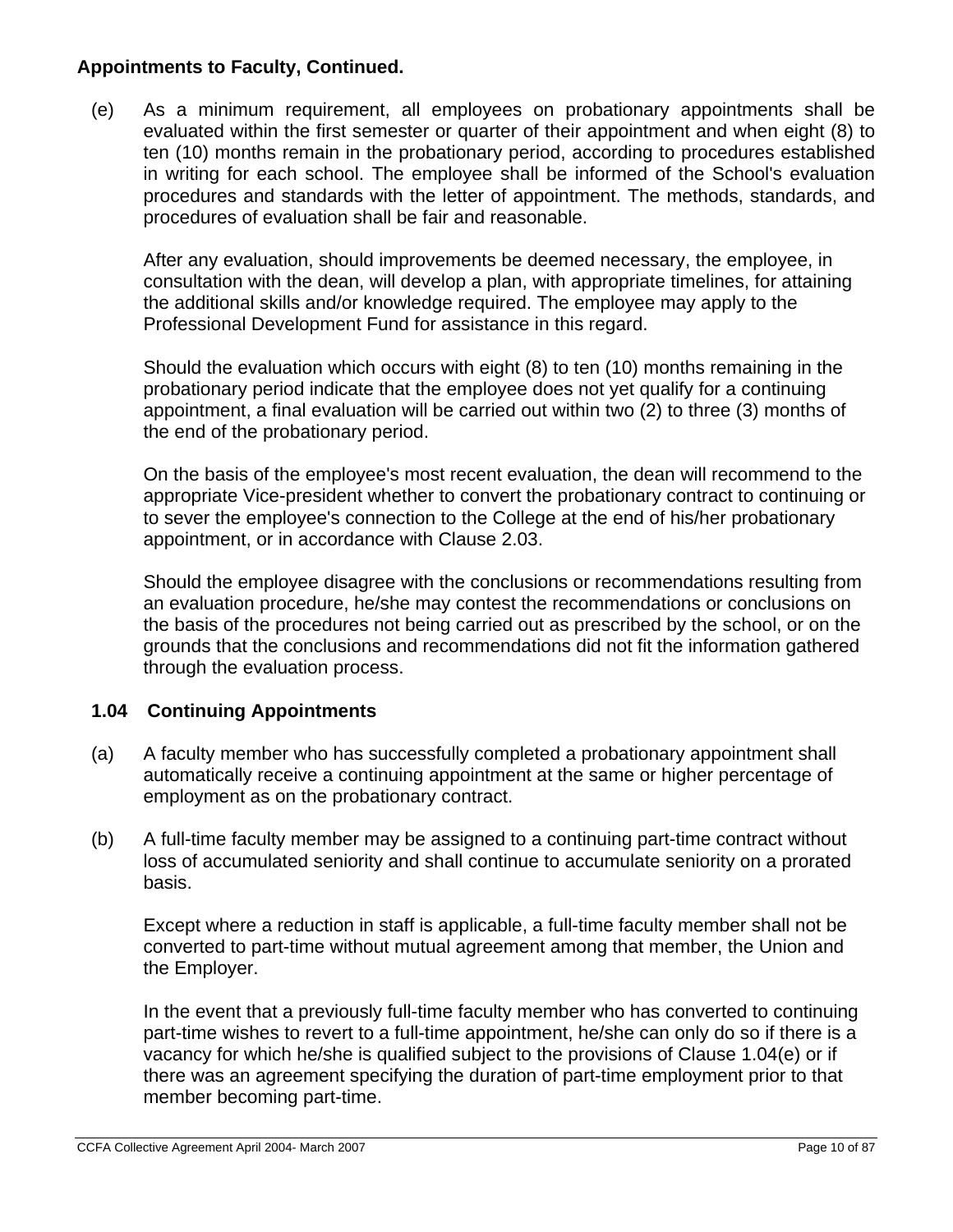- (c) A faculty member with a continuing part-time appointment shall be granted first refusal for increased employment in the same department, when, in the judgment of the dean, in consultation with faculty and the chair, he/she is fully qualified to perform the duties comprising the additional workload. Should more than one (1) continuing part-time faculty member be qualified for the increased employment, the work will be assigned to the faculty member judged to be best qualified for the duties involved in the additional workload.
- (d) Transition from Term Appointments to Probationary or Continuing Appointments.

Any faculty member on a term appointment, other than indefinite term, shall upon application be granted probationary or continuing employment, subject to the following conditions:

- (i) He/she must have been appointed to a term position through the normal school selection procedures in effect at the time of his/her appointment.
- (ii) He/she must have worked at an average minimum of forty percent (40%) of fulltime employment over at least twelve (12) weeks in each of two (2) semesters or at least nine (9) weeks in each of three (3) quarters (or the equivalent in a combination of semesters and quarters) in each of two (2) consecutive years, with a resulting full-time equivalent employment total of at least thirty (30) weeks, i.e. an average workload of at least fifty percent (50%) in each year.
- (iii) The faculty member normally must have worked in one department during the qualifying period, except in the case of faculty members who have done similar work in more than one department. Should there be disagreement concerning whether or not an individual who has worked in more than one department during the qualifying period is entitled to continuing status, the matter shall be resolved according to the provisions of Clauses 21.01 and 21.02.
- (iv) He/she must have been successfully evaluated according to established school evaluation procedures.
- (v) An assignment averaging at least fifty percent (50%) of full-time employment, with a minimum of forty percent (40%) at any given time, based on the normal workload of a full-time instructor in the relevant department, shall be available over two (2) semesters or three (3) quarters in the next year. The Employer is obligated to offer continuing employment when the annual budget and operating plan indicate that an assignment to the level stipulated above will be available. When the Employer concludes that sufficient work is not available to offer an individual a continuing contract, the Employer shall inform the individual and the Union in writing of the reasons for the decision.

All benefit calculations, including long term disability, will be based on the average annual percentage of full-time employment.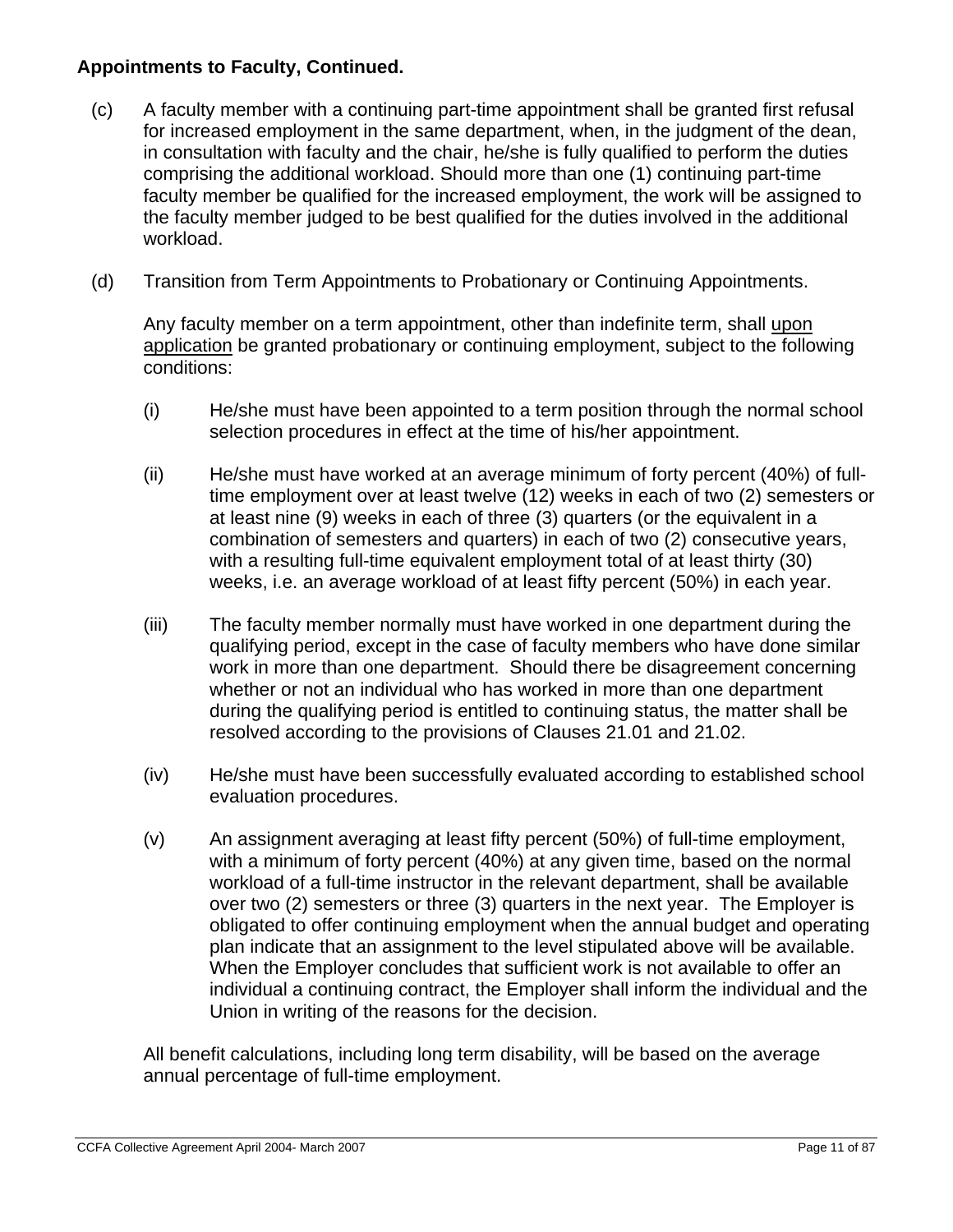Conversion to a continuing appointment shall occur only at the beginning of the next term or semester following qualification and application.

For the purposes of this clause, the period from May through August shall be considered a semester.

The Employer shall not deny a faculty member the rights stipulated in this clause as a result of having neglected to evaluate the faculty member.

When more than one candidate is eligible for a single continuing appointment under this clause, the appointment shall be offered to the employee deemed most qualified through normal school selection procedures.

- (e) When a continuing position in a department becomes available, the position shall be offered to a suitable candidate from the following categories, in the following order. Suitable is defined here as meeting the minimum requirements for the position as determined in advance, by the department in consultation with the dean.
	- (i) Laid off with reappointment rights, according to the provisions of clause 3.04 (b)
	- (ii) Employees with part-time continuing appointments, in the same department, according to the provisions of Clause 1.04(c).
	- (iii) (a) Term employees in the same department who have met the conditions necessary to convert to a continuing contract as described in 1.04 (d)

(b) Employees on indefinite term appointments who have successfully completed the equivalent of a probationary appointment.

Note: If two people are equally eligible under iii) (a) and iii) (b), the employee with more service accumulated will convert.

(iv) Candidate selected through competition for the position.

## (f) JOB SHARING

The Union and the Employer agree in principle to allow opportunities for job sharing. Arrangements and terms of employment shall be determined by a Joint Faculty/Administration Committee.

## **1.05 Letter of Acceptance of Appointment**

The Union shall receive copies of each letter of acceptance of appointment.

#### **1.06 Selection of New Faculty**

Faculty members of the respective department shall be consulted in the selection of all new faculty. Procedures for faculty consultation will be specified in writing by the appropriate dean.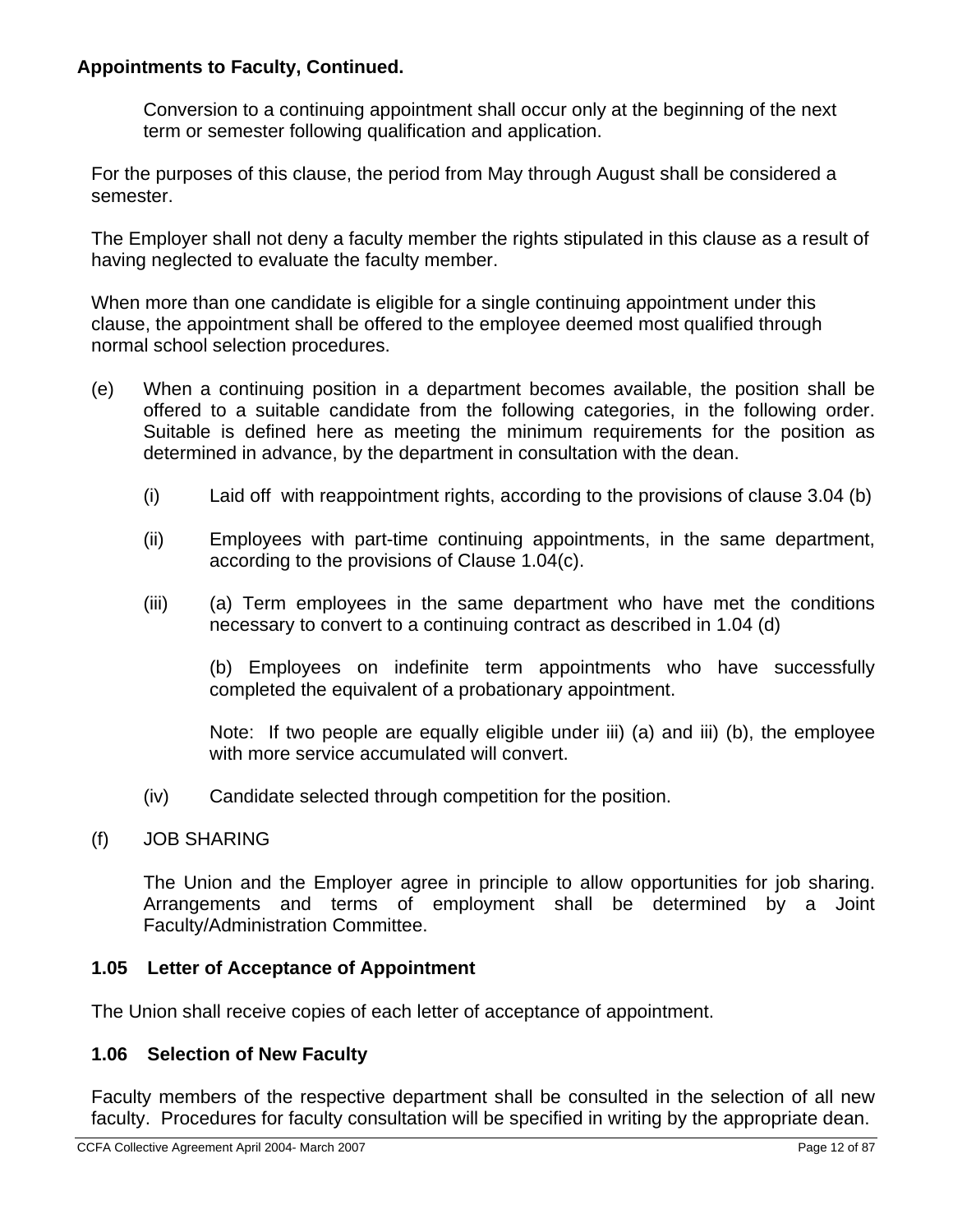## **1.07 Seniority**

For employees on continuing or probationary contract, seniority shall be based on all service on term, probationary, or continuing contracts where no break in service exceeds two years. Seniority for part-time contracts shall be pro-rated. A seniority period will be established and reported for each continuing or probationary employee. An updated seniority list will be supplied to the Union at least annually.

Service seniority shall include all continuous service with the Public Service of British Columbia prior to the meld that took place on October 1, 1975. Seniority continues to accrue during all leaves of absence.

#### **1.08 Teaching Rights of College Administrators and Exempt Staff**

- (a) "College Administrators" for the purpose of Clauses 1.08 and 1.09 means Associate Deans, Deans, Associate Directors, Directors, Vice Presidents, and the President.
	- (i) College Administrators may teach at any time if the need exists, but shall not displace a continuing faculty member from employment and shall not teach more than one (1) section in any term or semester without the consent of the Union.
	- (ii) No additional payment for instruction will be made to College Administrators.
	- (iii) College Administrators are not required to become members of the Union or to pay Union dues.
	- (iv) The appropriateness of the qualifications of College Administrators to teach will be determined by the responsible dean in consultation with the responsible chair.
- (b) Other Exempt Employees

Other exempt employees may accept faculty assignments if they are deemed qualified by the usual faculty selection procedures. They will accept assignments on the same basis as other faculty - receiving payment for duties above and beyond their management responsibilities, and paying prorated union dues to the Union. In no case will an exempt employee, by accepting a faculty position, displace a continuing faculty member.

## **1.09 Faculty status for College Administrators and Other Exempt Employees**

(a) The rights stipulated in this clause apply to College Administrators who opt to pay the Union an annual fee in lieu of dues. The amount of the fee will be determined by the Union and will not exceed the percentage of gross salary charged to faculty members.

The administrators stipulated above have the following rights: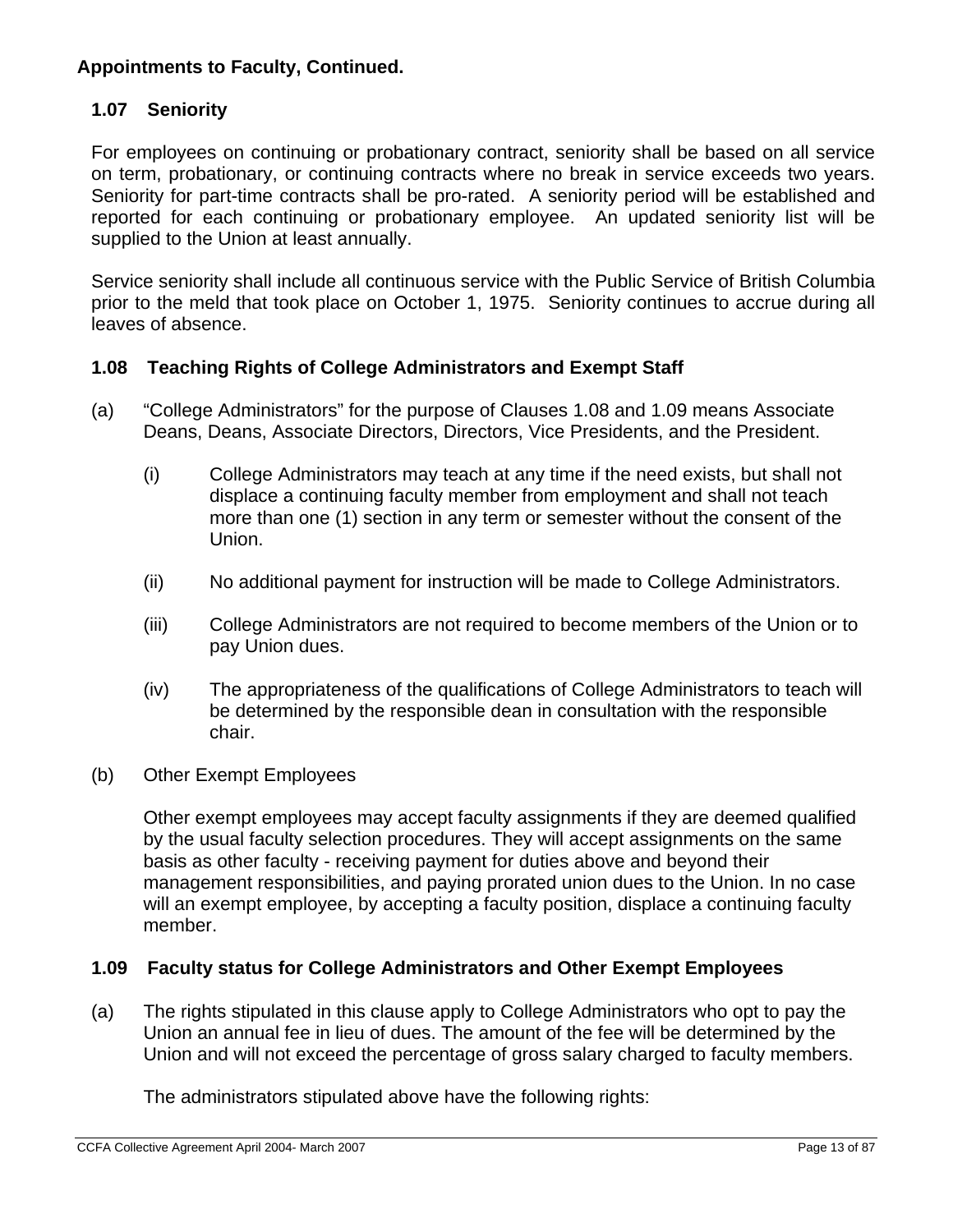- (i) The right, at their own or the Employer's request, to transfer to a continuing faculty position for which they are qualified if a vacancy exists, with the agreement of the appropriate dean in consultation with the appropriate vicepresident and the department. These transfers shall take priority over applications from persons outside the College and will not interfere with rights for a continuing appointment as specified in Clauses 1.04(e)(i)—(iii).
- (ii) The right to have all service to the College in a professional capacity counted in placement on the salary scale.
- (b) In addition to the right specified in 1.09(a), faculty members who leave the bargaining unit to occupy an exempt position at the College, and who opt to pay the Union an annual fee in lieu of dues have the following rights:
	- (i) The right to exercise bumping privileges as described in Clause 3.02 should the member be laid off from his or her exempt position.
	- (ii) The right to have all service to the College in a professional capacity counted in calculation of faculty seniority and placement on the salary scale.
- (c) In order to obtain these rights, College Administrators and other exempt employees must begin to pay the annual fee to the union no later than three (3) months after assuming the exempt position. All rights will be extinguished if the exempt employee later opts to discontinue paying the fee.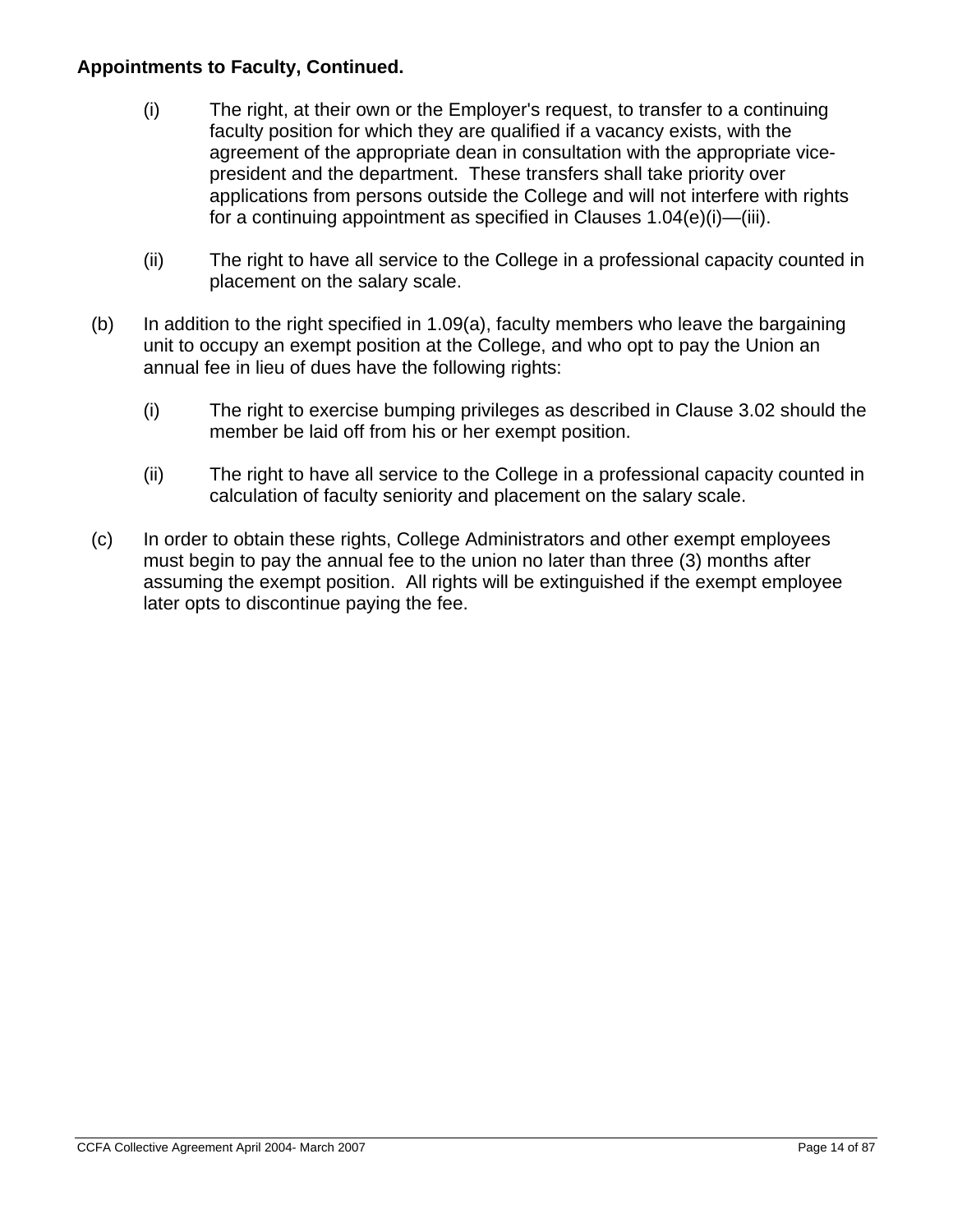# **2. TERMINATION OF APPOINTMENT**

## **2.01 Right of First Refusal for Term Contracts**

- (a) Term faculty members employed for two (2) semesters or three (3) quarters for the equivalent of two (2) consecutive academic years shall have the right of first refusal for the same or an equivalent term assignment in the next employment period, subject to successful evaluations.
- (b) In the case of assignments which occur annually for one (1) semester or quarter only, a term faculty member shall have the right of first refusal for that assignment when he/she has been employed on that assignment three (3) consecutive times and has been successfully evaluated.
- (c) A faculty member, following successful evaluation and completion of the required number of semesters or quarters as defined above, shall obtain this right of first refusal by filing an application with his/her school office.
- (d) The Employer may not deny an individual first refusal rights under this clause as a result of having neglected to carry out evaluations of the employee.
- (e) First refusal rights remain in effect for one (1) year from the date of termination of the most recent term appointment and are renewed with each subsequent term appointment unless there is a break of more than one (1) year between appointments.
- (f) Without relinquishing the rights stipulated in this clause, a faculty member may refuse employment for one (1) quarter or semester after each two (2) semesters or three (3) quarters of employment in order to provide the employee with the equivalent of a regular vacation period.

Any additional refusal of employment shall result in the relinquishing of the rights stipulated in this clause.

(g) If two or more individuals qualify for an appointment under this clause, the appointment shall be granted to the individual deemed most qualified by the dean in consultation with the chair and other faculty within the department.

## **2.02 Resignation**

Employees will give the Employer as much notice of resignation as possible, and will, where possible, arrange for the effective date to coincide with the end of a class instructional period. Where notice of less than one (1) month is given, only those separation payments provided by statute will be paid.

## **2.03 Probationary Appointments**

An employee while on a probationary appointment may be terminated as a consequence of evaluation, as set out in clause 1.03, or under the provisions of clause 2.04. In lieu of notice, severance pay equivalent to two (2) weeks' salary will be provided.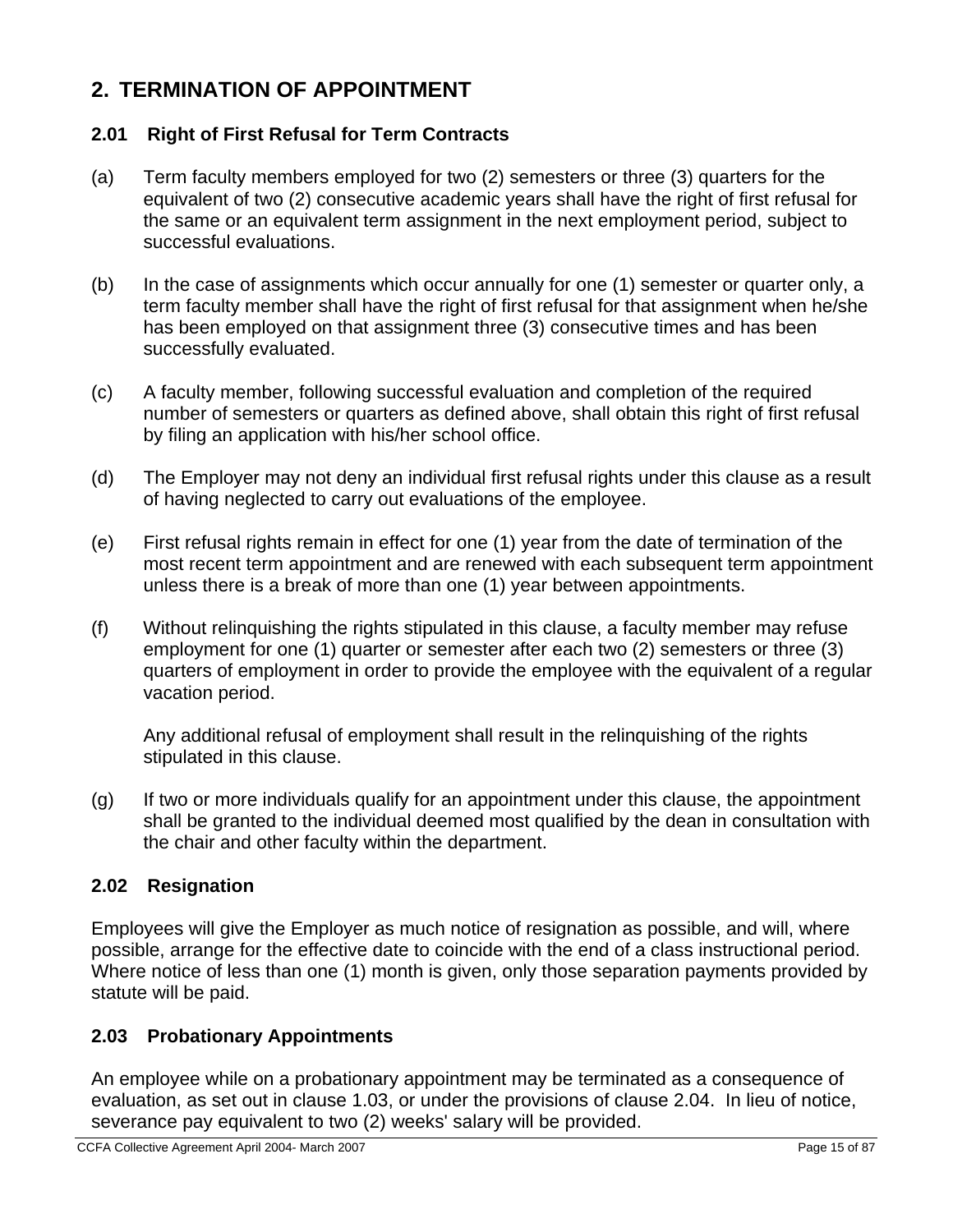## **Termination of Appointment, continued.**

### **2.04 Disciplinary Process**

#### (a) Right to Union Representation

The Employer shall inform an employee of his or her right to Union representation prior to any meeting with the Employer that might reasonably be foreseen to form the basis for disciplinary action. If during a meeting, it becomes reasonably foreseeable that discipline may be ensue, then the Employer shall inform the employee of his or her right to Union representation and provide the employee a reasonable opportunity to obtain representation.

#### (b) Suspensions

The President may suspend an employee for cause. The Board shall be informed of the suspension within twenty-four (24) hours and shall, within two (2) weeks of the suspension, either dismiss the employee or reinstate him/her with or without penalty. At the same time, the President shall notify the president of the Union, by confidential memo that the suspension has occurred. Whenever an employee is reinstated without penalty, all documentation related to the matter will be removed from the employee's personal file.

Cause shall be defined to mean:

- (i) Gross misconduct; or
- (ii) Persistent neglect of faculty responsibilities (where neglect shall be taken to mean failure to correct deficiencies which have been indicated to the employee in writing); or
- (iii) Professional incompetence related to faculty responsibilities; or
- (iv) Demonstrated unsuitability for the position

#### (c) Termination for Cause

If there exists sufficient evidence to justify the termination of a probationary appointment, term contract, or continuing appointment of an employee, the President shall advise the individual concerned in writing, by registered mail, stating his/her intention to recommend such termination to the Board, and setting forth his/her reasons for the recommendation and the effective date for the termination. Cause, as defined in (a), shall be deemed appropriate grounds for termination.

A copy of this letter shall be sent to the chairperson of the College Board, and to the president of the Union.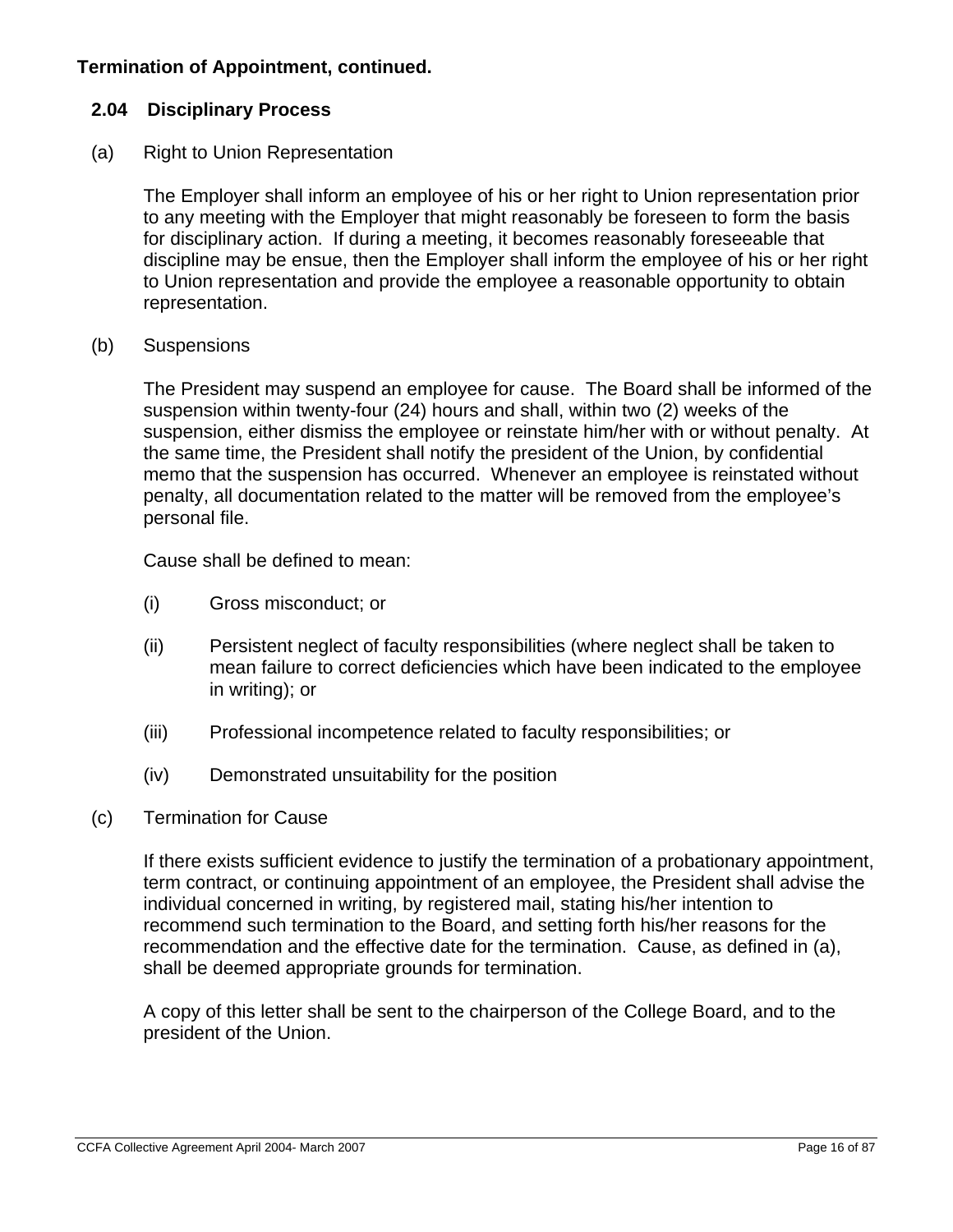## **Termination of Appointment, continued.**

## (d) Burden of Proof

In all cases of termination or disciplinary action, the burden of proof of just cause shall rest with the employer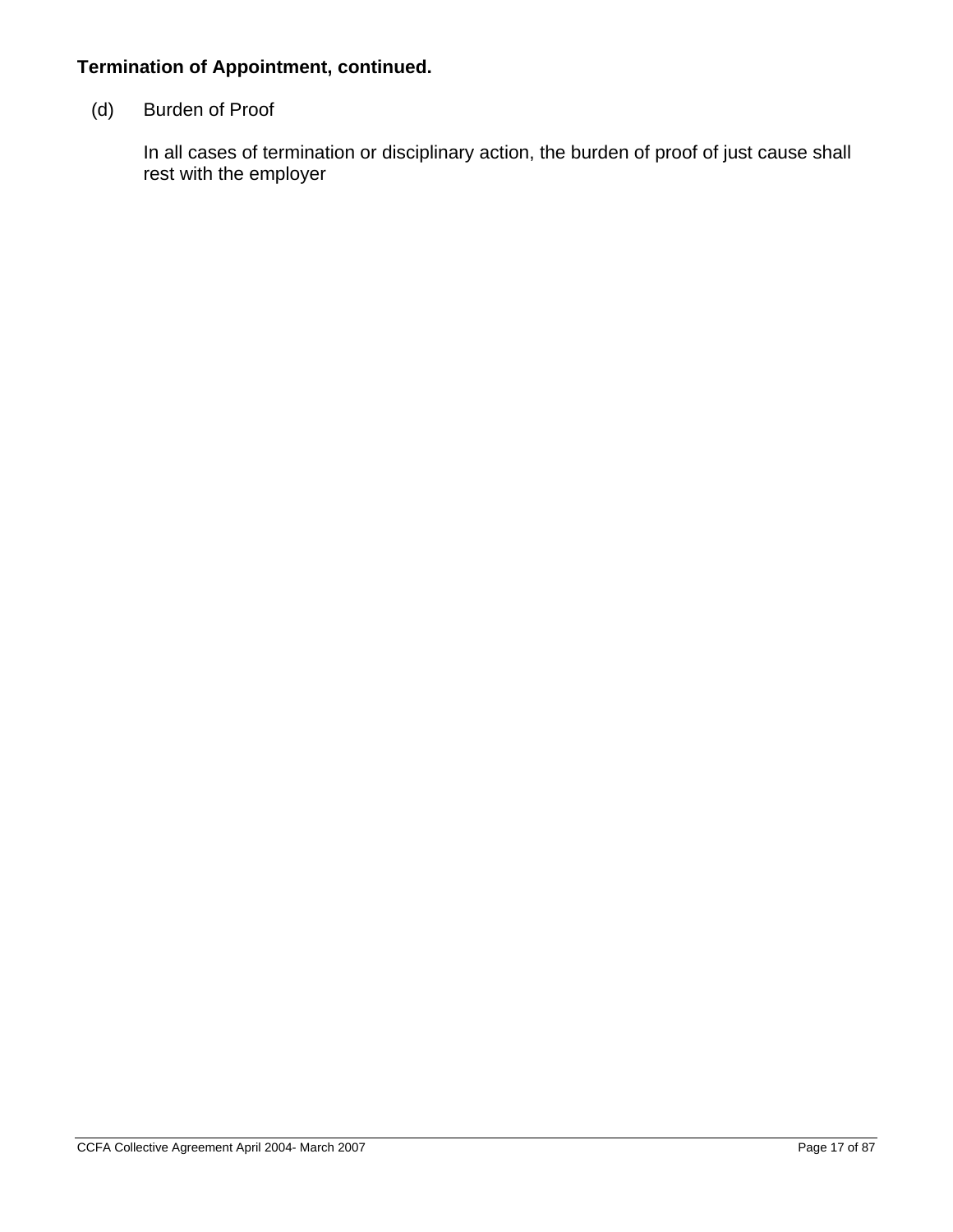# **3. LAYOFFS**

## **3.01 Notification**

(a) When a layoff is necessary due to changes of enrollment, the deletion of a program, technological changes or insufficient operating funds, an employee shall be entitled to at least four (4) months notice, excluding annual holidays, except in the following circumstances:

> Term employees and employees with less than three (3) years of service, irrespective of percentage of full-time equivalent employment, on a probationary and/or continuing appointment shall be entitled to two (2) months notice.

In the event that the President plans to recommend termination of appointments for reasons of layoff, he/she shall inform the individual at least one (1) week prior to the time the recommendation shall be made to the Board. The notice period shall be calculated from the date that the Board approves the recommendation from the President.

(b) In the event that the availability of additional employment is known before the designated termination date, such that the employee is able to continue without an interruption of greater than two (2) weeks, exclusive of vacations, the effective termination date will be delayed to the end of the additional assignment. All benefits in effect at the original layoff date will continue during this extension, but no subsequent notice period will be given, nor will the period for exercising `bumping' privileges be extended.

When a layoff is necessary in a particular department, it shall occur in reverse order of service seniority. In each case, the remaining employees in the department must have the essential skills or expertise needed to meet the departmental objectives and activities. However, the faculty member can transfer to any other department where he/she is fully qualified, if necessary displacing a less senior faculty member.

The Employer will inform an employee of his or her right to have a Union representative present at any meeting which layoff or the potential for lay off is being discussed with an employee.

Whenever possible, an employee shall be given an opportunity to serve the College in some other capacity for which he/she is qualified. This clause applies to all employees, including those on leave at the time of layoff.

A written request for transfer to another department must be received within ten (10) working days of receipt of notification of termination as a result of layoff. Where an employee is qualified in more than one (1) department, he/she must always displace the least senior person.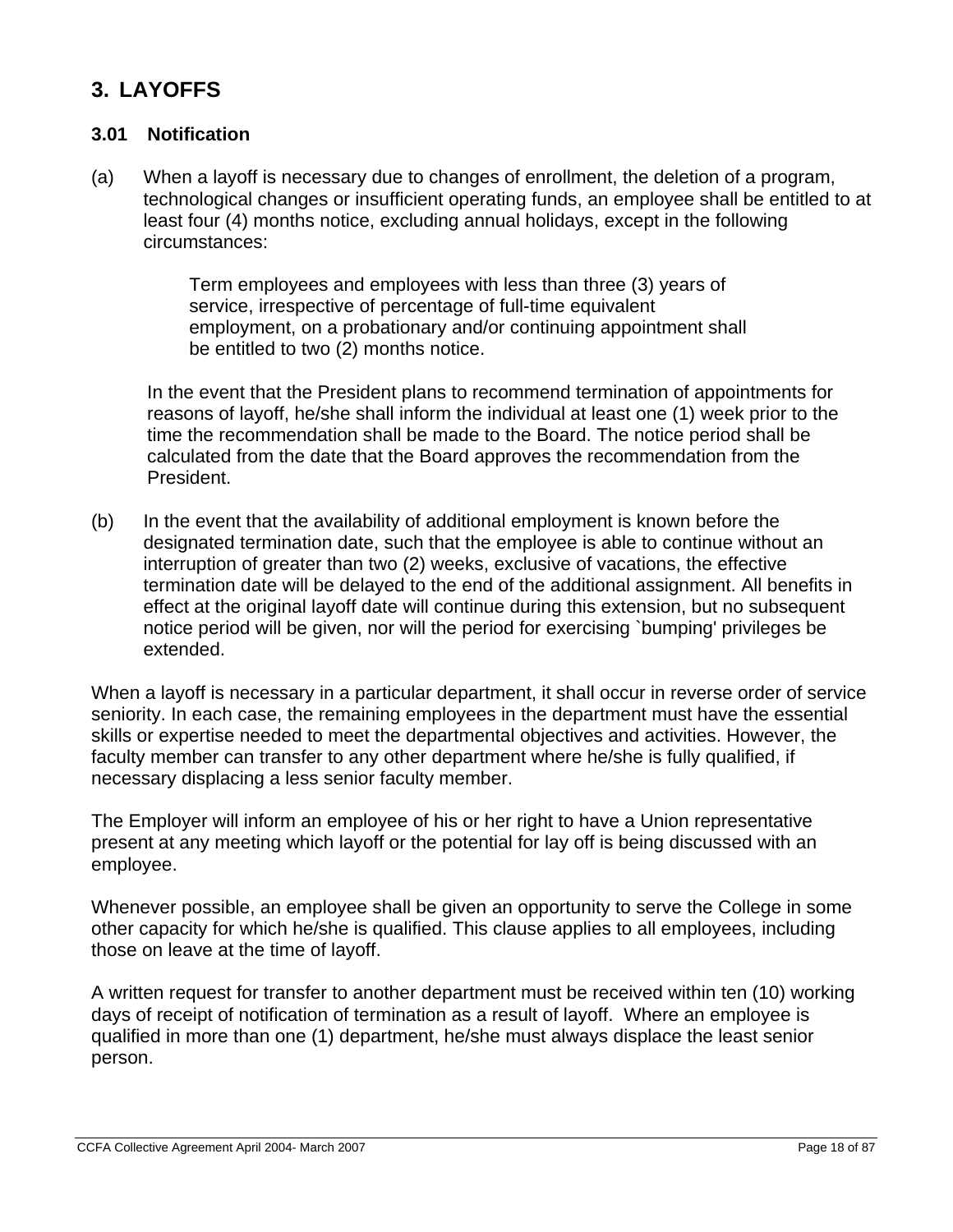## **Layoffs, continued.**

## **3.02 Process**

If a transfer or bumping process occurs, the adequacy of the transferee's qualifications shall be determined by a committee composed of:

- (a) One (1) faculty member from the department which the transferee proposes joining, and one (1) from the department from which he/she is being laid off. These faculty members will be selected by the respective departments. These members will be resource persons and will not vote.
- (b) One (1) faculty member and one (1) administrator appointed by the Joint Labour Adjustment Committee from its membership.
- (c) One (1) dean from a school not affected by the transfer (appointed by the Vice President Education).
- (d) Two (2) faculty members from schools not affected by the transfer (appointed by the Union executive).

## **3.03 Retraining**

- (a) An employee who is terminated for reason of layoff, who is not judged to be qualified to transfer to another position occupied by an employee having less seniority as provided in Clause 3.02, and who has served the College for at least five (5) years, shall receive paid leave of up to eight (8) months, if required, in order to qualify for an available position at the College. An available position is one which, within two (2) months of the time the layoff is given, is vacant or has been confirmed to become vacant within the retraining period. Payment for the leave will be prorated if only part-time leave is required. In the event no position is available, Clause 3.04 shall apply.
- (b) An employee who was previously employed by the Province and transferred to College employ October 1, 1975, shall be entitled to up to ten (10) months full salary while retraining. The nature of the retraining shall be the employee's choice. The retraining may commence anytime within a twelve (12) month period after the termination date. The salary will be the monthly salary at time of termination.
- (c) Where courses are altered or changed to the extent where new or greater skills are required than are already possessed by the affected employee such that the employee's continuing employment is threatened, such employee shall be given up to two (2) months in addition to annual vacation and to faculty development time provided in Clause 10 for approved professional development, with no loss of income, benefits or seniority.

## **3.04 Severance Pay and Reappointment**

Any continuing or probationary employee, laid off as stipulated in Clauses 3.01 and 3.02 who has not received alternate placement under Clauses 3.02 or 3.03 will receive payout of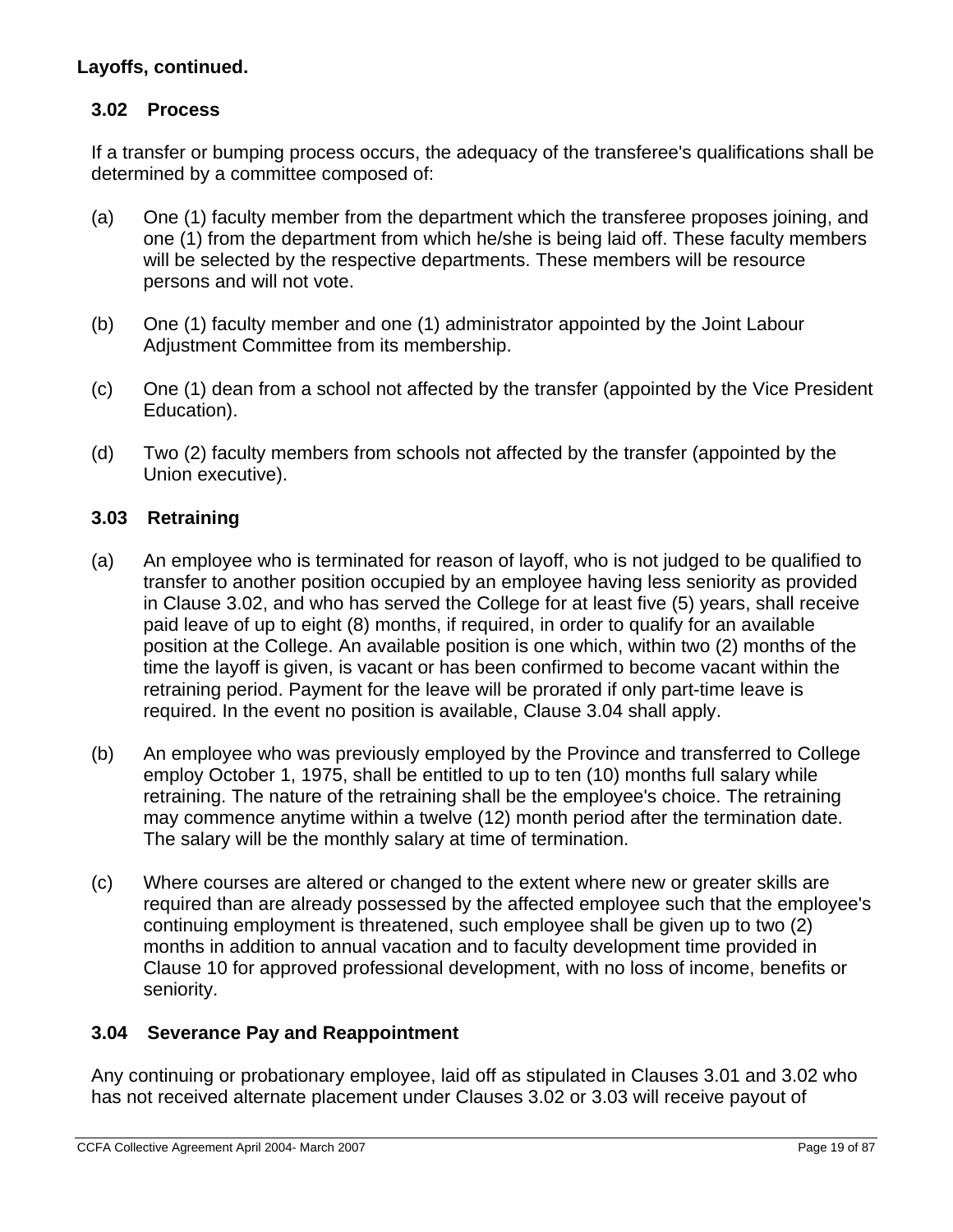## **Layoffs, continued.**

accumulated vacation entitlement and is entitled to severance pay according to (a) below and to reappointment according to (b) below:

(a) Severance Pay

An employee shall receive severance pay calculated as follows:

- (i) Payment of one-half (1/2) of one (1) month's salary for each fulltime equivalent year of accumulated service to the College to a maximum equal to six (6) months salary.
- (ii) Laid off employees have the choice of collecting their severance pay in one lump sum or in equal monthly installments paid for the duration of the period covered by severance pay.
- (iii) Should an employee be re-employed on a probationary or continuing contract before the expiration of the period of time covered by severance pay, the employee shall repay the Employer the unused portion of the severance pay within the first month of the commencement of the new appointment.
- (iv) Employees reappointed on continuing or probationary contracts who elected to receive their severance pay in equal monthly installments shall not receive severance pay for the unused portion of the severance period.
- (v) While receiving severance pay, the employee will not accumulate seniority or be eligible for College pension or other benefits. If the employee is rehired on a continuing or probationary contract and subsequently laid off again according to Clauses 3.01 and 3.02, he/she will only be eligible to receive the portion of the original severance pay that was not received or which was repaid to the College at the time of rehiring plus any additional severance pay earned through the latest appointment.

An employee may choose to accept severance pay without reappointment rights.

- (vi) The acceptance of severance pay by an employee shall not prejudice the employee's opportunity for employment at the College.
- (b) Reappointment
	- (i) An employee with five (5) years' seniority or less shall be placed on a reappointment list for one (1) year. An employee with more than five (5) years' seniority shall be placed on a reappointment list for two (2) years.
	- (ii) Should positions be reinstated in the same department, reappointment shall be based on seniority, subject to the individual qualifying for an available assignment.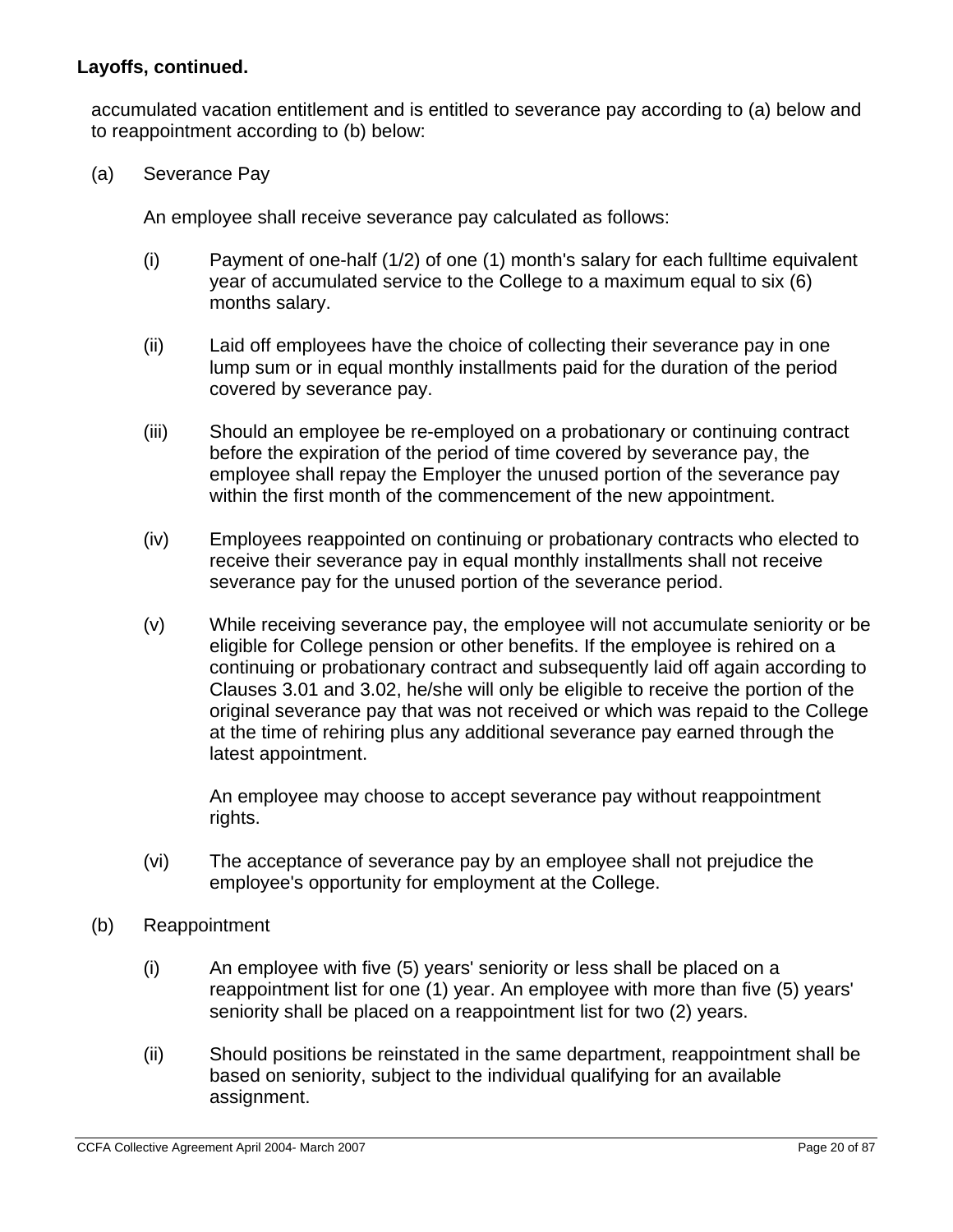## **Layoffs, continued.**

- (iii) Should other term, probationary, or continuing positions become available in a department other than the individual's previous department, reappointment will be based on seniority amongst individuals eligible for reappointment who are deemed qualified for the position by the dean in consultation with the faculty in the relevant department.In all cases, individuals eligible for reappointment have priority for available positions up to the individual's percentage of full-time employment at the time of lay-off.
- (iv) When the qualifications are in question concerning an assignment in the individual's previous department, the adequacy of the qualifications shall be determined according to a process established by the Joint Faculty Administration Committee.
- (v) When the qualifications are in question, concerning a position in another department, the adequacy of the qualifications shall be determined by a committee with the membership stipulated in Clause 3.02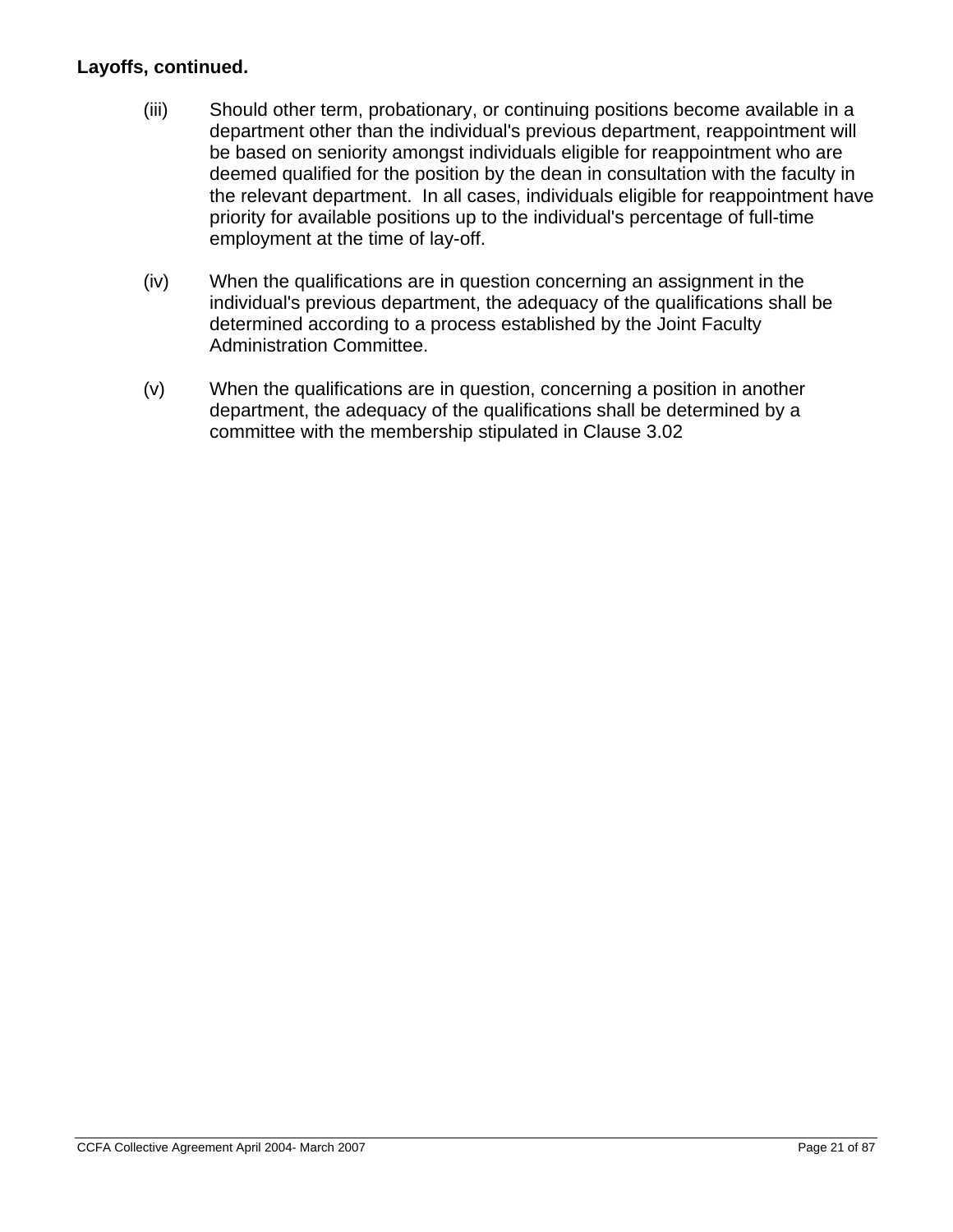# **4. PLACEMENT ON SCALE**

## **4.01 Placement**

For purposes of placement on the salary scale an employee shall be assigned to one (1) of the following categories:

(a) Category I:

An employee in this category will normally hold a degree from a recognized university at the Bachelor's level, or a combination of university, college or other training and work experience deemed to be equivalent to four (4) years of study at the college/university level.

(b) Category II:

An employee in this category will normally hold a Master's degree, a Bachelor's degree plus a teaching certificate or instructor's diploma, or equivalent professional certification, which represents at least 5 (five) years of study at the college/university level.

#### **4.02 Salary Range**

Please refer to Appendix A of the Common Agreement for the 2004-2007 salary scale.

The salary range for each of the categories described in Section 4.01 shall be as follows:

|             | Minimum                  | Maximum-                 | Maximum |
|-------------|--------------------------|--------------------------|---------|
|             | <b>Initial Placement</b> | <b>Initial Placement</b> | Salary  |
| Category I  | Step 10                  | Step 7                   | Step 2  |
| Category II | Step 9 (Ph.D. Step 8)    | Step 7                   | Step 1  |

Effective, April 1, 2006:

|             | Minimum                | Maximum-          | Maximum  |
|-------------|------------------------|-------------------|----------|
|             | Initial Placement      | Initial Placement | Salary   |
| Category I  | Step 11                | Step 7            | Step 2A* |
| Category II | Step 10 (Ph.D. Step 9) | Step 7            | Step 1** |

#### \*Category 1

- As at April 1, 2006 Employees in Category I who have spent 12 months at Step 2 on the old salary scale shall progress to Step 2A.
- Employees in Category I who have spent less than 12 months at Step 2 on the old salary scale as at April 1, 2006 shall move to Step 3 on the new salary scale and then to Step 2A on their increment date.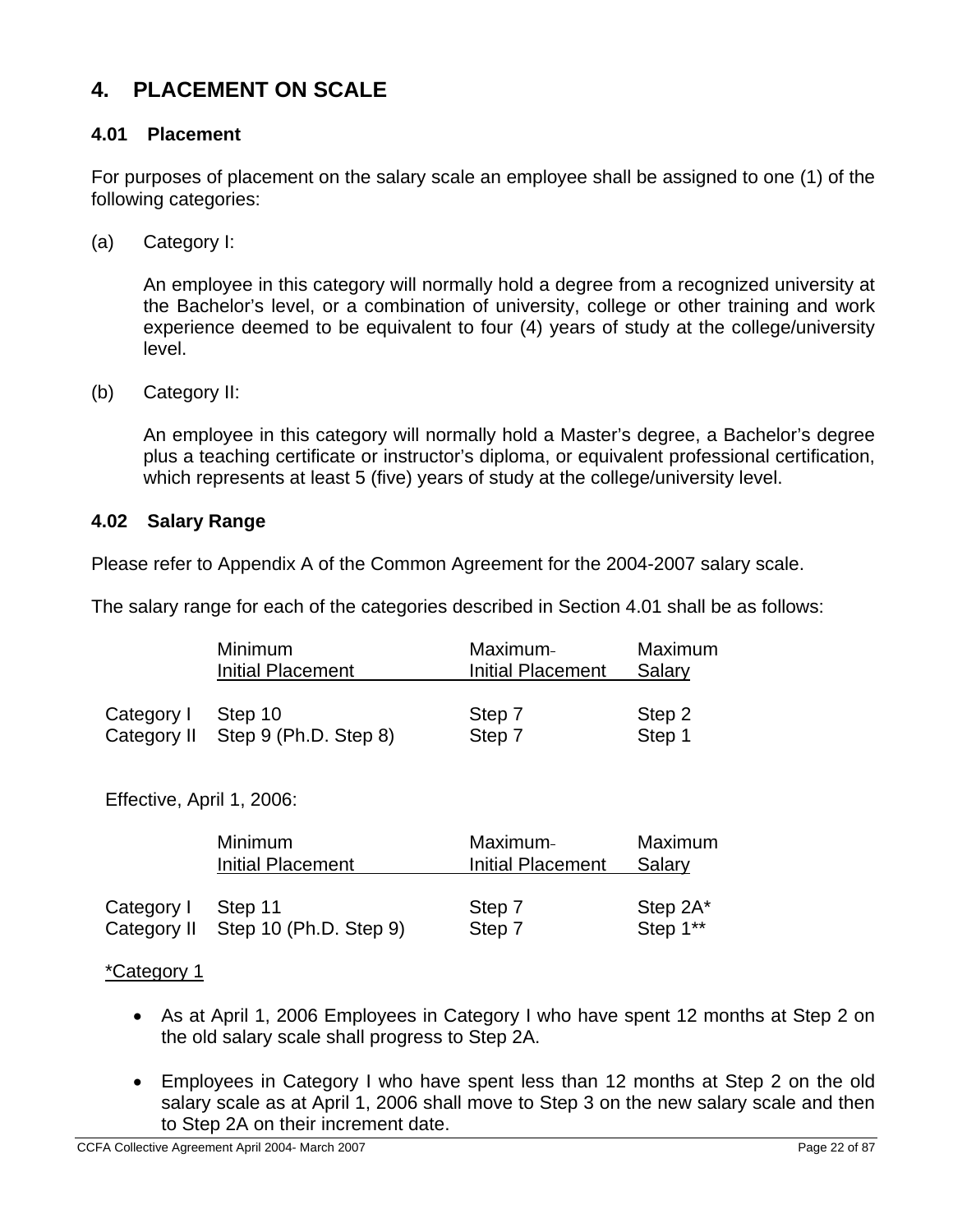## **Placement on Scale, continued.**

- Employees in Category I who qualify for advanced placement under Article 5.01 while at, or prior to reaching, Step 3 of the new scale shall progress from Step 3 to Step 2 and then to Step 1 on their increment date.
- Employees in Category I who qualify for advanced placement under Article 5.01 while at Step 2A of the new scale shall progress from Step 2A to Step 2 and then to Step 1 on their increment date.

## \*\*Category II

- Employees in Category II who have spent twelve months at the old Step 1 by April 1, 2006 shall progress to the new Step 1 on April 1, 2006.
- Employees in Category II who have spent less than 12 months at the old Step 1 by April 1, 2006 shall move to the new Step 2 on April 1, 2006 and progress to the new Step 1 on their increment date.

## **4.03 Recognition of Work Experience for Initial Placement**

For initial placement on scale, the following work experience and education beyond that required for initial placement according to Clause 4.01 and 4.02, shall be recognized by granting one (1) additional step on the scale, subject to any applicable maximum initial placement provisions.

- (a) Each year of teaching or relevant work experience in a college, technical institute, vocational school, secondary school, university or any educational setting in which the employee's work was similar in essence to his/her Camosun assignment.
- (b) Each year of relevant work experience in a setting other than that stipulated in (a)
- (c) Completion of an additional degree, relevant to the College role of the faculty member, beyond the minimum requirements in clause 4.01 and 4.02 at the Bachelors, Masters, or Doctoral level at a recognized university or college.
- (d) Completion of one (1) academic year of advanced study, or the equivalent in part-time studies, relevant to the college role of the faculty member, beyond the study leading to the degree(s) and/or certification credited to meet the minimum requirements in clause 4.01 and 4.02. No more than one increment shall be claimed under this clause for a single program of study and an increment shall not be awarded for the same period of study under both (c) and (d).
- (e) Completion of professional certification equivalent to at least one (1) year of advanced study, relevant to the college role of the faculty member.
- (f) Completion of a teaching certificate or instructor's diploma.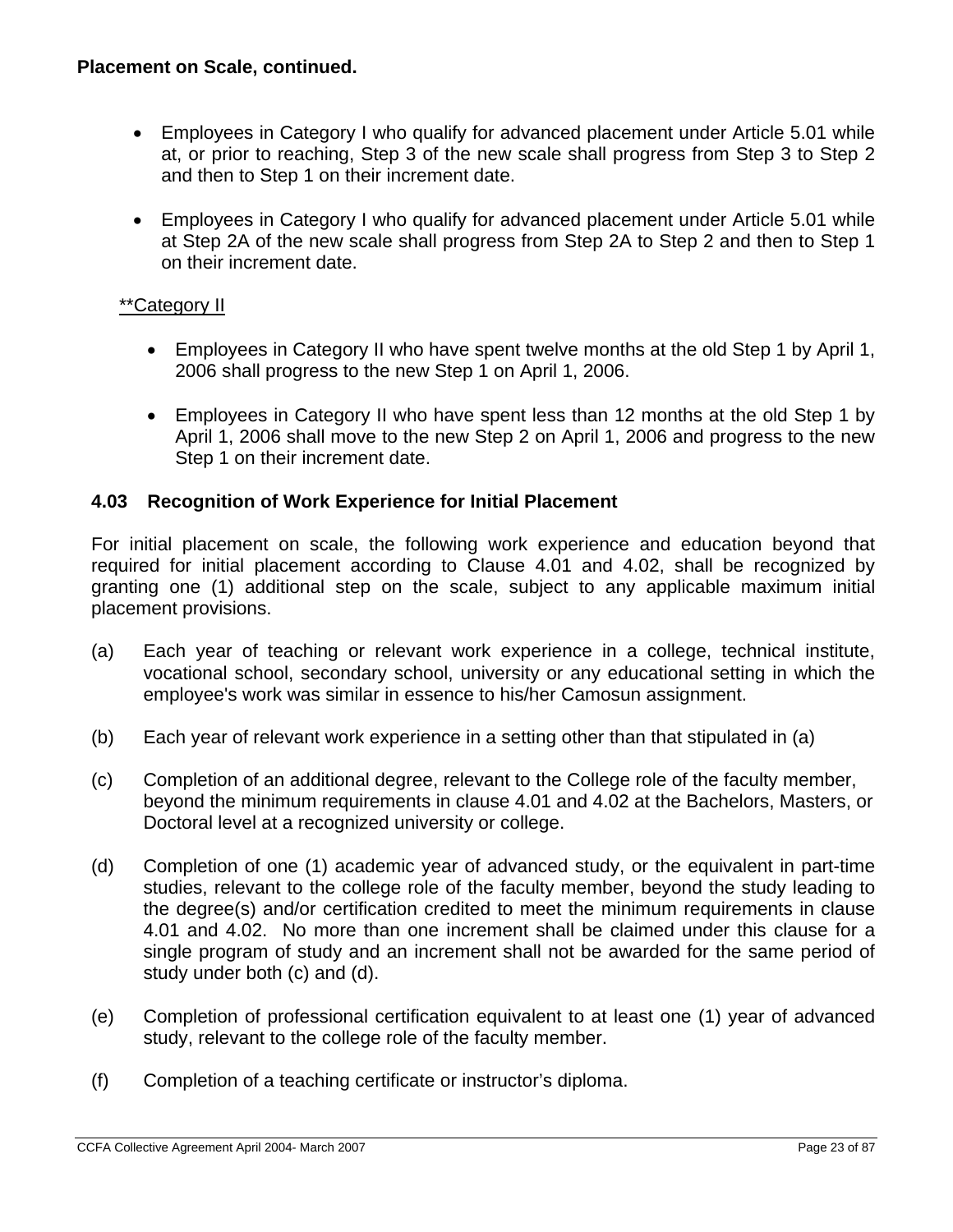## **Placement on Scale, continued.**

## **4.04 Initial Placement Procedure**

Employees' initial salary placement shall normally be according to the terms of Clauses 4.01 through 4.03. The initial placement procedure, including maximum placement on the scale, applies to all faculty members new to the College, and to all faculty members who have had a break in employment with the College of 36 months or longer.

At the request of the employee, placement on the salary scale may be reviewed at any time. Increases to an employee's placement on scale resulting from the review of qualifications shall be retroactive to the time of appointment if the review is initiated within six (6) months of the acceptance of the offer of appointment. Otherwise, increases shall be retroactive to the date on which the faculty member requested the review.

A request for review of placement received more than six (6) months after the acceptance of the offer of employment must be based on a specific identified area of concern. Changes in placement procedures which were agreed to by the two parties since a faculty member's most recent placement shall not be grounds for review unless the changes were agreed to be retroactive.

The administration shall include along with the letter of appointment an information packet including an explanation of the calculations leading to the employee's initial placement on scale referenced to Clauses 4.01 through 4.04.

To attract specialized personnel, or to facilitate transfer of continuing faculty members from other B.C. colleges and institutes, the administration may, with the agreement of the Union, offer placement on the salary scale above the step which would result from the calculations of an individual's work and educational background, or above the maximum initial placement.

## **4.05 Payment of Salaries**

All employees shall be paid bi-weekly (every second Friday).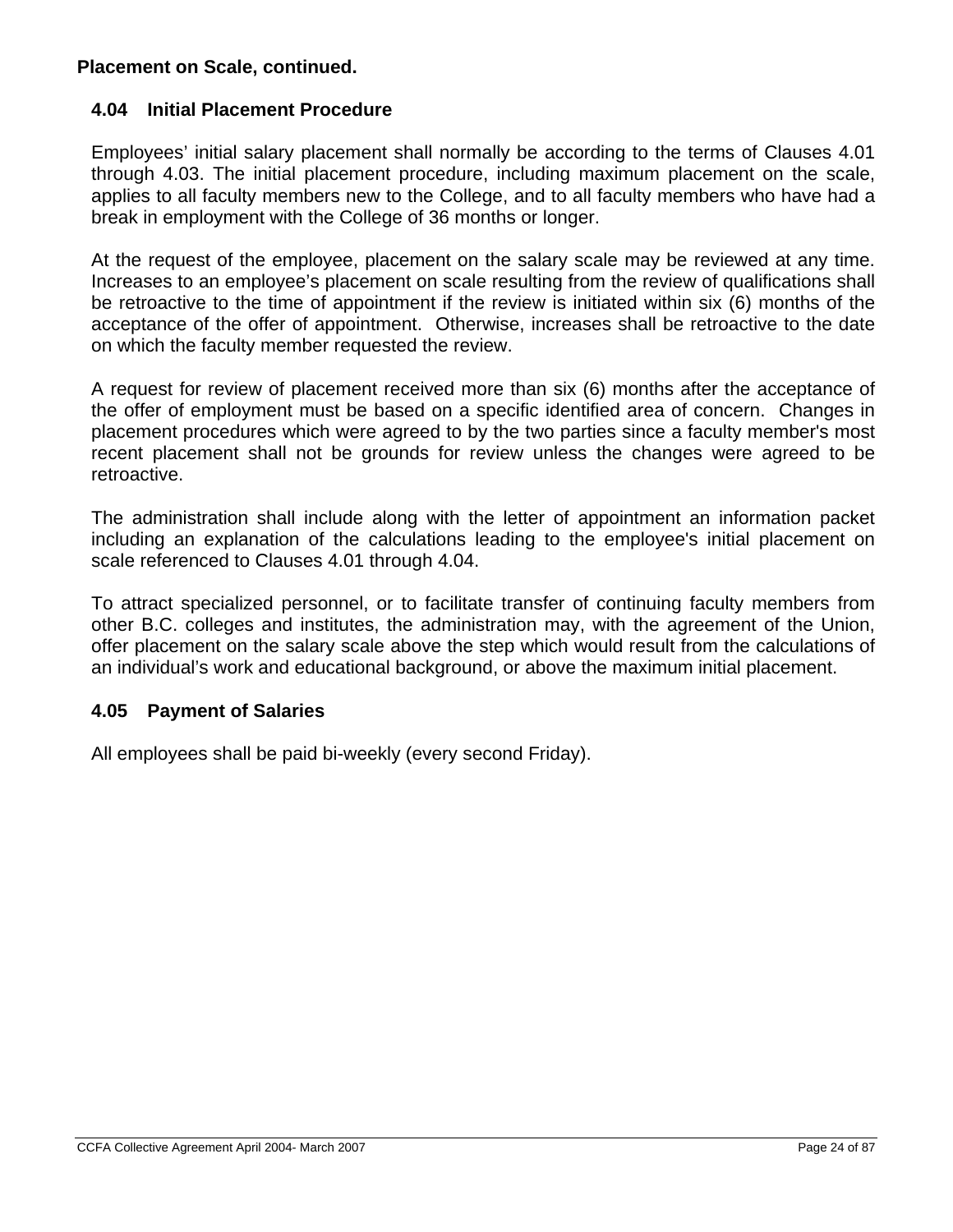# **5. INCREMENTS**

## **5.01 Advanced Placement Upon Change of Qualifications**

This clause applies only to faculty members already employed on term, probationary or continuing appointments.

Work experience and/or education (beyond that normally required for the initial category placement) will be recognized by changing the employee's maximum salary to Step One and advancing their current placement by one (1) Step for each of the following, upon presentation of transcripts and/or verified documentation:

- (a) The completion of an additional degree at the Bachelor's, Master's, or Doctoral level, at a recognized university or college.
- (b) Completion of one (1) academic year of advanced study, or the equivalent in part-time studies, relevant to the College role of the faculty member, beyond the study leading to the degree(s) and/or certification credited to meet the minimum requirements for the faculty member's salary category.
- (c) Completion of professional certification equivalent to one (1) year of advanced study relevant to the College role of the faculty member.
- (d) Completion of a teaching certificate or instructor's diploma.
- (e) Completion of a period of research, work experience, or private study, or a combination, equivalent to 1 academic year of advanced study, or the equivalent in part-time study, relevant to the College role of the faculty member.
- (f) Completion of a second Journeyman Certificate, following a formal approved program of study with a duration equivalent to at least 1 academic year, in a trade relevant to the College role of the faculty member.

An increment will not be awarded under this clause for activities previously recognized for category and/or step placement.

No more than one increment shall be awarded under this clause for a single program of study leading to a degree, and an increment shall not be awarded for the same period of study under (a), (b), and/or (c).

To qualify for increments under this clause, an employee must submit to Human Resources Department documentation satisfactory to the Employer in support of his/her claim. The increase will be retroactive to the date of successful completion, upon receipt of appropriate documentation, provided that the retroactivity does not exceed three (3) months and is within the same fiscal year. The Employer shall inform the employee in writing of his/her new classification for salary purposes, stating the new step and maximum placement.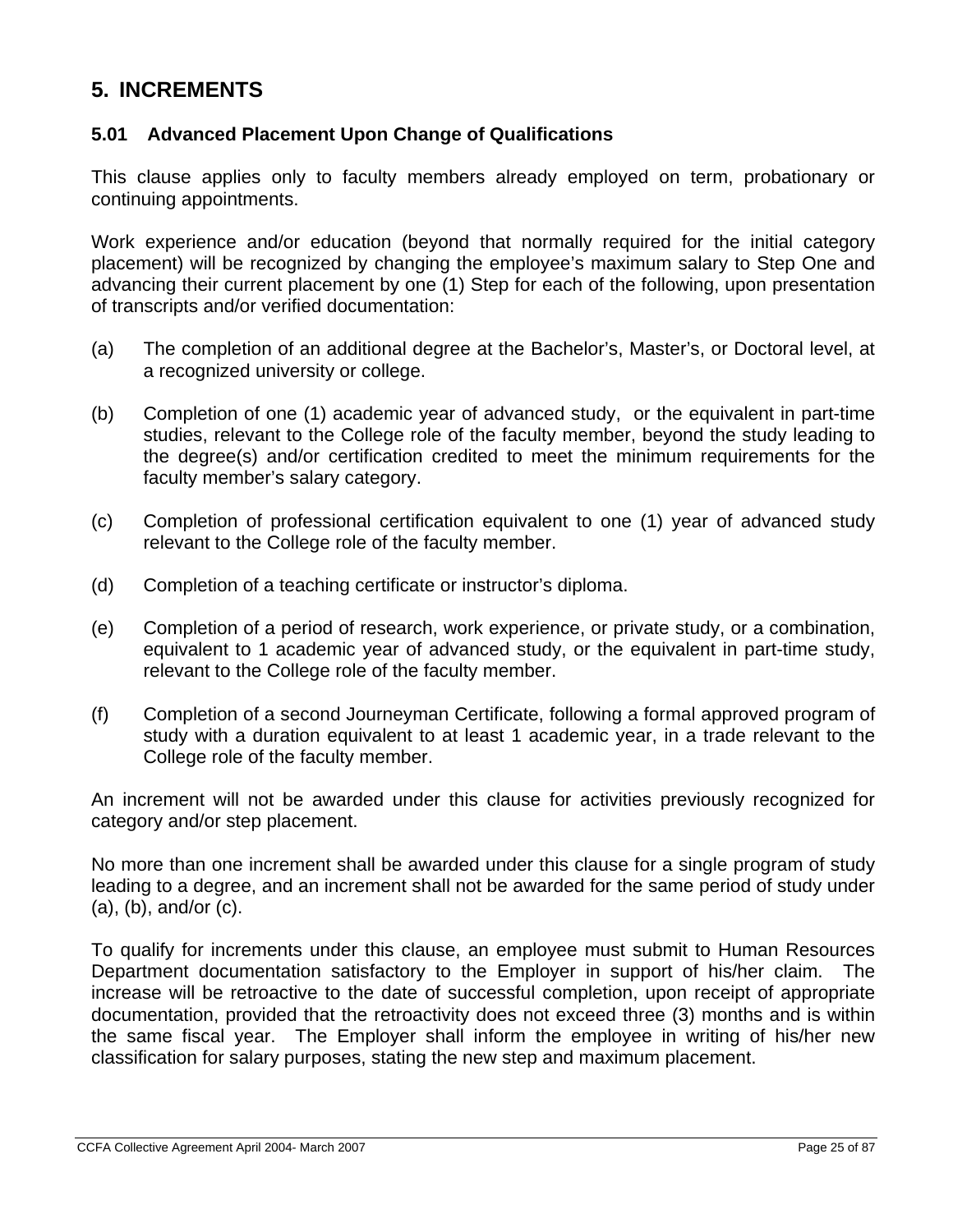#### **Increments, continued.**

All activities related to item (e) under this clause must be PLANNED IN ADVANCE by the faculty member and APPROVED IN ADVANCE by the Advanced Placement Review Committee.

The Advanced Placement Review Committee, as outlined in a Letter of Agreement between the Employer and the Union, shall process and review all applications related to item (e), and shall forward its placement recommendations to the appropriate vice-president.

#### **5.02 Increments for Service**

For each full-time equivalent year of service to the College an employee is entitled to one (1) increment on the salary scale until he/she reaches the maximum for his/her category. Employees shall receive the increment pay increase on the first pay period following attainment of each full-time equivalent year of service.

#### **5.03 Professional Development Leave**

An employee on long-term professional development leave, as defined in Clause 10.01 may, with prior approval, be regarded as a full-time employee for up to twelve (12) months, for purposes of salary increment. An employee receiving an increment for this period may not also claim an increment for any credential earned during this period under Clause 5.01. However, the credential earned shall be used to extend the maximum placement by one (1) Step.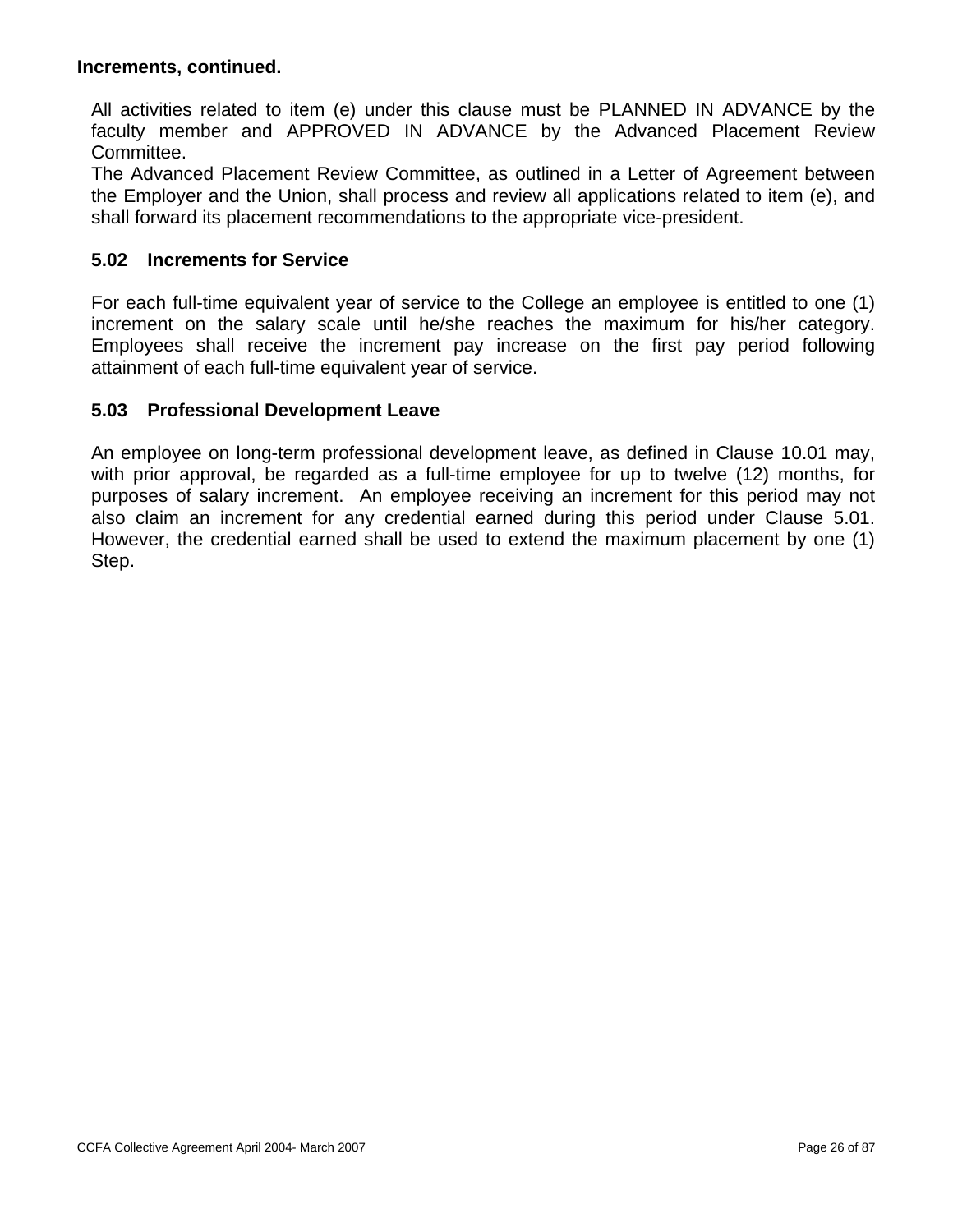# **6. CHAIR**

## **6.01 Stipend**

- (a) Chairs shall be entitled to an administrative stipend. When it is deemed necessary to appoint an acting chair because of an extended absence of a chair, the acting chair will also receive an amount equal to the amount of stipend that the chair receives.
- (b) In departments in which more than one individual is required for administration, the faculty member(s) designated to assist shall receive up to one-half (1/2) of the chair's stipend. At the discretion of the dean, the employee's workload may also include designated time for these additional duties.
- (c) In those instances where the College creates a separate department comprising fewer than three (3) faculty FTE, one of the faculty members in that department shall be selected to provide the required administrative services, and shall receive a prorated stipend up to one-half (1/2) the chair's stipend. At the discretion of the dean, the employee's workload may also include designated time for these additional duties.

## **6.02 Change of Stipend**

The amount of the stipend shall be subject to the same percent change as is the basic salary scale on April 1 of each year.

## **6.03 Duties of Chairs**

The duties and responsibilities of the position shall be established by the President or his/her designate, following consultation with the faculty members of the department. Such information shall be made available to all prospective applicants and shall be subject to review by the Joint Faculty/Administration Committee.

## **6.04 Complement of Chairs**

For each department (career program or subject cluster defined by the College) which consists of three (3) or more faculty, a chair shall be appointed. Every faculty member shall belong to a department. Each chair will have a reduced teaching load established from time to time by the dean or director and vice-president in consultation with the chair.

## **6.05 Appointment of Chairs**

Each position shall be advertised internally and filled without external advertising if a suitable candidate is found. The President, or his/her designate, shall appoint chairs on the recommendation of the dean, who specify in writing procedures for adequate faculty consultation in the selection process.

## **6.06 Term of Office of Chairs**

The term of office shall be three (3) years with the position being declared vacant and posted for one (1) month, at least 2 months prior to the end of the three (3) year term. The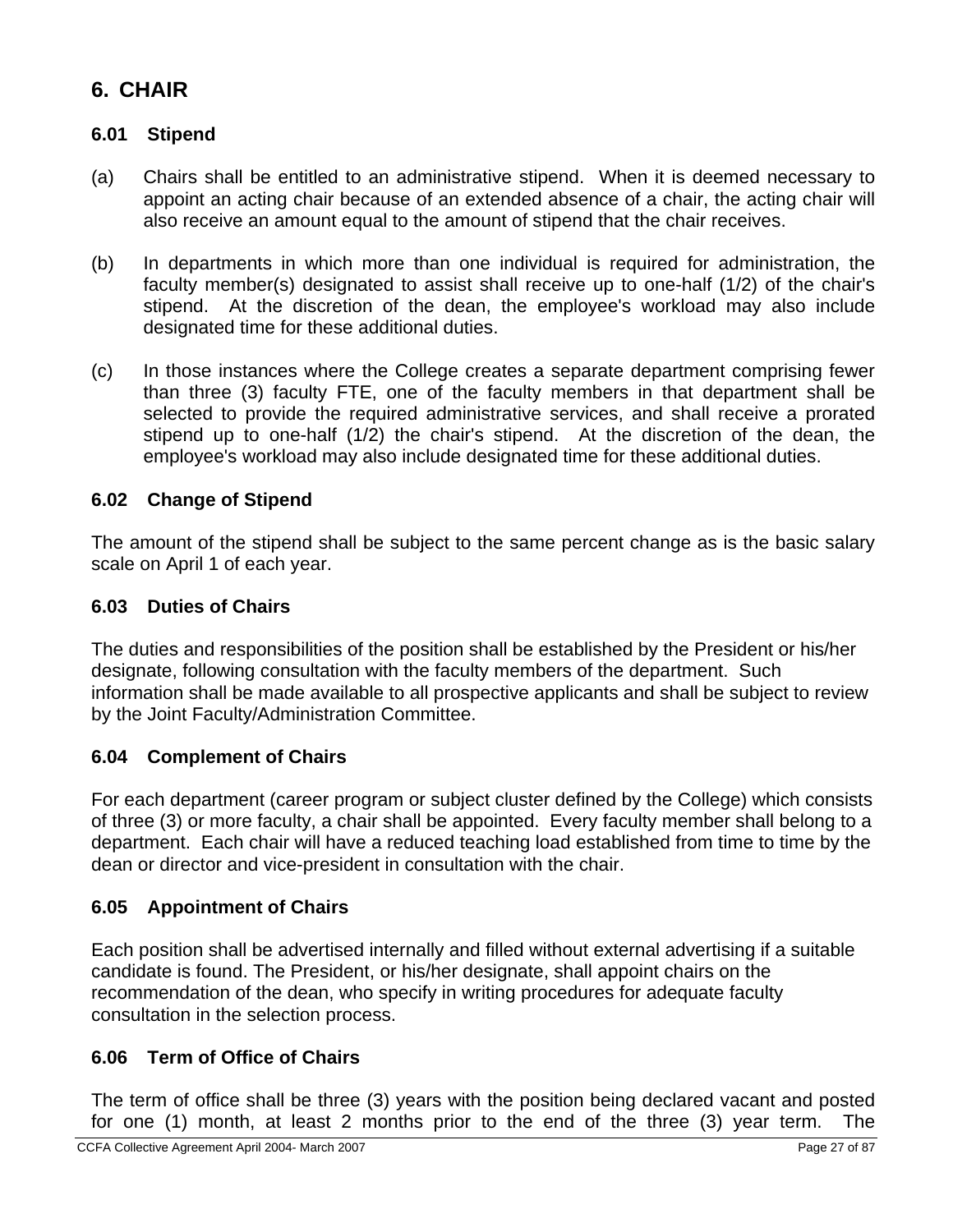## **Chair, continued.**

appointment of the incumbent will be automatically renewed if no applications for the position besides the incumbent's are received. An evaluation will be conducted at least once in each chair's term. An evaluation may be conducted at any time during the term of the appointment and may result in an early termination of the chair's assignment. In addition, an evaluation will be conducted upon a request of other employees within the department. When a chair position is vacated during the term, the position shall be posted for two (2) weeks, and a replacement appointed as soon thereafter as is practical.

## **6.07 Qualifications of Chairs**

Each chair position will be filled by a member of the given department unless there are no suitable applicants from the department. In any event, the successful candidate will be qualified in at least one (1) area of the department's expertise.

## **6.08 Allocation of Chair Positions**

The Employer does not plan to redefine departments for the purpose of making significant adjustments in chair positions. As the College grows and changes, past practice will be a major consideration in the allocation of chair positions and release time.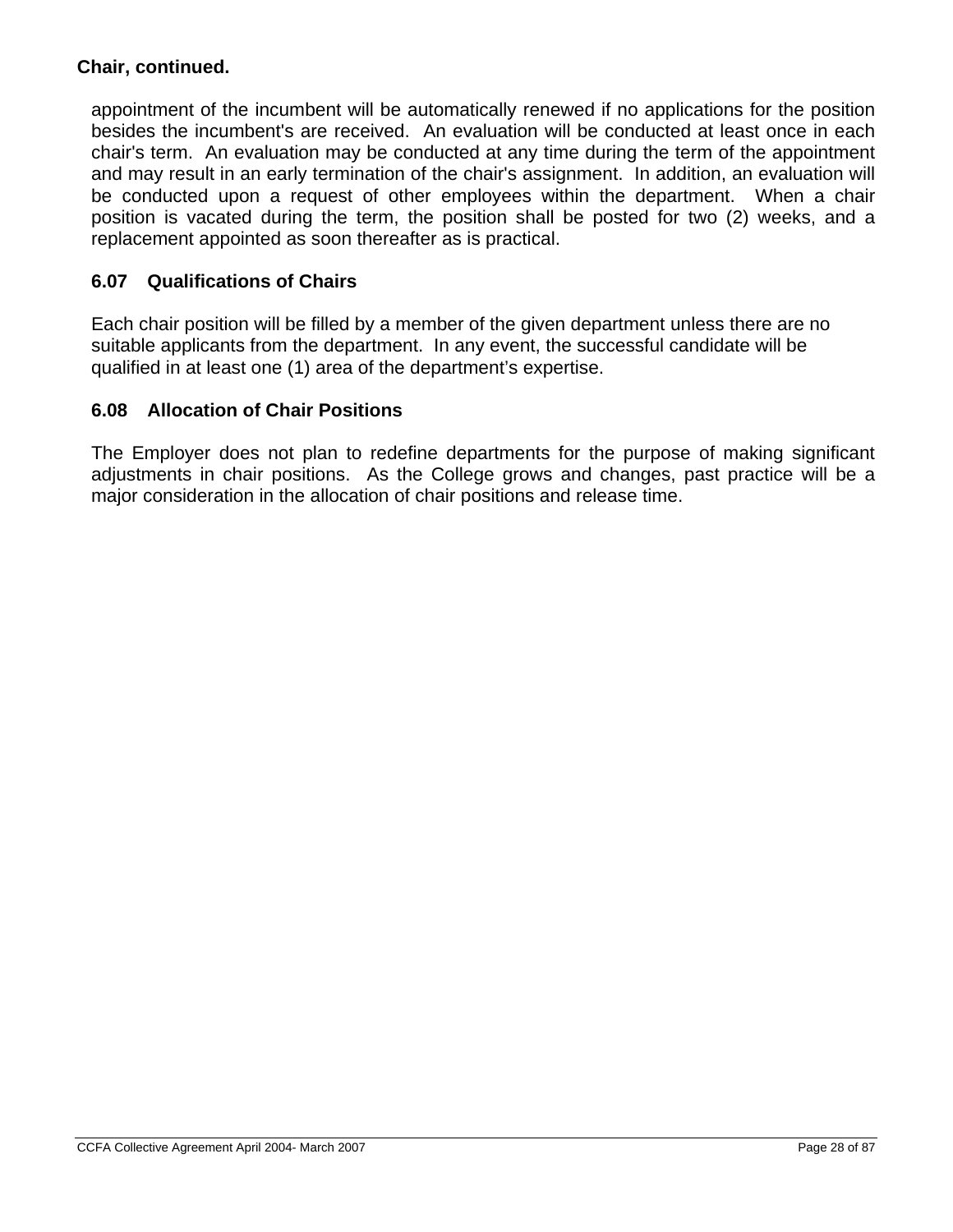# **7. WORKING CONDITIONS**

## **7.01 Workload**

An annual workload for each employee shall be determined by the employee, his/her chair and his/her dean, working together to consider each of the following factors:

- (a) class size;
- (b) nature of course;
- (c) number of different courses and preparation time;
- (d) support staff;
- (e) marking;
- (f) office hours;
- (g) committee involvement;
- (h) non-teaching duty days;
- (i) variation in class size during a term;
- (j) administrative responsibilities and/or other non-instructional professional duties;
- (k) spread of daily teaching hours beyond eight (8) hours;
- (l) variation or changes in curriculum;
- (m) nature of student intake;
- (n) number of campuses or other work sites on which the employee is required to teach;
- (o) education technology, distributed learning and on-line education duties;
- (p) prior learning assessment duties.

A minimum of 12 hours must elapse between the conclusion of a faculty member's scheduled work on one (1) day and the beginning of his/her scheduled work on the next day.

In establishing workload, the Employer and the Union shall be guided by the following principles:

#### **PRINCIPLES**

All full-time faculty covered by this agreement shall be expected to work within the same range of hours, although some may work more or less in response to specific circumstances.

This range shall be thirty-five (35) to forty (40) hours per week averaged over the 205 day year. The resulting annual total of working hours for full-time faculty shall be in the range of 1435 to 1640 hours. Working hours for part-time faculty shall be prorated at the same percentage as their percentage of a full-time assignment.

Faculty workloads should span the expected range. Thus the average annual workload within a department should be in the order of 37.5 hours per week.

It is recognized that the majority of faculty members experience substantial variations in daily and weekly hours of work. This variation could range from six (6) to nine (9) hours of work per day. The average load over a specific quarter or semester may rise to a maximum of 8.5 hours per day, or 42.5 hours per week, subject to the following conditions: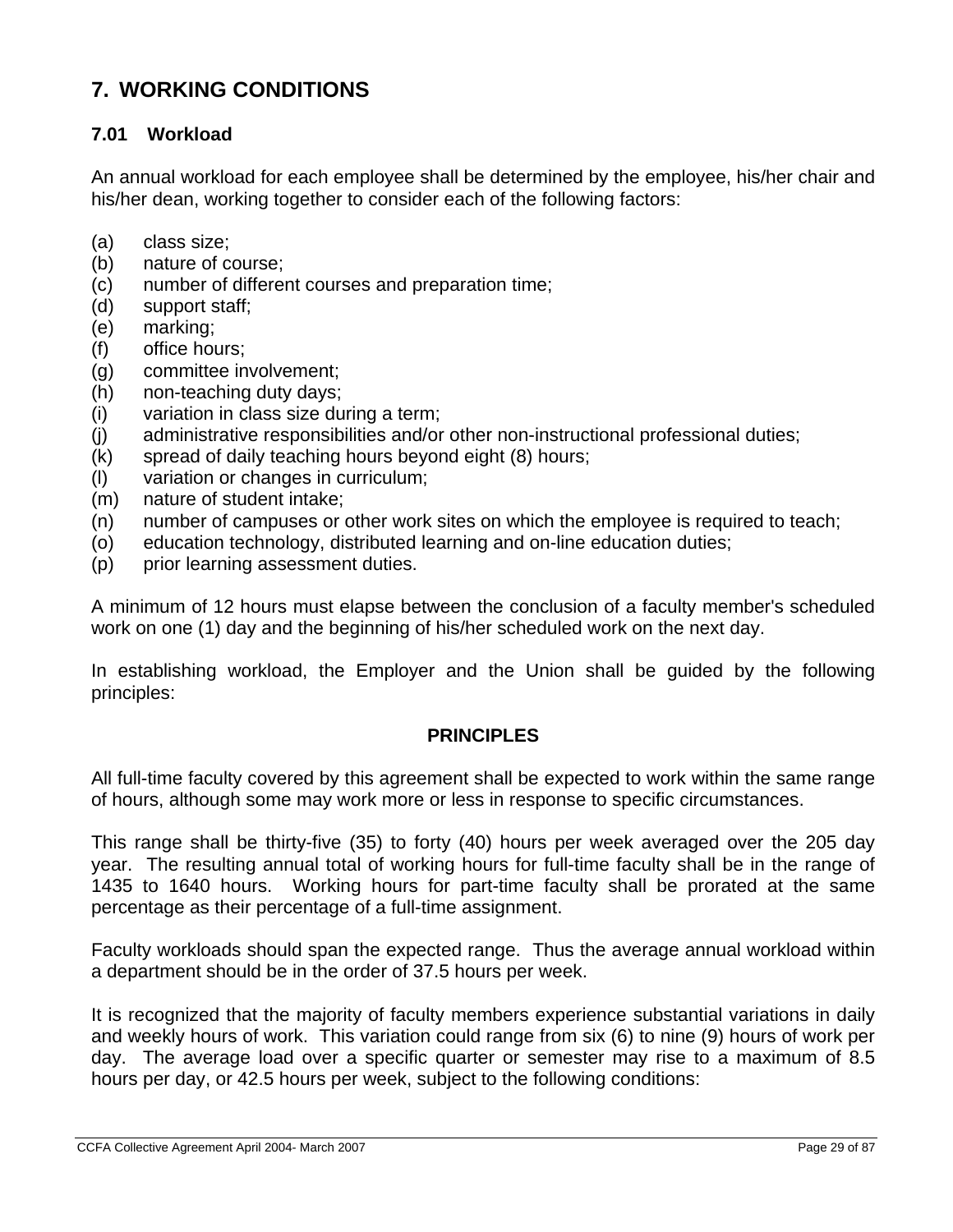- 1. the annual load, when averaged over the 205 day year, falls within the ranges specified above, and
- 2. the average load in the adjacent term (quarter or semester) does not exceed forty (40) hours.

In the event that exceptional circumstances result in the guideline being exceeded, the faculty member, chair, and dean must agree to the assignment. Compensation for the period of excessive workload shall be agreed to in advance and stated in writing above the signature of the faculty member and the appropriate dean or vice-president.

Faculty members who do not experience substantial variation on work assignments should expect to work an average of between seven (7) and eight (8) hours per day.

Faculty workloads will reflect departmental, rather than school-wide or College-wide conditions.

The workloads of faculty members within each department must fit the department's normal workload pattern.

When the employee, chair, and dean cannot reach agreement on a faculty member's workload, the matter will be resolved in accordance with Clause 21 of this Collective Agreement. Should the grievance be resolved in favor of an individual faculty member who filed a complaint, his/her workload must be reduced by the beginning of the next term and appropriate compensation arranged for the period of excessive workload.

The Joint Faculty/Administration may refine and revise methods for collecting and interpreting information relating to the establishment of workload patterns which are in accord with the principles stated above.

Should the Committee find that workloads in a department require revision, the department shall revise the workload to fit with the above principles in time for the next budget year.

In fostering appropriate norms in each department the Joint Faculty/Administration Committee shall adhere to the principles stated above and shall seek to bring into alignment the workloads of departments with similar ranges and types of responsibility.

## **Chairs**

The combined instructional and administrative duties of a chair shall not result in a workload which is significantly in excess of the total duties performed in an equivalent instructional workload.

## **7.02 Weekly Contact Hours**

(a) The number of contact hours per week for an employee carrying a full instructional load shall vary between sixteen (16) and twenty-four (24). It shall be based on the following guidelines prorated for each situation.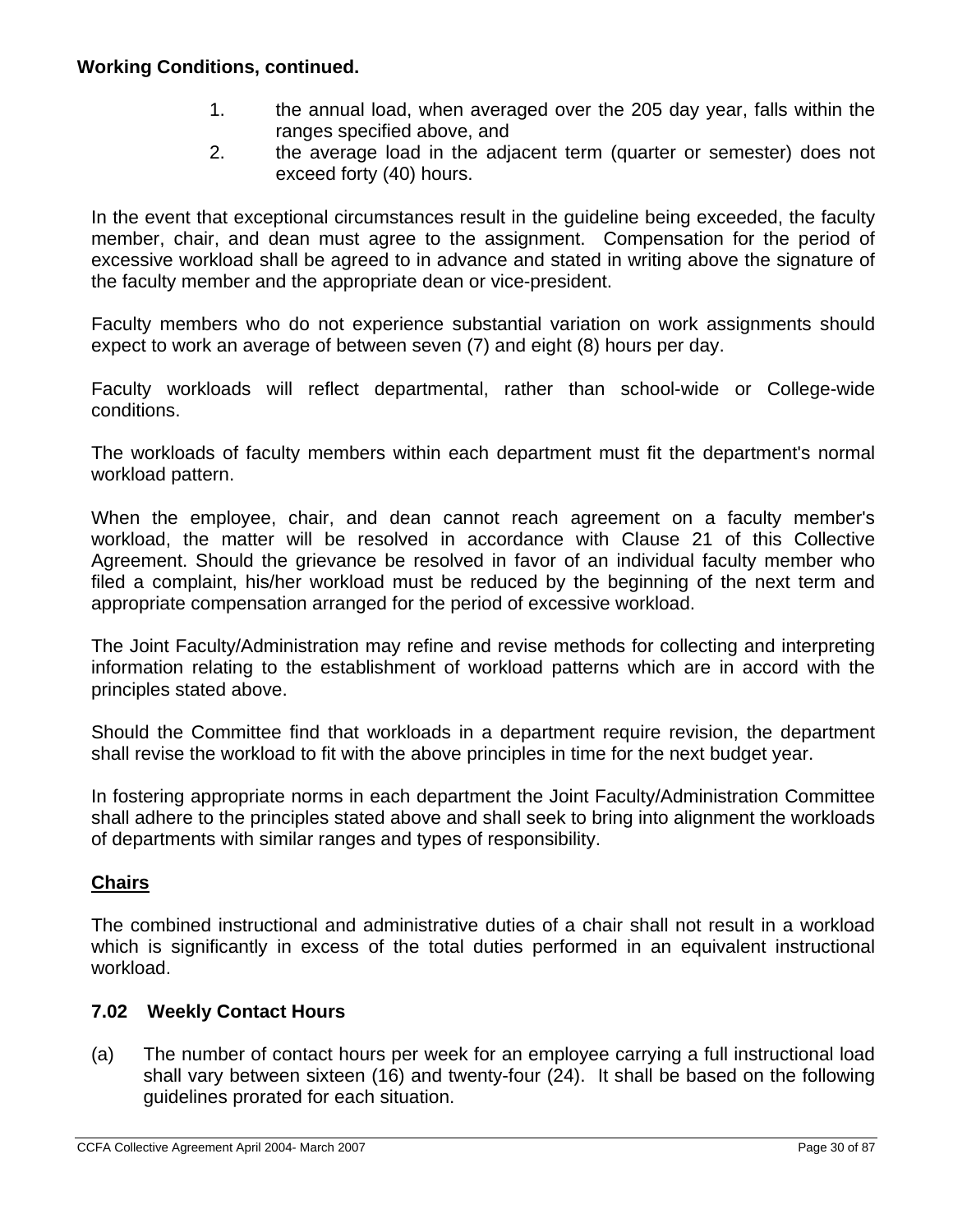Normal maximum contact hours:

| (i)   | Lecture (substantial preparation or marking generally large group)    | 16 hrs/wk |
|-------|-----------------------------------------------------------------------|-----------|
| (ii)  | Laboratory                                                            | 24 hrs/wk |
| (iii) | Tutorial or seminar                                                   |           |
|       | (20 or fewer students engaged in individualized or small group study) | 24 hrs/wk |
| (iv)  | Shop, clinical or classroom                                           | 24 hrs/wk |

Weekly contact hours may vary to a maximum of thirty (30) hours in any one (1) week, and these guidelines may refer to annual averages in instructional assignments.

In departments in which a lower number of weekly contact hours has been established, either through past practice or through modifications resulting from the workload assessments carried out as part of the 1989-1991 workload review, the lower number shall be considered the maximum.

The percentage workload of part-time faculty members shall be calculated by using their weekly contact hours as the numerator and the established weekly contact hours in effect for full-time faculty in their department as the denominator. For faculty in departments with thirtyfive (35) hour weekly work assignments the denominator shall be thirty-five (35) and the numerator shall be the faculty member's number of assigned weekly hours.

(b) Non-Teaching Duty Days

A teaching employee will be expected to be on campus and engaged in College work including department meetings, on week days other than 'paid holidays', and his/her annual vacation, unless he/she has obtained specific approval to be off campus for professional development under Clause 10 or to perform clearly specified college work.

## **7.03 Non-Teaching Employees and Non-Teaching Duties**

- (a) Non-teaching employees shall have a scheduled work week of thirty-five (35) hours per week averaged over a two (2) week period.
- (b) Chairs in non-teaching areas will receive release time proportional to those in instructional areas.
- (c) Continuing Education & Contract Training and Camosun International Coordinators shall have a scheduled work week of thirty-five (35) hours per week averaged over a two (2) week period, plus unscheduled programming time up to an average of seven (7) hours per week. An annual programming assignment will be established by the Coordinator and the dean's designate, and approved by the dean. When a Coordinator and the dean cannot reach an agreement on the workload, the matter will be resolved in accordance with Clause 21 Resolution of Disputes.

Qualified employees may be assigned teaching and/or non-teaching duties to meet the varying needs of the college.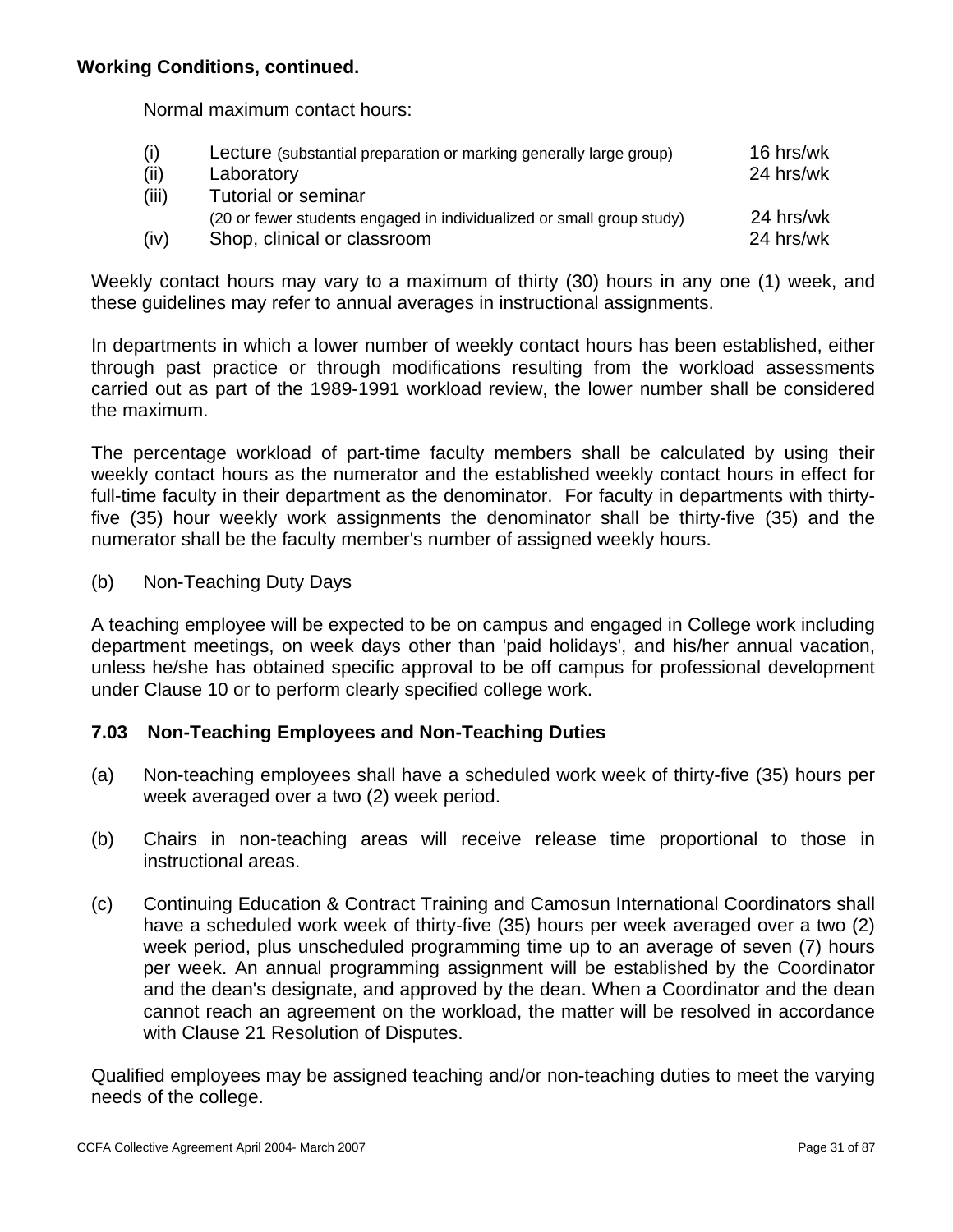## **7.04 Substitute Instructors**

(a) Selection:

Whenever possible, the Employer will provide substitute instructors to relieve instructors who are absent as a result of illness or emergency. The procedure for recruiting, determining suitability and assigning substitutes shall be developed by the appropriate dean, in consultation with his/her chairs.

(b) Conditions of Employment for Substitutes and Reporting Responsibilities:

Effective September 1, 1995, substitute instructors shall be paid an hourly rate of \$35 per hour and shall receive only statutory benefits, for a period of up to 4 weeks for any single assignment. This hourly rate shall be increased by average percentage increases reflected in the salary scale.

Substitute instructors shall not become union members.

Faculty members with part-time appointments who accept substitute work will be compensated for their work as substitutes under the provisions of this clause.

Whenever a faculty member is unable to meet a scheduled class because of illness or other reason, he/she shall inform the school's administrative office with as much advance notice as possible. Only the dean, or his/her designate, will cancel a class, and will inform students of any cancellations.

Instructors will provide as much notice as possible of their absence, and will inform the Employer, if possible, before 16:30 hours if the absence is to continue into the next working day.

When possible, classes will be taught by a substitute instructor. In the event that a substitute instructor cannot be provided, the dean may request a full-time instructor, whom he/she judges to be qualified, to provide instruction for the class(es) affected by the absence of the regular instructor. When a full-time instructor has taught five (5) hours 'in relief', he\she shall be granted one (1) additional day of vacation at a time mutually agreed upon by the faculty member and his/her dean or receive payment at his/her current salary rate, at the discretion of the dean.

(c) Overload:

In the event that a position is vacated during the course of a term or course and a satisfactory replacement cannot be found, a fully employed employee(s) may be requested to carry an overload for the remainder of the term of the course.

An employee who accepts such an overload will either be given time off at a time acceptable to the faculty member, chair, and dean or will receive prorated remuneration and vacation credits.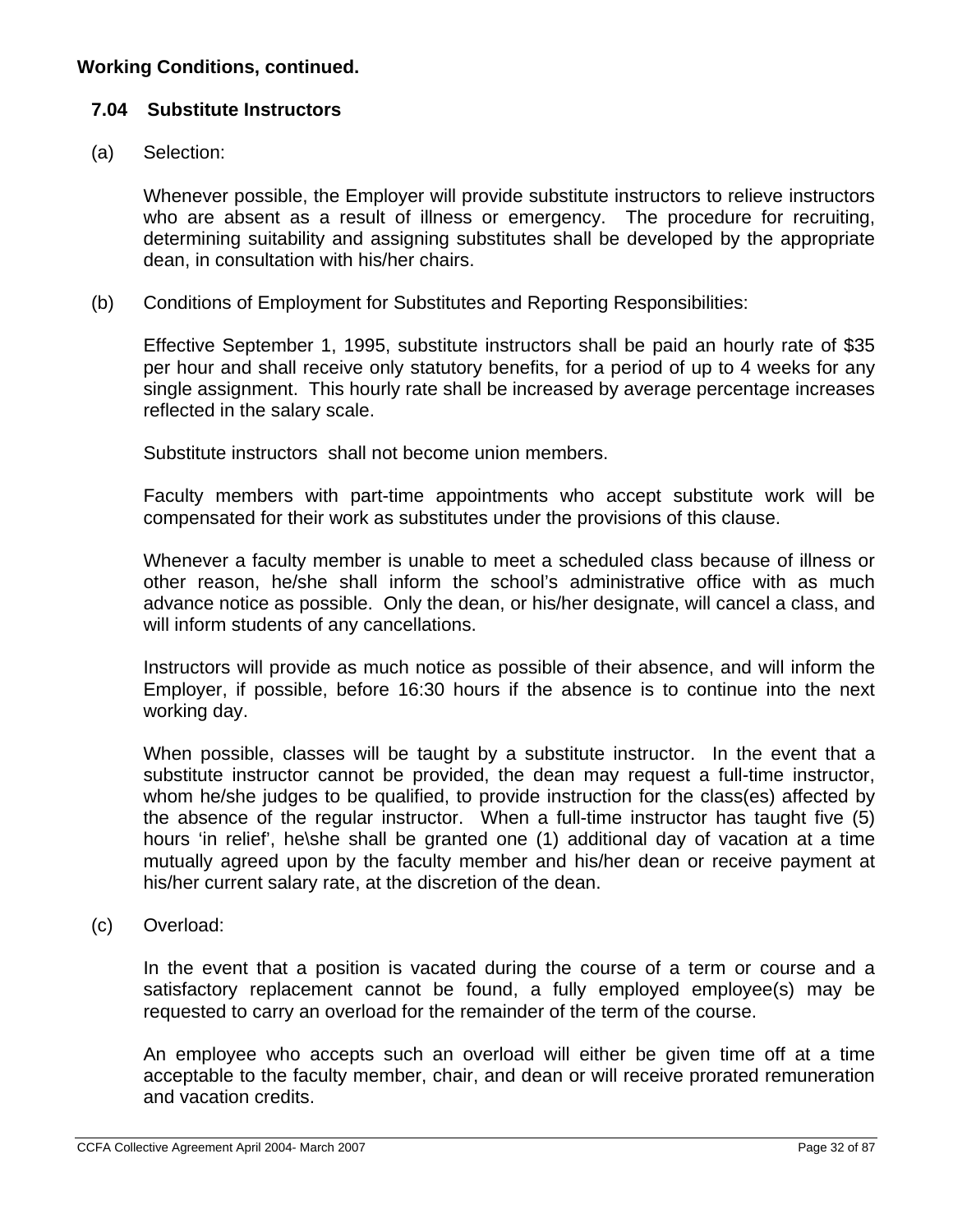## **7.05 Continuing Education (CE)**

- (a) Faculty members covered by this Agreement shall be given the first opportunity to teach CE courses for which they are qualified.
- (b) Instructors of courses generated by CE will be covered by this Agreement and thus paid on the Union scale when the courses are for credit or duplicate courses taught by Union faculty.
- (c) When instruction in CE is considered part of an instructor's annual workload, no additional salary will be paid.
- (d) When an employee is carrying a full instructional load as defined by this Agreement, additional instruction for CE courses shall be reimbursed according to the current relevant CE scale, except as limited by 7.05 (b). Each full-time equivalent year of teaching at Camosun or a similar institution shall result in a CE increment but shall not result in a salary exceeding the maximum salary on that scale.

## **7.06 Preparation Time for New Employees**

Whenever possible, the employer shall provide for new employees to be employed at least two (2) weeks in advance of assuming a full teaching load. This includes probationary or term appointments of four (4) months duration or longer. A new employee is defined as one having no previous teaching experience or as one required to teach a specific course for which no course material is available.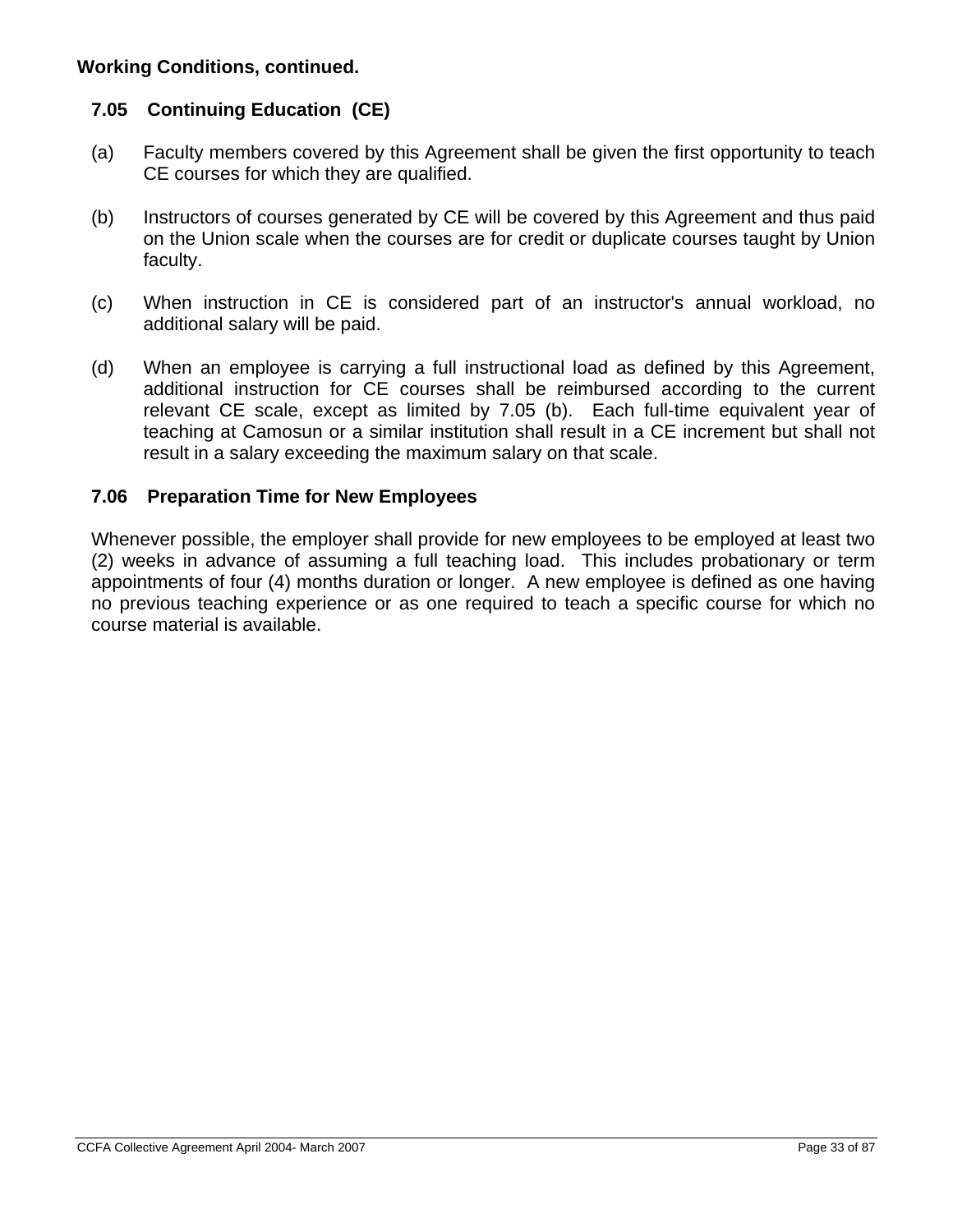# **8. ANNUAL VACATION**

### **8.01 Entitlement**

(a) Probationary and continuing full-time and part-time employees and term employees with appointments of 12 months or longer shall have an annual vacation entitlement of fortyfour (44) working days. For part-time continuing or probationary faculty, salary during vacation shall be prorated in the same manner as during the period of work. The three (3) non-teaching days between Christmas and New Year's shall be part of the annual vacation entitlement unless the College directs the employee to work during those days.

The scheduling of annual vacations, including vacation days carried over, shall be carried out by the faculty member, the chair and the dean working together to consider the needs of the College and the interests of the employee. Vacation shall normally be taken in one block, exclusive of the days at Christmas. In any case, each faculty member, with the exception of coordinators, shall have the right to a minimum of six (6) uninterrupted weeks of vacation (30 days). Vacation is not normally approved during peak work periods, instructional or otherwise.

When no agreement can be reached on vacation scheduling or entitlement, the matter will be resolved in accordance with the Resolution of Disputes procedures in this Agreement (Clause 21).

Vacation credit will be based on anniversary of employment. Vacation adjustments occur on September 1st of each year.

With the dean's approval, a faculty member may carry over up to twenty (20) days' vacation for one (1) year only. If a faculty member agrees to waive any portion of his/her vacation time in a situation in which the vacation will not be taken at another time, he/she will be paid for this time in addition to his/her regular salary at the employee's usual rate of pay. In such instances the waiver shall be signed by the faculty member and the dean.

(b) Term faculty with appointments of less than twelve (12) months are entitled to vacation pay equal to sixteen and eight-tenths percent (16.8%) of the gross salary earned, and paid bi-weekly, during the time of appointment.

Term faculty members with appointments of less than 12 months whose appointments span the week between Christmas and New Year's are not entitled to be paid for the three (3) non statutory days in that week, unless these three (3) days form a part of the faculty member's preparation time or other assigned work time, as stipulated in Clause 1.02, paragraphs 1 and 2. If the 3 days do not form a part of preparation time or other assigned work, the 3 days will be unpaid. These unpaid days will be included in whatever benefits or seniority the college is providing for the term employee.

(c) Vacation, once approved by the employer, shall not be changed except by mutual agreement between employee and employer.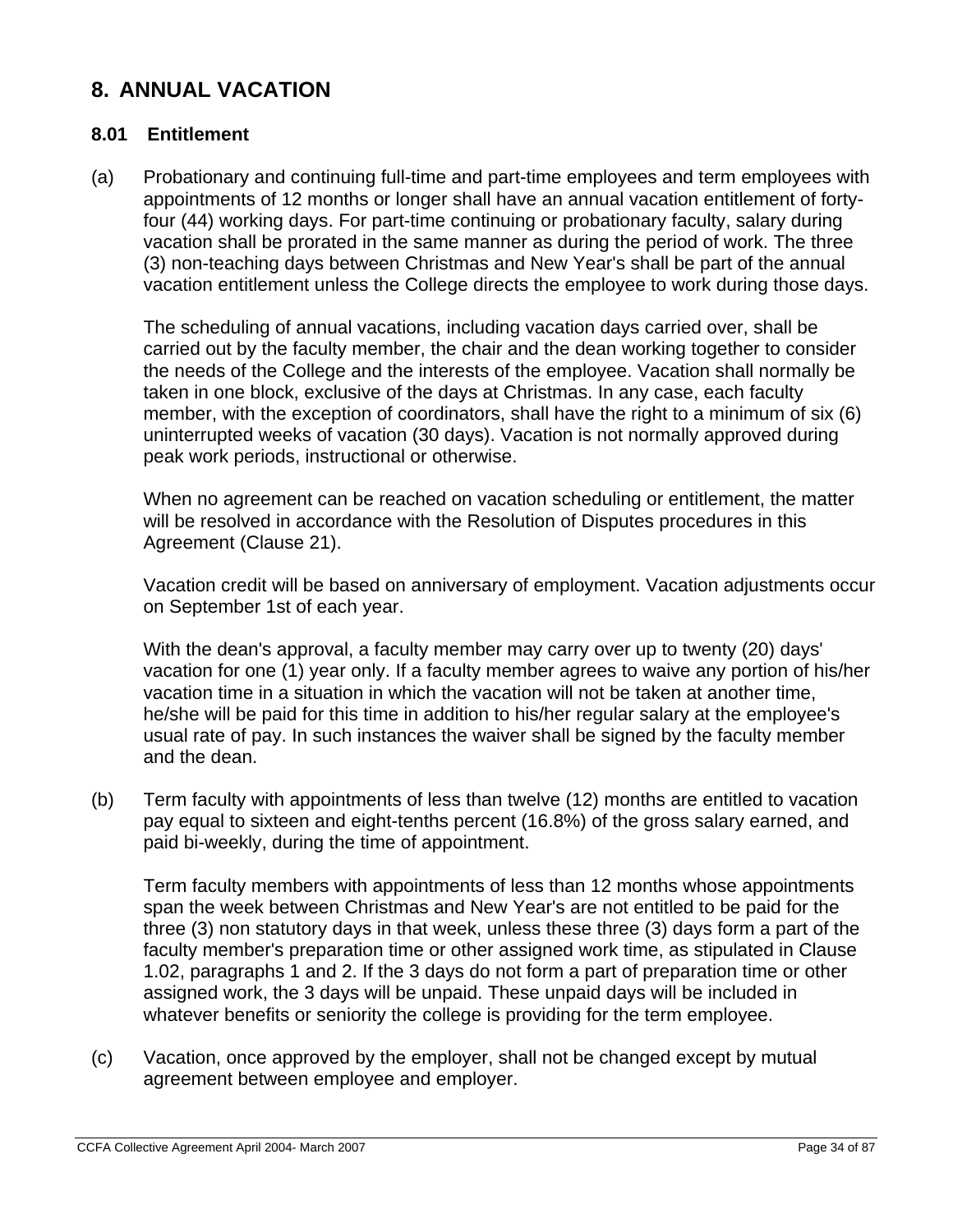## **8.02 Sickness**

In the event that an employee requires hospitalization or is seriously ill during his/her annual vacation period, the employee shall upon request and upon presentation of a physician's statement, apply the period of illness or hospitalization to sick leave rather than vacation, provided the sick bank is not used. The employee must inform the dean of the claim within two (2) months of returning to work.

## **8.03 Unused and Overused Vacation**

Continuing employees and any employee appointed to a contract of one (1) year or more shall earn vacation, as specified under Clause 8.01. Normally two (2) months, but at least one (1) month of vacation shall be taken during the first twelve (12) months of employment. Upon termination, adjustments for unused or over-used vacation entitlement will be made to final salary settlement.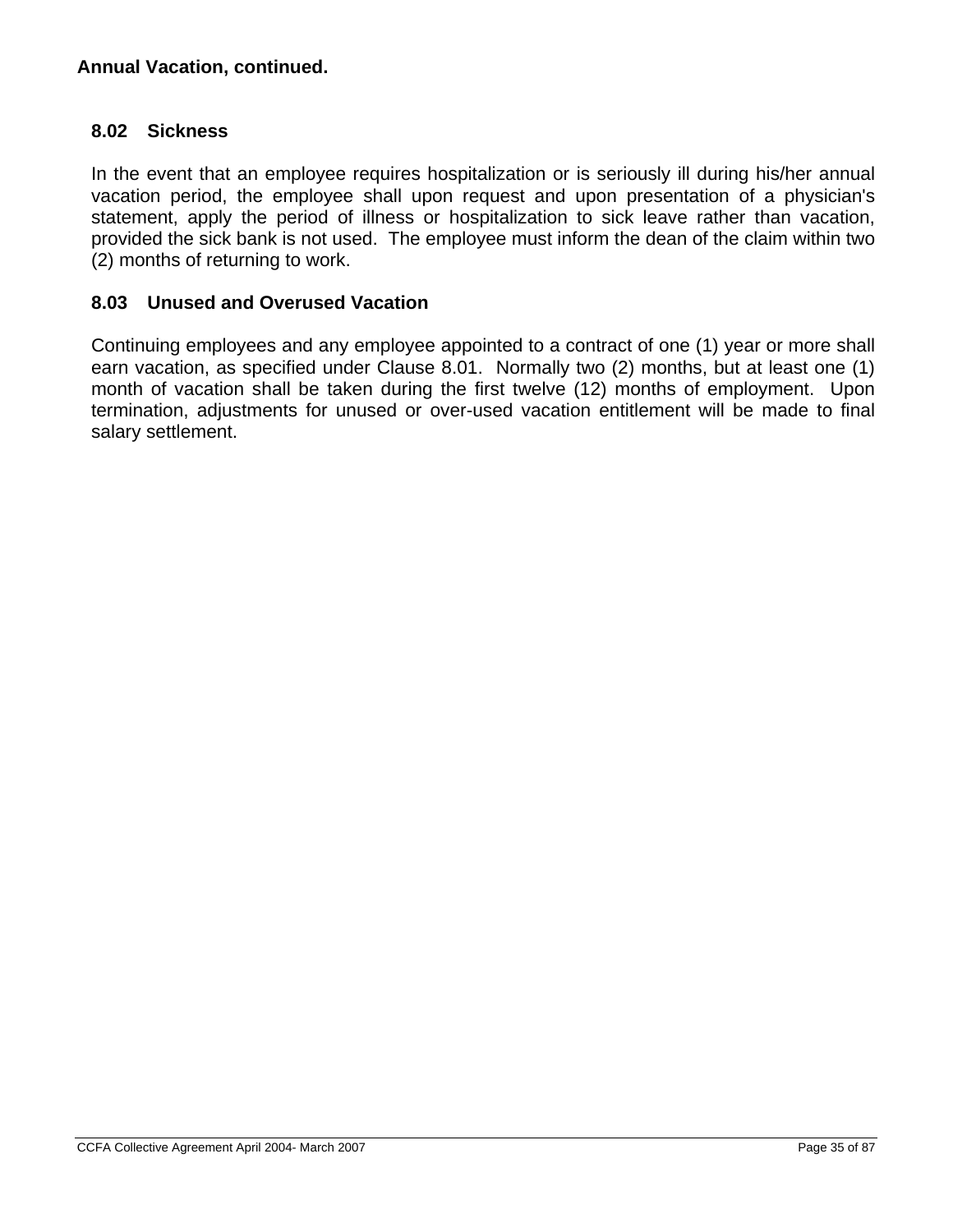# **9. PAID HOLIDAYS**

The following have been designated as paid holidays:

New Year's Day Good Friday Easter Monday Victoria Day Canada Day British Columbia Day Labour Day Thanksgiving Day Remembrance Day Christmas Day Boxing Day

Any other holiday proclaimed as a holiday by the Federal, Provincial or Municipal Governments for the locality in which the employee is working shall also be a paid holiday.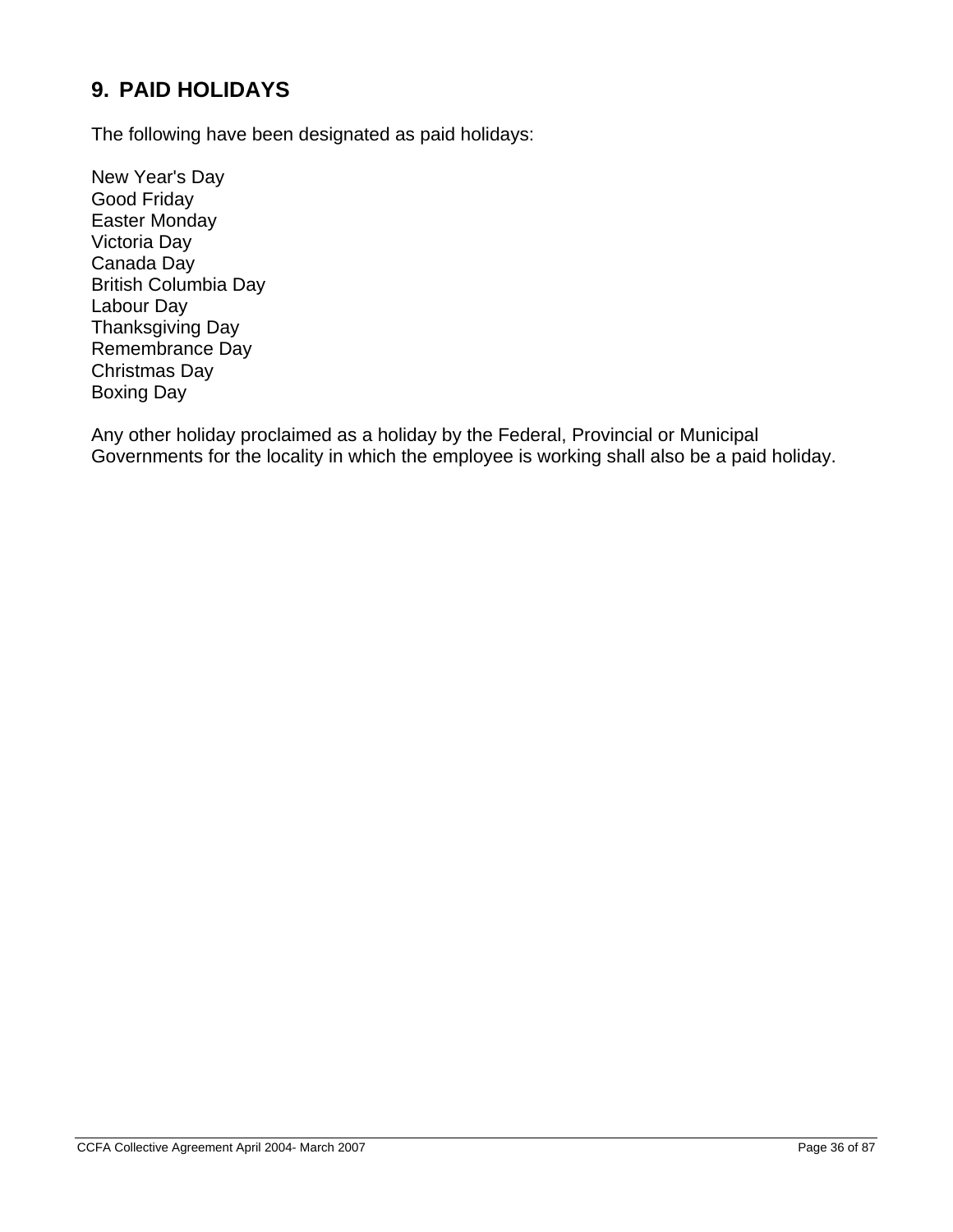# **10. FACULTY DEVELOPMENT PROGRAM**

## **10.01 Scheduled Development Time for Faculty**

Scheduled development time for faculty is based on the recognition of the need for continuous development of faculty members, of educational practice, and of the organization. Scheduled development time and activities support faculty members in the development of their own learning related to their current or potential role(s) at the College and in the application of their knowledge, skills and awareness to the ongoing development of the College as a learning centered institution. Scheduled development time and activities support faculty members in responding to identified learning and development needs of students, departments, community groups, the College, and the individual faculty members themselves.

(a) Entitlement to Scheduled Development Time

Every continuing and probationary faculty member, with the exception of Continuing Education and International Education, and Cooperative Education Coordinators and Senior Analysts, shall be granted annually two (2) months' time, or the equivalent, free of regular duties, for approved scheduled development activities (except when reductions apply as per 10.01 ( c)). For faculty members who work on the quarter system, the standard development time pattern shall be one (1) quarter every second year. Part time faculty members are entitled to two (2) months or one (1) quarter time at their normal rate of pay.

Except for activities which are approved by the dean or director for deferral as in clause 10(h), scheduled development activities are conducted within a 12 month period commencing April 1<sup>st</sup> for faculty members on the quarter system and May 1<sup>st</sup> for all other faculty members. This 12-month period is referred to in this agreement as "the development year".

New faculty members, excluding faculty members converting from term appointments, must be employed by the September preceding each development year in order to be eligible for scheduled development time in that development year, per clause 10 (g)

Term top-up assignments to part-time continuing appointments do not lead to increased scheduled development time.

Continuing Education and Cooperative Education Coordinators and Senior Analysts are each entitled to one (1) month of scheduled development time annually, normally to be taken as a two (2) months' scheduled development activity every second year.

Chairs are entitled to scheduled development time on the basis of their entire assignment, which includes their chair duties and their instructional or student development duties.

- (b) Combining Scheduled Development Activities and Professional Development
	- (i) With the approval of the dean or director, faculty members shall be entitled to take their scheduled development time as part of an extended development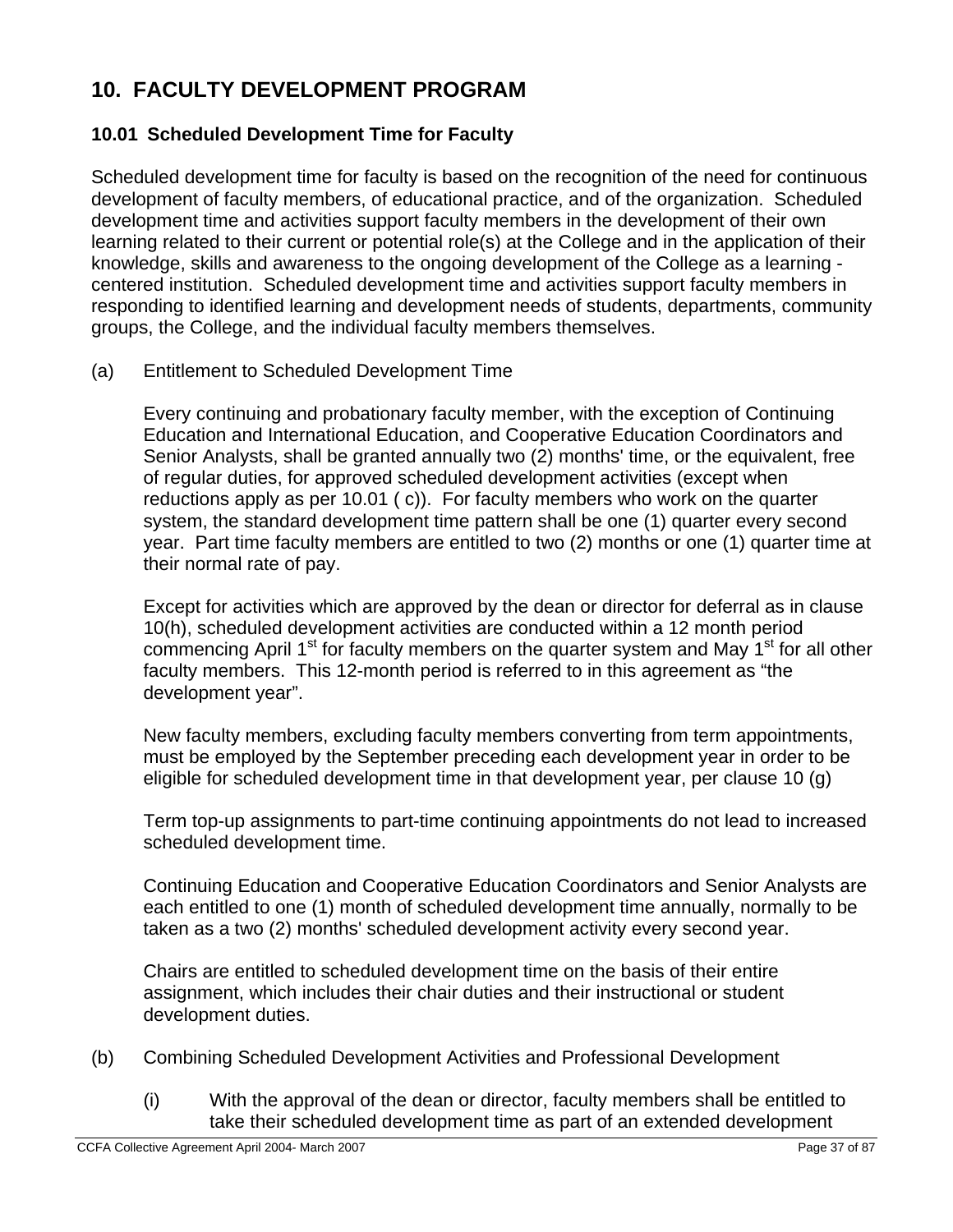project which includes a period of paid or unpaid professional development leave. The criteria for approval of such proposals shall be consistent with the criteria normally used in relation to applications for scheduled development time. Such proposals shall not be unreasonably denied. The provisions for the reduction of scheduled development time in clause 10 (c ) do not apply to approved scheduled development activities taken in combination with paid or unpaid professional development leaves.

- (ii) If such a leave is greater than one (1) year, a faculty member is eligible for scheduled development time in connection with that leave one time only.
- (iii) Time taken on brief professional development activities, approved and funded by the professional development committee, and taken outside the scheduled development period, is not considered part of the faculty member's scheduled development time.
- (iv) Faculty members on scheduled development projects may apply for Professional Development Committee funds or other College funding for expenses incurred in their projects.
- (v) Scheduled development time may be used in combination with regular assigned duties.
- (c) Reductions in Scheduled Development Time

Scheduled development time for faculty members, including faculty members in their year of retirement, is based on their employment in the previous development year. The following provisions apply, except as noted in 10(b) above:

| <b>FACULTY ON SEMESTER SYSTEM</b>                                                      |                                                                                                           | <b>FACULTY ON THE QUARTER SYSTEM</b>                                                   |                                                                                                      |
|----------------------------------------------------------------------------------------|-----------------------------------------------------------------------------------------------------------|----------------------------------------------------------------------------------------|------------------------------------------------------------------------------------------------------|
| Length of unassisted<br>leave of absence based<br>on continuing workload<br>equivalent | Reduction in scheduled<br>development time in<br>faculty members' next<br>scheduled development<br>period | Length of unassisted<br>leave of absence based<br>on continuing workload<br>equivalent | Reduction in scheduled<br>development in faculty<br>members' next<br>scheduled development<br>period |
| Two (2) months or less                                                                 | No reduction                                                                                              | Four (4) months or less                                                                | No reduction                                                                                         |
|                                                                                        |                                                                                                           | More than four (4)<br>months and up to eight<br>$(8)$ months                           | One fourth $(\frac{1}{4})$ of a<br>quarter reduction                                                 |
| More than two (2) and<br>up to six (6) months                                          | One (1) month reduction                                                                                   | More than eight (8)<br>months and up to twelve<br>(12) months                          | One half $(\frac{1}{2})$ of a quarter<br>reduction                                                   |
| More than six (6) months                                                               | No entitlement to<br>Scheduled Development                                                                | More than twelve (12)<br>months                                                        | No entitlement to<br><b>Scheduled Development</b>                                                    |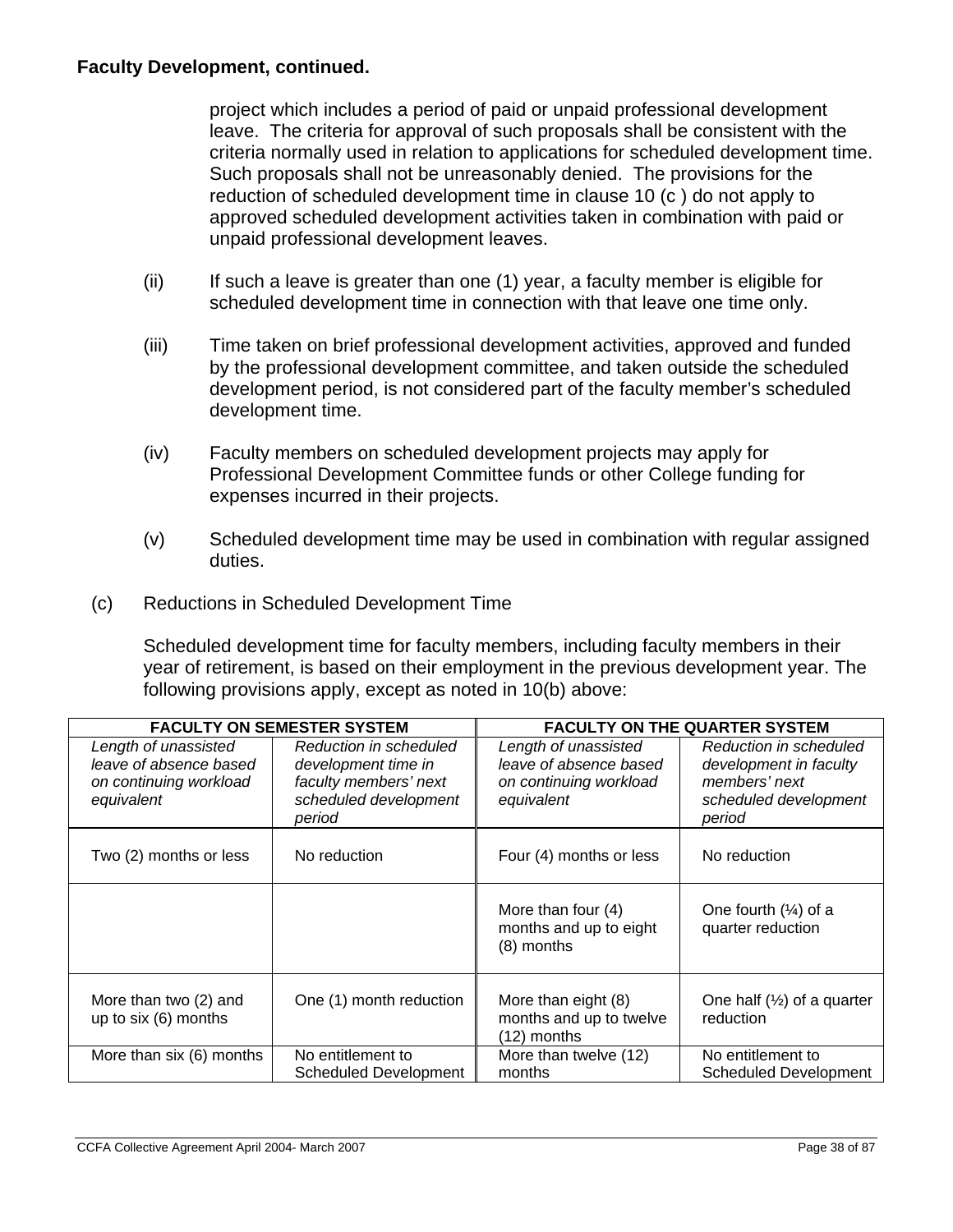Faculty members who incur a reduction in scheduled development time will carry out their regular duties or other assigned duties per clause 7.01 during the remainder of their normal development period.

When a faculty member takes a partial leave of absence for a full year, the scheduled development time will be at the percentage of salary that applies during the rest of the leave of absence.

Faculty members returning from LTD leaves will have no reduction in their entitlement to scheduled development time. When possible and appropriate, the scheduled development activities for such faculty members may be incorporated with their overall return to work plan.

(d) Planning of Scheduled Development Activity

Faculty members applying for scheduled development time submit proposals using application forms and guidelines established by the Joint Committee on Faculty Development. Prior to each development year, forms shall be submitted to the appropriate chair by January fifteenth (15th), and to the dean or director by February first (1st). A formal response by the dean or director to all applications will be made by March first  $(1^{st})$ . Proposals which do not receive a response by March first (1st) will be deemed to have been approved. If a faculty member does not submit a formal application by the deadline, he/she is deemed to have forfeited his/her scheduled development time for the coming development year.

The rejection of a proposal by a dean or director does not result in the forfeit of the scheduled development time, but results in discussions amongst the faculty member, chair, and dean or director about an alternative development activity. Should the faculty member and the dean or director be unable to agree on a mutually acceptable development activity the matter shall be referred to the Dispute Resolution process (clause 21.01 and 21.02)

(e) Categories of Scheduled Development Activities

While scheduled development activities vary broadly, projects should be classified among the following three general categories:

**Professional Development** focuses on the faculty member's development of knowledge, skills, and awareness related to his/her educational practice, area(s) of professional expertise, and college role(s).

**Instructional Development** focuses on the development of instruction, courses, and programs, with the purpose of enhancing student learning.

**Organizational Development** focuses on the development of a department, school, or College operations or procedures as a means of providing an effective learning and teaching environment.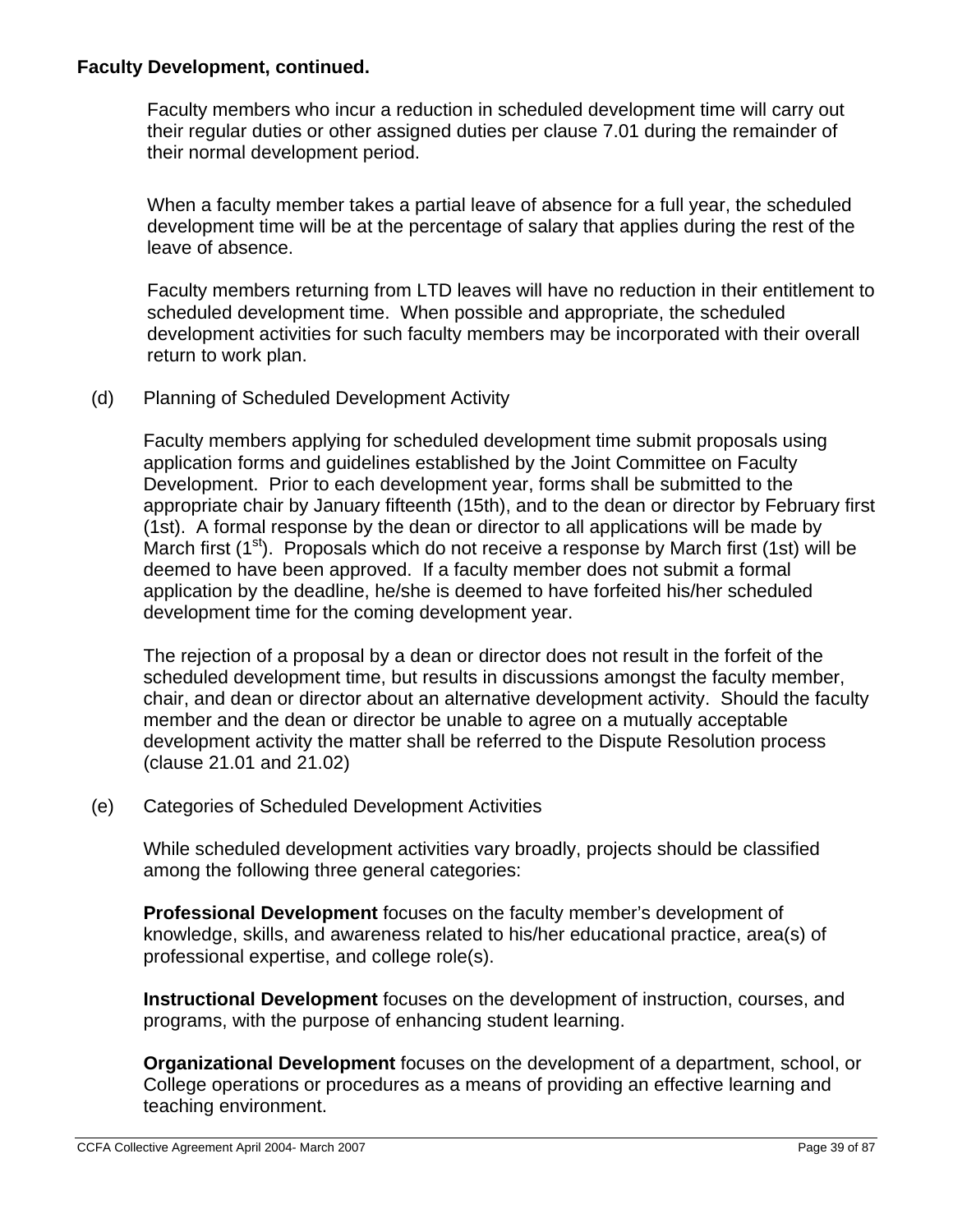While scheduled development projects may include any or all of these categories, over time approximately half (1/2) of a faculty member's activity shall focus on professional development. With approval from their dean or director, faculty members may increase their proportion of professional development.

## (f) Scheduled Development Activities

Scheduled development activities respond to a range of individual and institutional needs related to the faculty member's current or potential College role(s). These activities may include but are not restricted to formal or private study, either for credit or not for credit; research; industrial or community liaison; work experience; relevant travel; course, curriculum, and/or program development, review, and revision; exploration and development of new course materials; development of instructional innovation; and participation in the planning or governance procedures of the department, school, or College.

## (g) Scheduling of Development Activities

Scheduled development activities shall take place in one (1) uninterrupted block of time, free of regular duties, unless the faculty member agrees to another pattern. The scheduling of the block of development time and arrangements for other patterns will be established by the agreement of the faculty member, the department chair, and the dean or director.

### (h) Deferral of Scheduled Development Time

When the dean or director and the faculty member agree that the faculty member's College assignment prevents the faculty member from utilizing all or part of his/her scheduled development time, the faculty member shall defer all or part of the scheduled development time for future use. In other instances, deferrals of scheduled development time are limited to 2 (two) months or one (1) quarter, except in the case of specific projects which require a longer period and meet the approval of the dean. Such projects could include, but are not restricted to university programs, and work or other experience, relevant to the faculty member's role.

Proposals for the use and/or deferral of development time shall not be unreasonably denied, but shall be planned to cause the least possible disruption to students, and, where possible and applicable, to occur in periods of reduced student activity. In cases where programs have limited or no periods of reduced student activity, the College's operating plan will contain a commitment, within the limits of available resources, to provide replacement faculty for faculty members taking scheduled development time.

### (i) Accountability for Scheduled Development Activities

Approved scheduled development activities constitute legitimate work assignments that are subject to the same standards and expectations of any normal professional activity undertaken by faculty members. Albeit the nature of these activities reflects development needs and goals of individual faculty members, scheduled development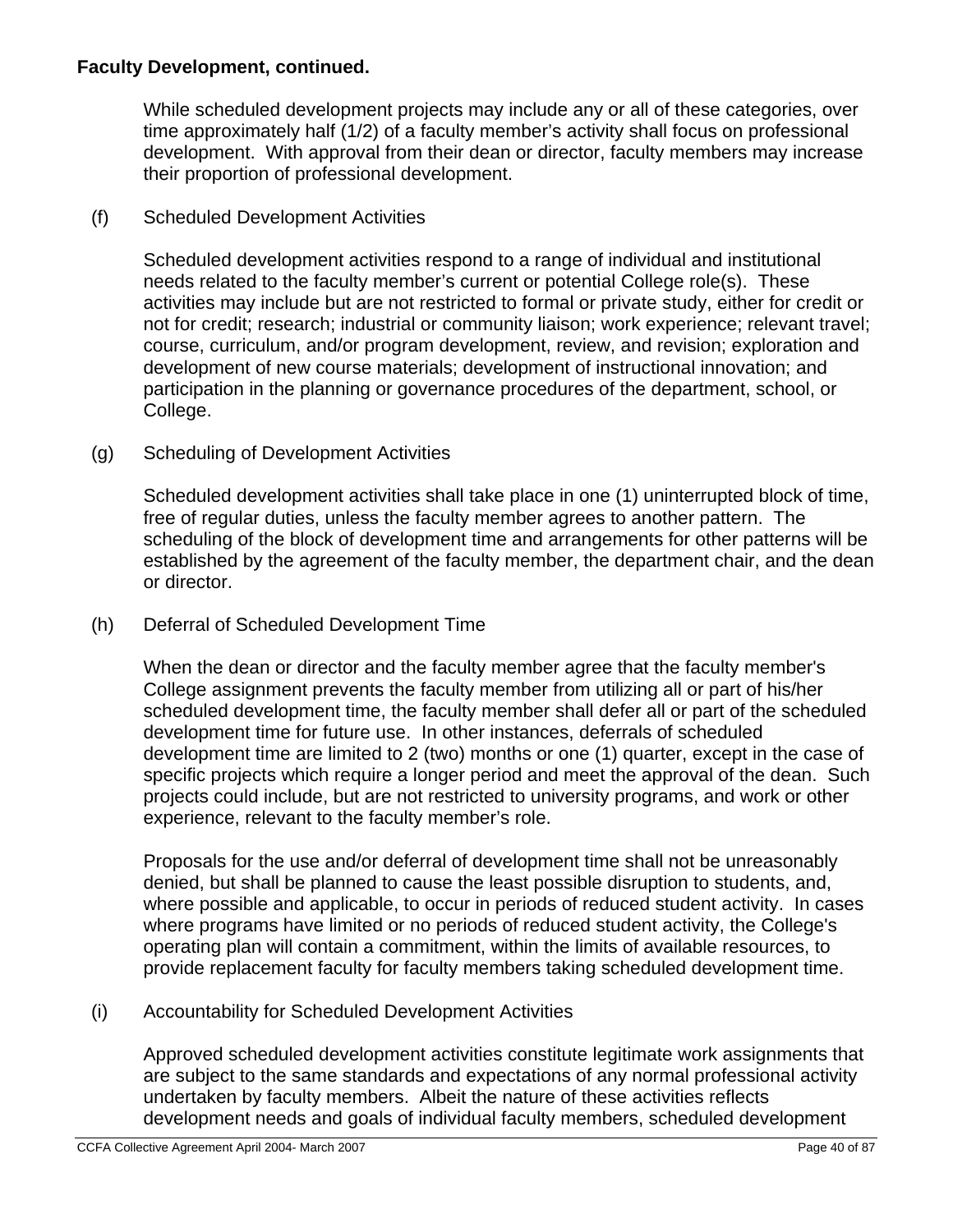activity constitutes College work that is supported by College resources for the ultimate benefit of the students served. Accountability for scheduled development is shared by deans/directors and individual faculty members who are responsible for ensuring that scheduled development activities are conducted in accordance with approved plans and standards, and that reports and copies of resulting products are reviewed and shared within the College community, in accordance with JCSD guidelines.

Days of illness during development projects must be reported as sick days in the normal fashion. There is no carry forward of development time lost as a result of illness. When illness interferes with the completion of a scheduled development project, the faculty member, with the agreement of the dean or director, is freed in whole or in part for responsibility for completion of his/her project. In cases of disagreement on the impact of the illness on the faculty member's ability to carry out scheduled development activity, the matter will be resolved through the Dispute Resolution process (Clause 21.01 and 21.02)

Although some minor variations are to be expected, each faculty member is obligated to carry out the general plan described in his/her approved proposal. The developmental and exploratory nature of some projects may result in not all of the stated goals being achieved. However, major changes must be reviewed and approved by the dean or director in advance of the change. Approval of the next scheduled development project is subject to submission of a report, in accordance with JCSD guidelines, on the previous activities.

## **10.02 Professional Development Fund**

A budgetary item equal to one and one-half percent (1 1/2%) of employees' salaries shall be set aside annually to be used to:

- (a) pay employees granted leave at part or full salary under Clause 10.01.
- (b) supplement outside funds and/or cover a portion of the non-salary costs associated with approved programs, including exchanges.

The Professional Development Committee shall receive and assess the merits of all requests for use of professional development funds and shall direct the Bursar in the allocation of the funds. The Committee shall encourage and promote in-house professional development activities and establish guidelines for administration of the professional development program.

## **10.03 Faculty Exchanges**

(a) A faculty member may, for up to one (1) year, exchange duties with a person with appropriate qualifications from another institution. The Camosun faculty member will receive full pay and benefits, will receive an increment if applicable, and will in all respects continue as an employee of Camosun College.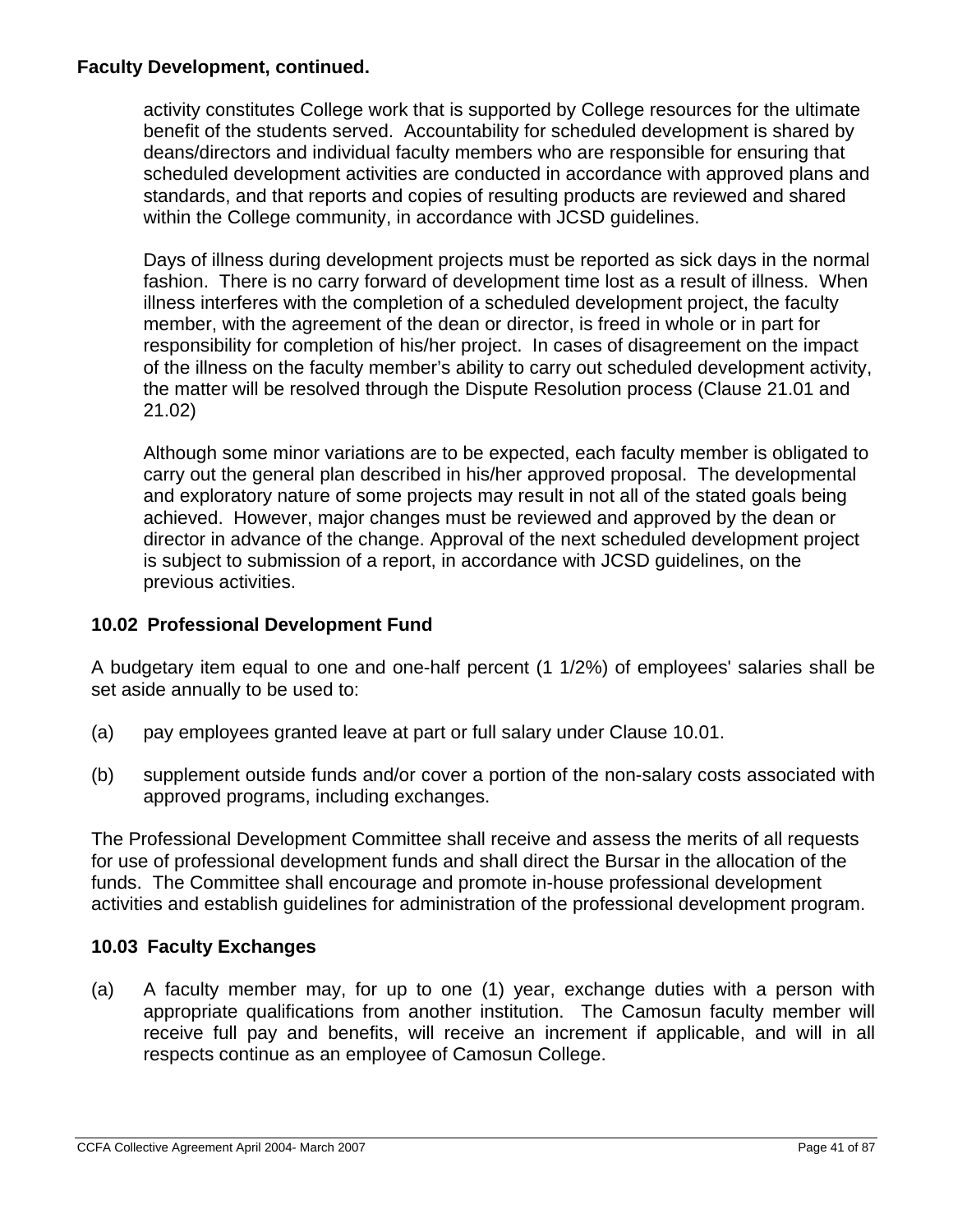(b) Faculty from two different departments may take part in an interdepartmental exchange program whereby their duties are exchanged for a specified period of time in accordance with College policies and guidelines.

## **10.04 Professional Fees**

The College will reimburse continuing and probationary employees for annual dues they expend for membership in a professional association if the membership in the professional association is required as a condition of employment by the College.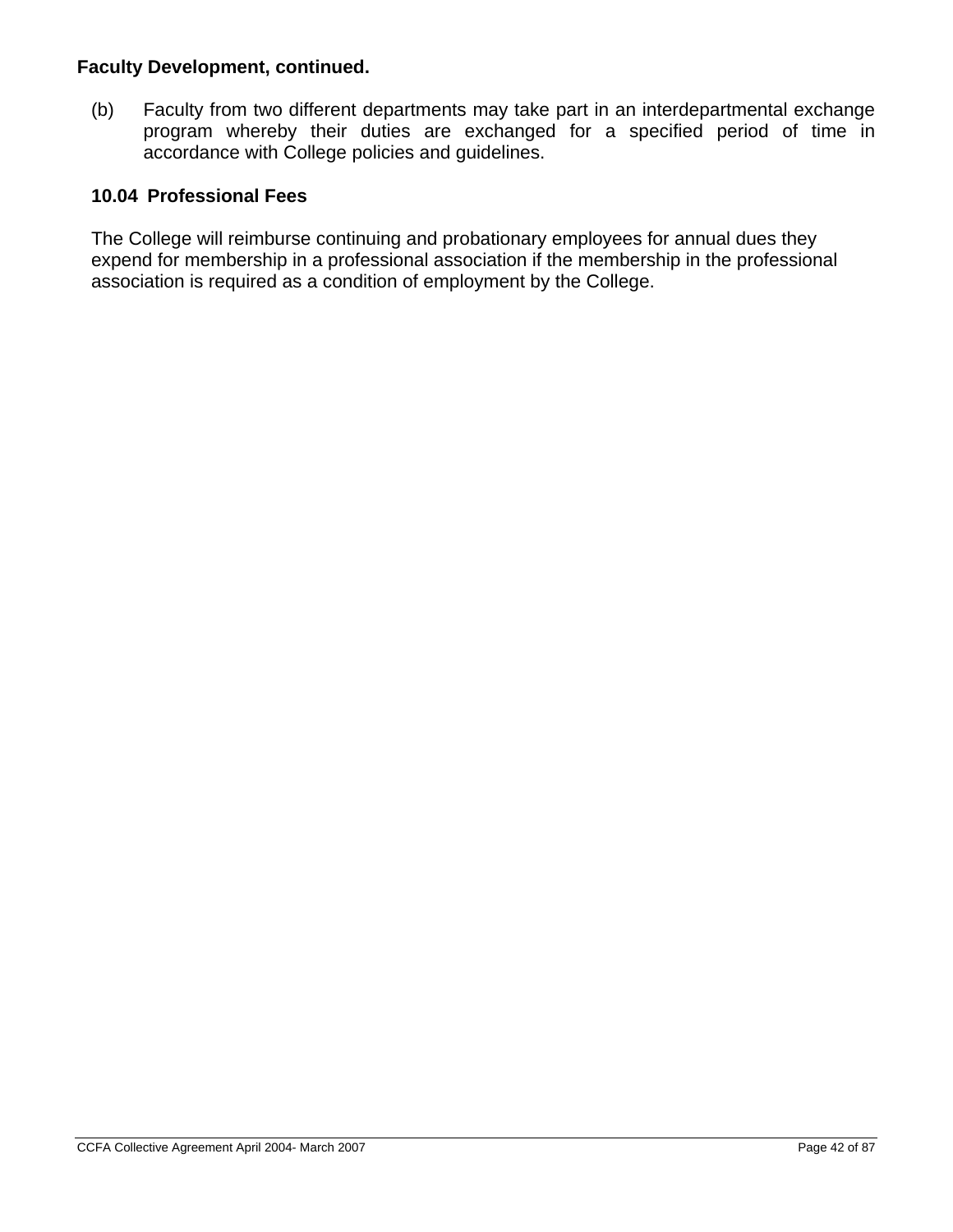# **11. PUBLIC OR UNION OFFICE**

### **11.01 Seek Election**

Employees may seek election to municipal and school board offices, provided there is no conflict of interest and the duties of the office do not adversely affect the performance of the employee at the College.

#### **11.02 Campaign**

There are no restrictions on employees engaging in political activities on their own time as campaign workers.

#### **11.03 Leave**

If nominated as a candidate for election, an employee shall be granted leave without pay to engage in the election campaign. If not elected, the employee shall be allowed to return to his/her position at the College. If elected, the employee shall be granted, upon written request, leave of absence without pay as follows:

- (a) For an employee elected, or appointed, to a full-time position in the Union, or any body with which the Union is affiliated, a period of one (1) year.
- (b) For an employee elected to public office, a maximum of five (5) years.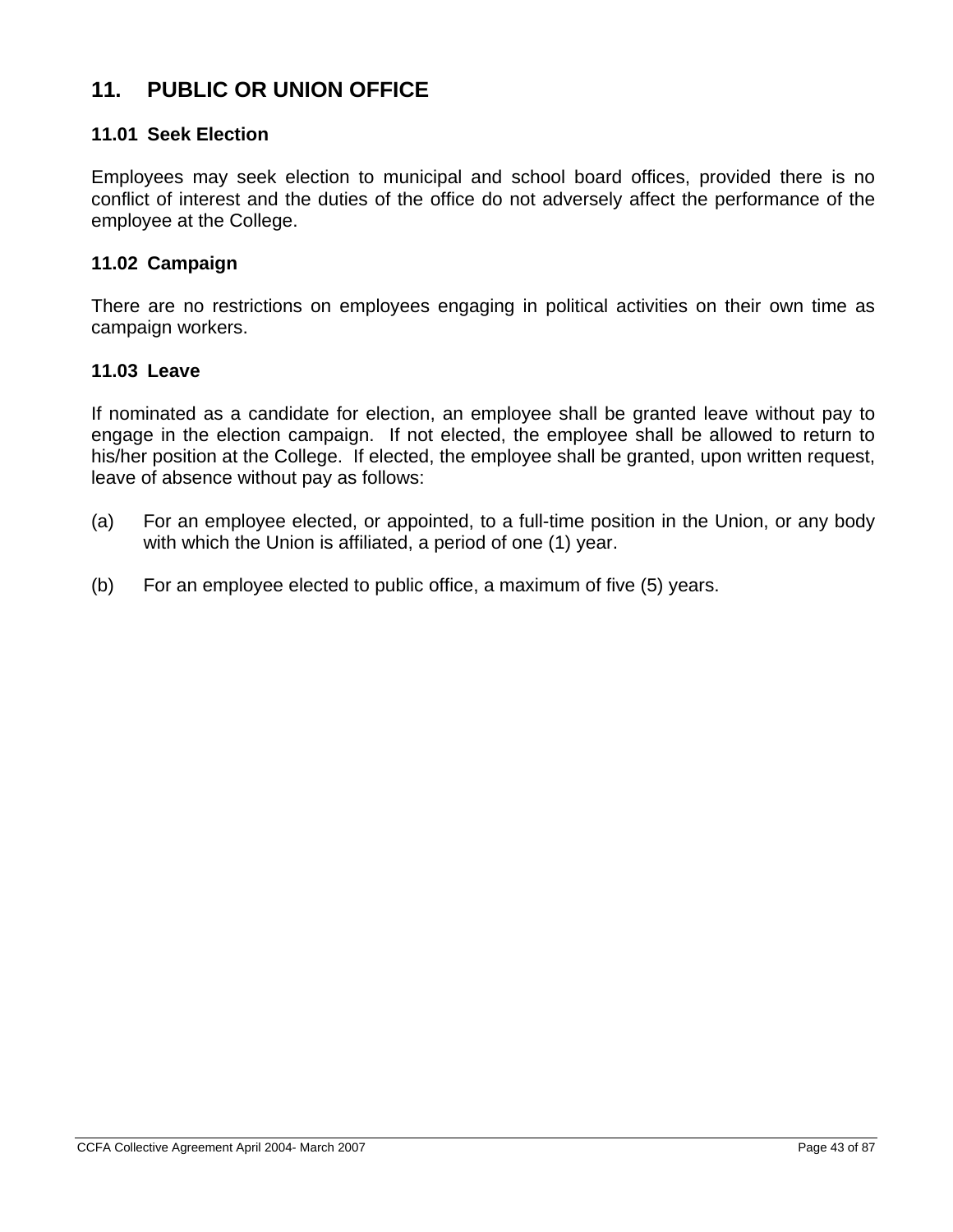# **12. COURT APPEARANCES**

An employee shall be granted leave with pay when summoned as a witness or juror provided that such action is not occasioned by the employee's private affairs and provided that all pay in excess of travel and meal allowance is remitted to the Employer.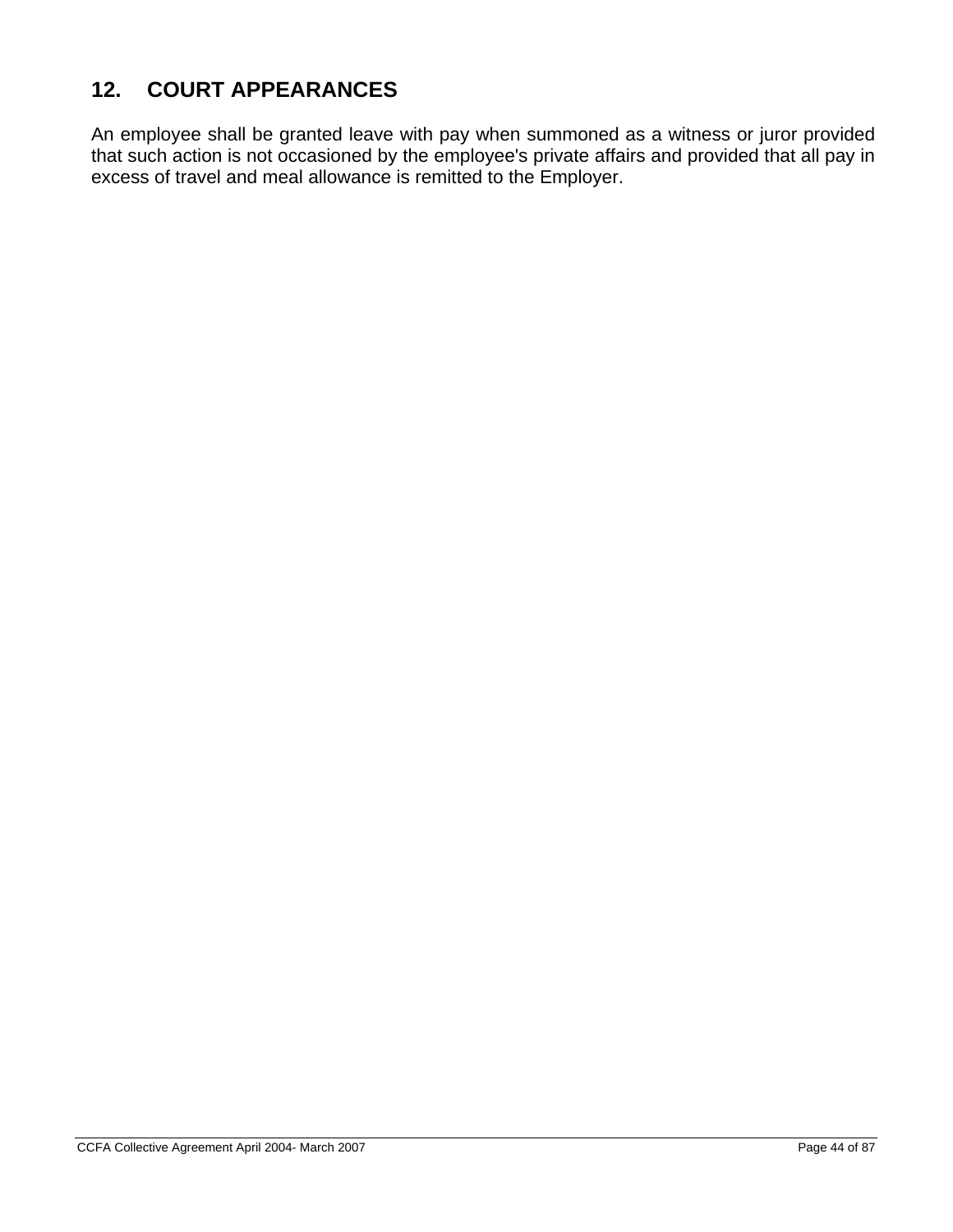# **13. LEAVE**

### **13.01 Unpaid Leave**

- (a) Unless the request creates serious problems for the Employer, the Employer will grant an employee unpaid leave for up to one (1) year.
- (b) Under special circumstances a leave may be approved or extended to a total of three (3) years. A leave will be for any purpose deemed justifiable by the employee.
- (c) If the leave involves experience of value to the College, as approved in writing by the appropriate vice-president, the faculty member will accumulate seniority and, if applicable, increment credit during the leave. Such approval will be conditional on the leave being used essentially as planned. Advanced placement for activities carried out during the leave is subject to the terms and conditions of Clause 5.01. A faculty member cannot earn both increment credit and advanced placement credit for the same activity.
- (d) Arrangements for the leave must take into account that an employee's annual vacation entitlement will be reduced in proportion to the leave period. This reduction in vacation entitlement will result in an additional period of leave without pay unless there is a mutually acceptable work assignment available during the period which otherwise would have been vacation. During this additional period of leave, employees' benefits will not be affected, and they shall not have their vacation or Scheduled Development entitlement diminished further.
- (e) No term faculty member shall have the right to convert to a continuing appointment under Clause 1.04(d)(v) based on a vacancy created by the third year of the continuing faculty member's leave. The term faculty members replacing the faculty member on leave would retain all other rights under Clause 1.04(d), including the right to count the third year of the continuing faculty member's leave as part of the time required to qualify for conversion to a continuing contract according to Clause 1.04(d)(ii).

Should there be a term faculty member who under the terms of Clause 1.04(d) would qualify for conversion to continuing status were it not for the provisions of the preceding clause, that faculty member's rights vis-a-vis Clause 1.04(d)(v) would be carried forward for one (1) year.

### **13.02 Bereavement Leave**

In the case of bereavement in the immediate family, an employee not on leave of absence without pay shall be entitled to special leave, at his/her regular rate of pay, from the date of death with, if necessary, an allowance for immediate return travelling time. Such leave shall normally not exceed five (5) working days.

### **13.03 Deferred Salary Leave Plan**

Each faculty member with a continuing appointment, part or full-time, is eligible to participate in a Deferred Salary Leave Plan as set out in a contract in the Faculty Benefits Handbook.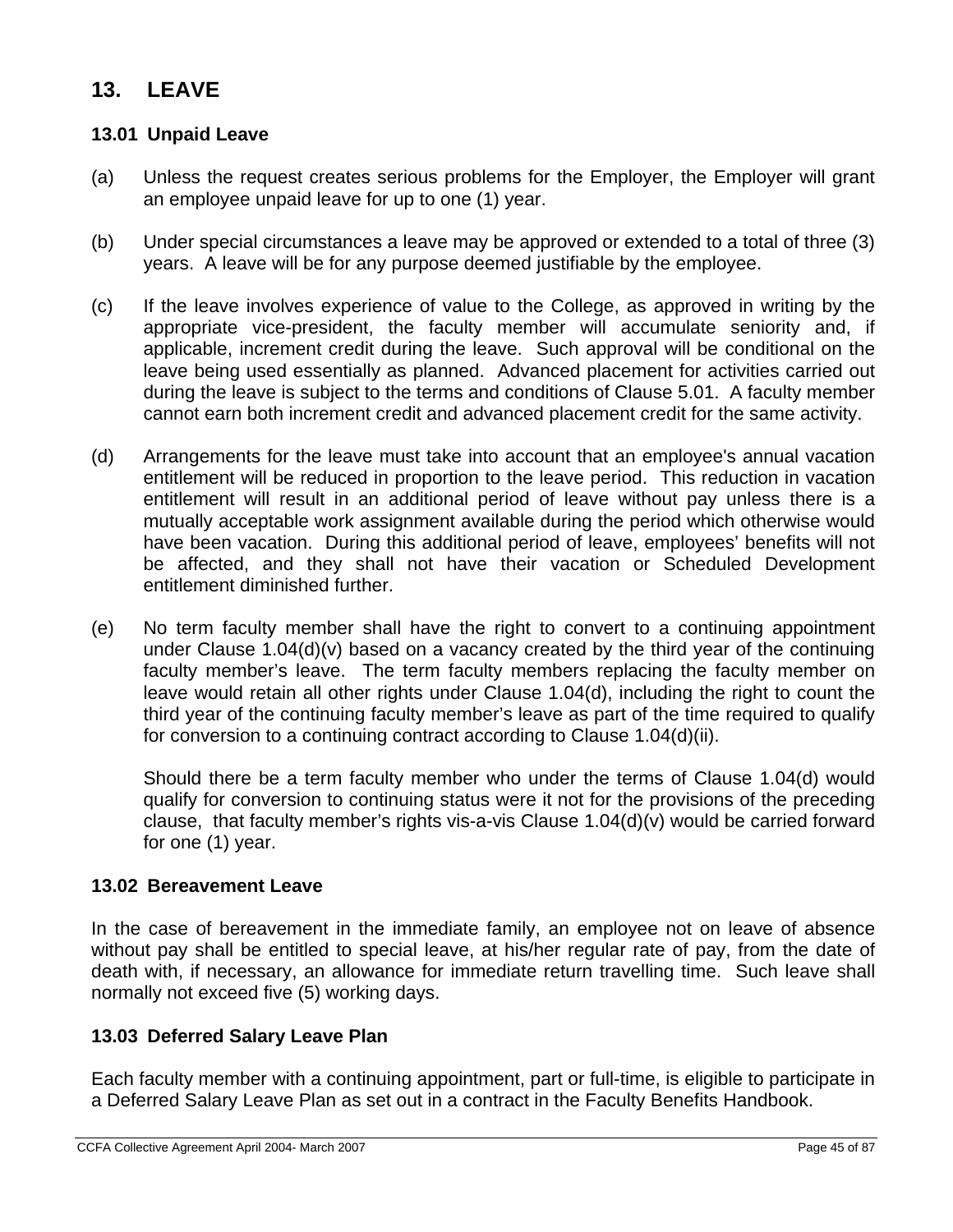### **Leave, continued.**

#### **13.04 Pension on Professional Development Leave**

Faculty who are on approved professional development leave (paid or unpaid) and retain employee status with the College, may continue their contributions to the Pension Plan subject to the approval of the appropriate pension authority of B.C. Where the faculty member continues to contribute, the Employer will also contribute the employer's share.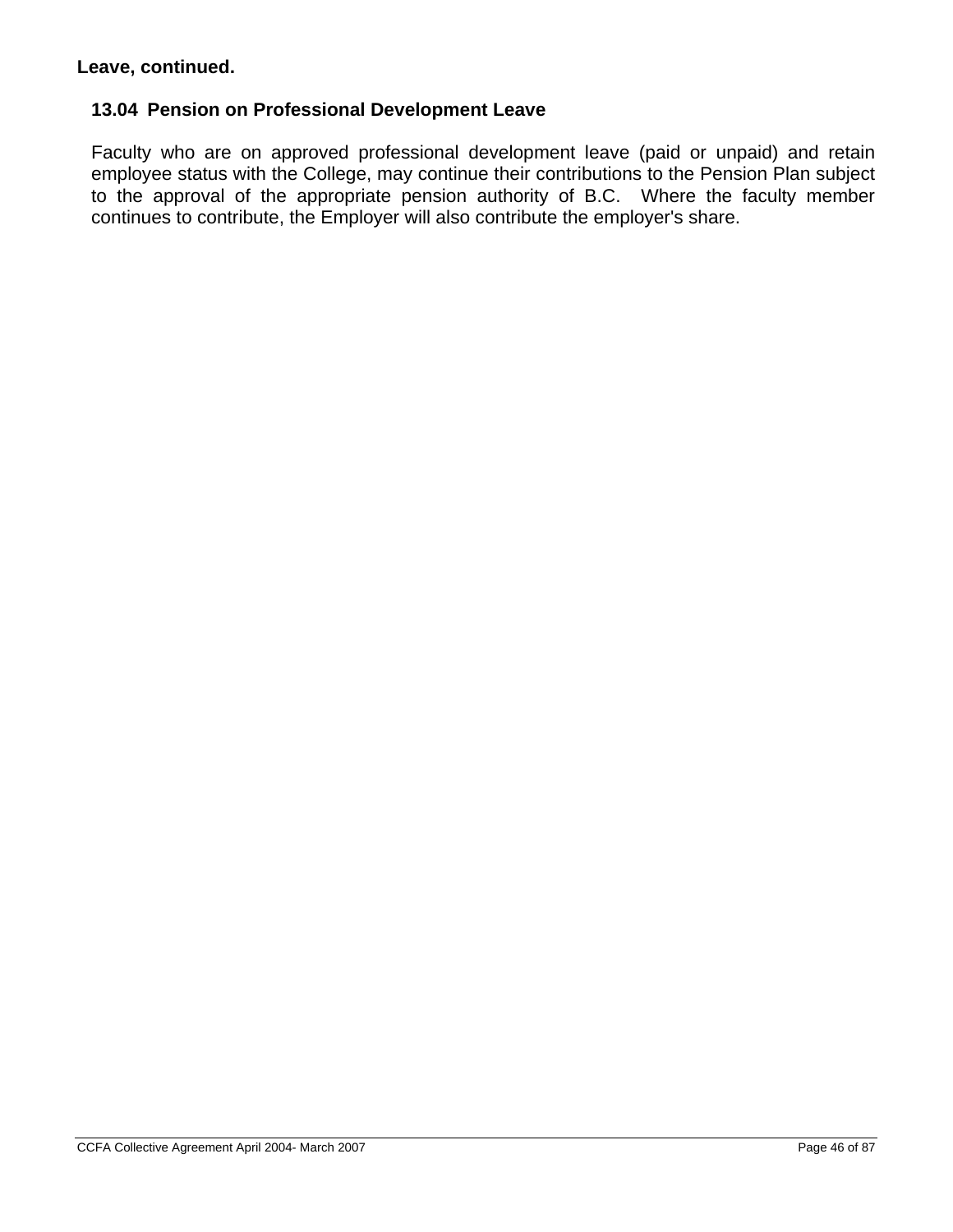# **14. PARENTAL LEAVE**

*In some instances the stipulations of the Employment Standards Act exceed the rights provided by this clause. In such instances the provisions of the Employment Standards Act will apply. Please consult the Human Resources Department for more information.* 

### **14.01 Parental Leave**

At the time of the birth of a child to an employee or spouse, parental leave without pay shall be granted upon application to the President. Such applications will normally be made at least three (3) months before the leave is to begin. Should both parents be employees of Camosun College, only one (1) shall be granted the provisions of this clause.

Parental leave shall be for not more than six (6) months, commencing no later than fifty-two (52) weeks following the birth of the child, during which time the Employer shall maintain its contribution to existing benefits as required by the employee.

On return from parental leave, the employee shall be placed in his/her former position or in a position of equal rank and salary.

An employee on parental leave may not also apply for paternal leave under Clause 14.02.

#### **14.02 Non-Birth Parent Leave**

At the time of the birth or adoption of a child, the non-birth parent shall be entitled to two (2) days of leave with pay. These days will normally be taken during the three (3) month period immediately following the birth or adoption.

#### **14.03 Adoption Leave**

Upon request, an employee shall be granted leave of absence without pay for up to six (6) months commencing not later than fifty-two (52) weeks following the adoption of a child. The employee shall furnish proof of adoption.

The Employer shall maintain its contribution to existing benefits as requested by the employee for the adoption leave period.

On return from adoption leave, the employee shall be placed in his/her former position or in a position of equal rank and salary.

An employee on adoption leave may not also apply for paternal leave under Clause 14.02..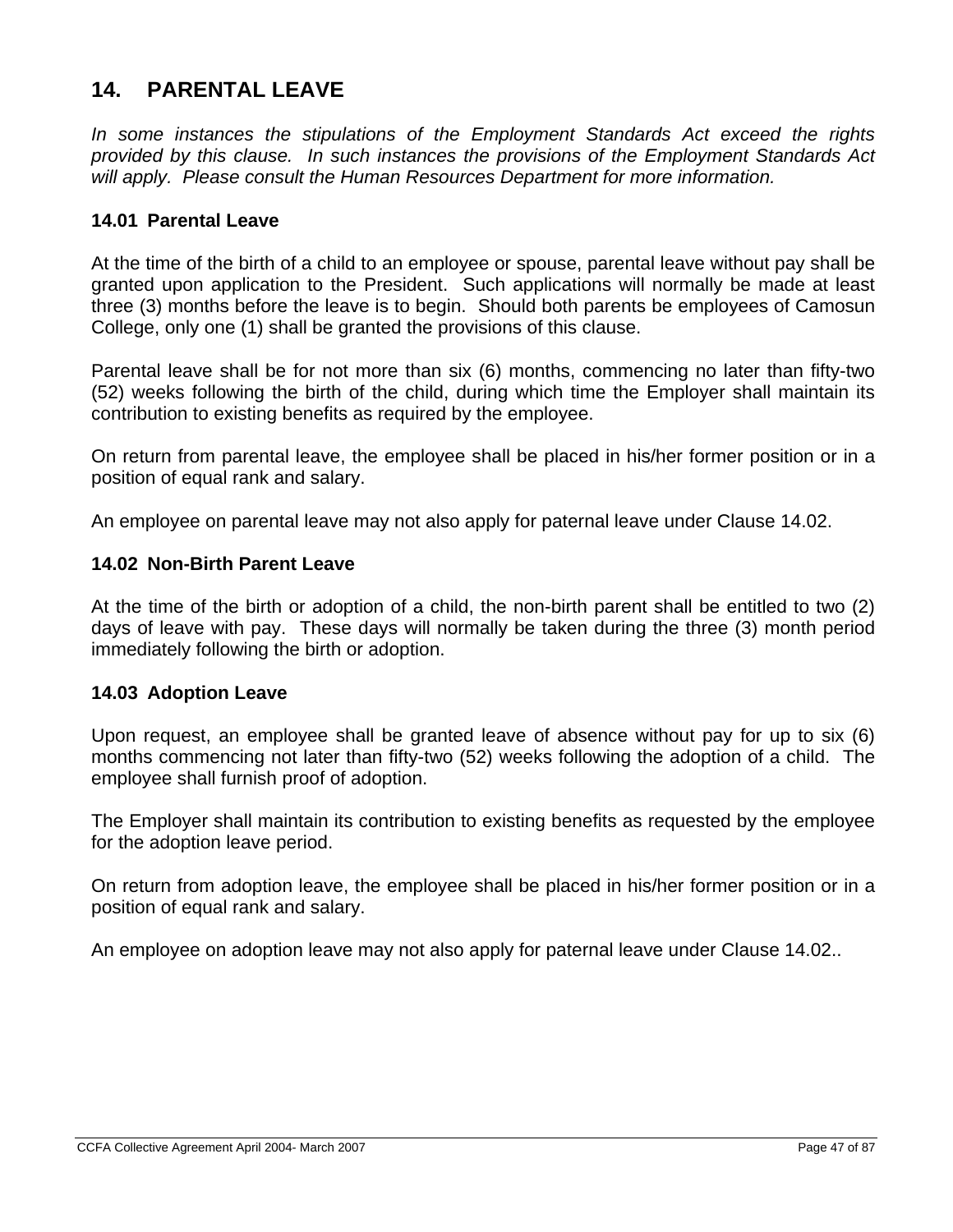## **15. SICK LEAVE**

#### **In addition to the provisions below, please refer to Article 9.3 Disability Benefits in the 2004-2007 Common Agreement.**

#### **15.01 Sick Leave**

- (a) All employees are entitled to sick leave at 100% of their salary for the first thirty (30) calendar days of absence due to illness or injury. After thirty (30) calendar days of a single and continuous illness or injury, the provisions of the Short Term Disability and Long Term Disability plans apply for eligible employees as defined in clause 17.05.
- (b) All employees shall retain any sick leave credits previously accrued, including any entitlement to payout of such sick leave entitlement pursuant to 15.02.

*Note: All employees accrued sick leave days prior to April 1, 2002. Term employees whose contracts were less than 50% or shorter than four months accrued sick leave days up to the date of ratification of the 2004-2007 Collective Agreement.* 

#### **15.02 Accumulated Sick Leave**

#### **Pre-1988 Accumulation**

- (a) All faculty members on continuing appointment who were under age fifty-five (55) on March 31, 1988, will have their sick leave accumulation payout credits frozen at the March 31, 1988 level.
- (b) The accumulated sick leave referred to in 15.02(a) shall be payable upon retirement, as defined in the Pension (College) Act.On retirement, the employee may either:
	- (i) convert his/her accumulated sick leave to cash on the basis of fifty percent (50%) of one two hundred fiftieth (1/250) of his/her annual salary per day, to a maximum of two hundred fifty (250) days of accumulated sick leave; or
	- (ii) use the sick leave to retire early on the basis of fifty percent (50%) of one (1) working day for each day's accumulation to a maximum of two hundred fifty (250) days of accumulated sick leave; or
	- (iii) a combination of (i) and (ii).

Where an employee retires on less than full pension, the number of days which may be converted under (i), (ii) and (iii) above shall be actuarially reduced in the same proportion as is his/her Pension (College) Act.

(c) Faculty members may also use the accumulated sick leave referred to in 15.02(a), to exchange for approved faculty development time above the level of faculty development assured by Clause 10.01 of the Agreement.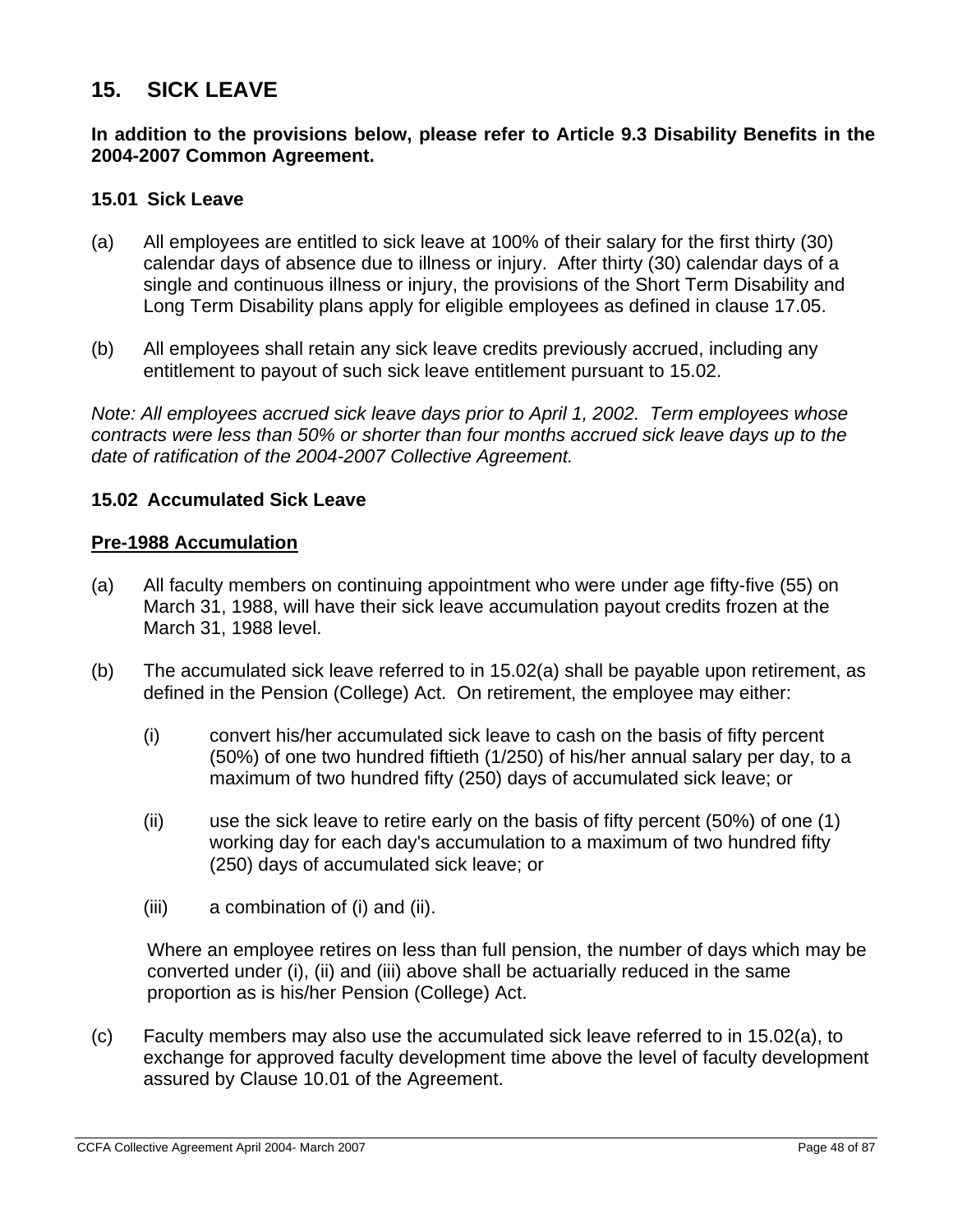### **Sick Leave, continued.**

- (i) The rate of exchange will be one (1) additional approved faculty development day for the payout credits of two (2) accumulated sick days.
- (ii) The additional faculty development time, obtained through this exchange process, shall not accrue faculty development time and holiday entitlements when taken within the year immediately prior to retirement. The calculation shall be made from the end date of the development time. The number of sick days accumulated for use during illness shall not be reduced by the application of this clause.

### **Post-1988 Accumulation**

(d) Any sick leave accumulated after April 1, 1988 shall not be converted to payout on retirement.

#### **Payout on Death**

(e) In the event of death, all accumulated sick leave will be paid in full to the employee's designated beneficiary as indicated in the group life insurance policy unless otherwise specified.

#### **15.03 Family Illness**

In the case of illness of a member of the immediate family of an employee, when no one at home other than the employee can provide for the needs of the ill person, the employee shall be entitled, after notifying his/her dean, to use annual sick leave entitlements up to a maximum of three (3) days at any one time for this purpose.

The number of days drawn from an employee's sick leave account for family illness cannot cause the employee's own sick leave balance for personal use to fall below twelve (12) days.

Where an employee requires additional days for family illness, up to the maximum number of days allowed within this clause, such extra days may be obtained through application to the Sick Leave Bank.

#### **15.04 Sick Leave Bank**

- (a) Each full-time employee who holds an appointment of one (1) year or longer or a continuing part-time employee having a workload of fifty percent (50%) or more, shall, on April 1 of each year, donate one (1) day's sick leave from his/her sick leave entitlement to a sick leave bank until such time as there is in the bank a number of days equal to six (6) times the number of such full-time employees, as determined on that date.
- (b) Only those employees as described in (a) are entitled to draw from the bank.
- (c) An employee who has drawn from the bank may not begin to accumulate sick leave until he/she has repaid the bank one-third (1/3) of the amount, reckoned to the nearest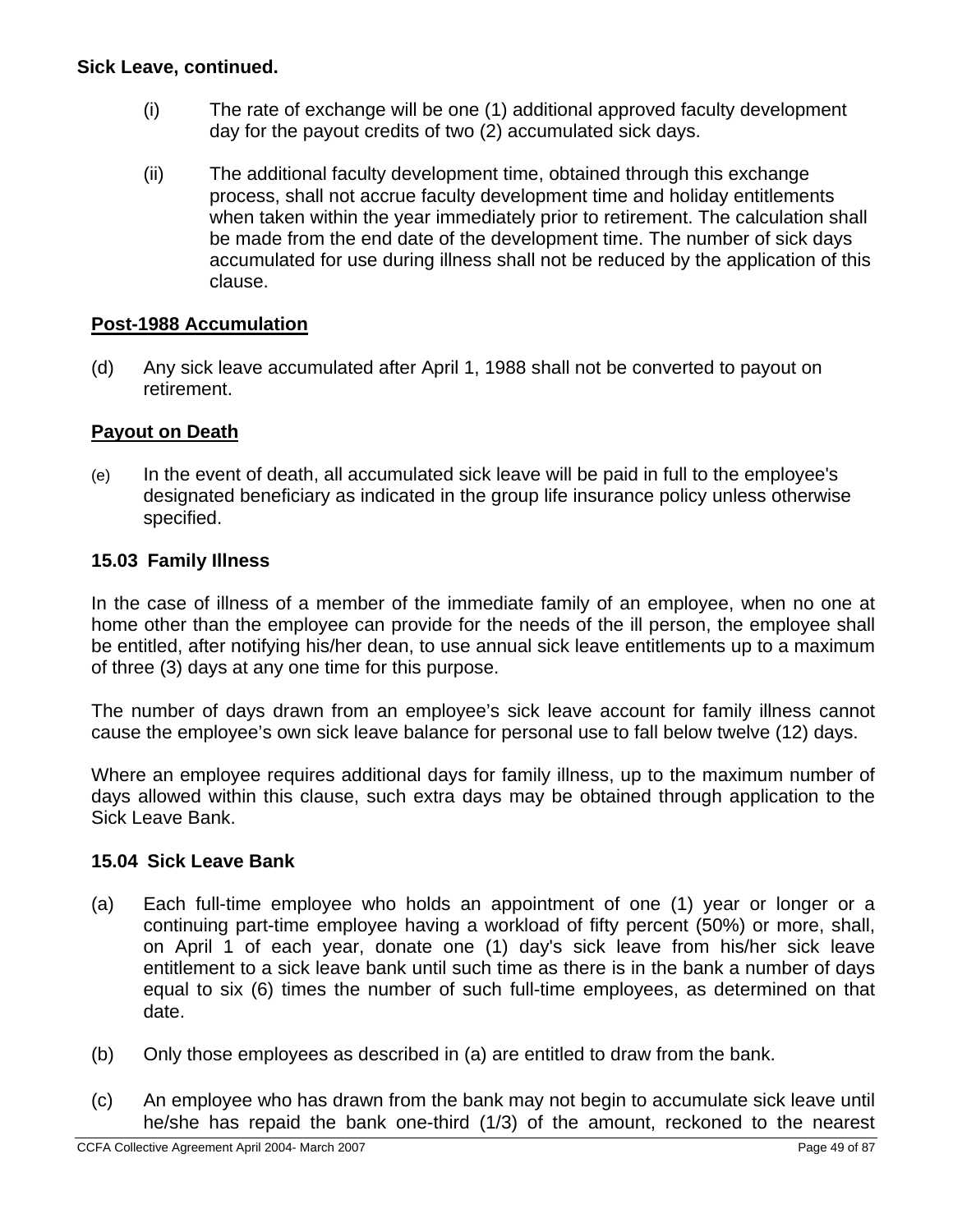#### **Sick Leave, continued.**

multiple of three (3), which he/she has drawn from the bank. The number of days drawn from an employee's sick leave account for donation to the Sick Leave Bank cannot cause the employee's own sick leave balance for personal use to fall below twelve (12) days.

- (d) An employee who exhausts his/her sick leave allotment and accumulation shall be entitled to additional days of sick leave only for those days of absence for which a qualified medical practitioner testifies that the employee was unable to attend to his/her duties at the College.
- (e) All requests for additional sick leave must be submitted in writing, together with the necessary medical certificates, to the Joint Faculty/Administration Committee which shall make an appropriate recommendation to the appropriate vice-president as to whether the employee is to be granted sick leave from the bank and, if applicable, the number of days to be granted. The Committee may not recommend that an employee receive more days from the bank than are necessary to qualify for Disability Insurance benefits, unless the employee is unsuccessful at receiving LTD benefits and can present medical confirmation of illness.
- (f) In the event that the bank is exhausted, the Union may levy each employee additional days of sick leave and shall be entitled to deposit such days in the bank.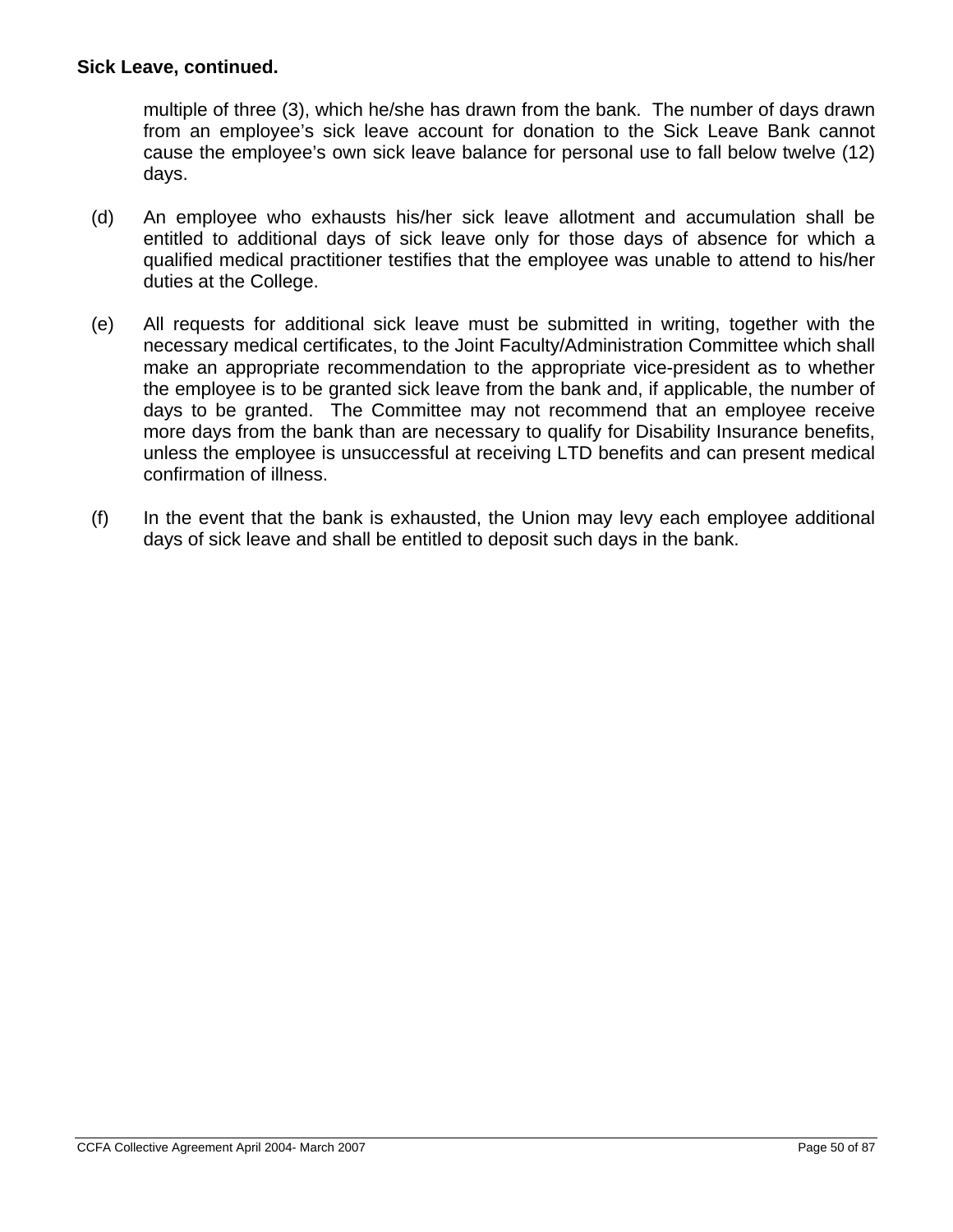## **16. WORKERS' COMPENSATION BOARD AND INDUSTRIAL HEALTH AND SAFETY**

## **16.01 Workers' Compensation Board**

The Employer shall maintain Workers' Compensation Board coverage for all employees.

Where an employee is on a Claim recognized by the Workers' Compensation Board, the employee shall be entitled to leave, at his/her regular rate of salary, up to a maximum of one hundred twenty-six (126) days for any one (1) claim. Where an employee elects to claim leave with pay under this clause, the Compensation payments received by the employee from the Workers' Compensation Board, shall be remitted to the employer. There shall be no deduction from an employee's sick leave as a result of this clause.

#### **16.02 Occupational Health and Safety**

- (a) The Union and the Employer agree that regulations made pursuant to the Workers' Compensation Act, the Hazardous Products Act or any other statute applicable to the province of British Columbia pertaining to the working environment, shall be complied with. First Aid kits shall be supplied in accordance with the Occupational Health and Safety Regulations of the Workman's Compensation Act.
- (b) All employees must attend a WHMIS Educational Program within the first two (2) months of employment. Employees handling hazardous materials must also attend a training session within the first two (2) months of employment.

#### College Joint Occupational Safety and Health Committee

- (c) The Employer agrees to establish and maintain a College health and safety committee. The Joint Occupational Safety and Health Committee shall be composed of at least four members, with representatives from administration, each union, and each major campus. The Union agrees to support the Employer in obtaining representatives to serve on the committee.
- (d) The Joint Occupational Safety and Health Committee may establish subcommittees on any campus where it deems necessary. This committee will meet at regular intervals to be determined by the membership and will make recommendations on unsafe, hazardous, or dangerous conditions with the aim of preventing and reducing risk of occupational injury and illness. A copy of all minutes of the Joint Occupational Safety and Health Committees shall be sent to the Union. Employees who are representatives of the Joint Occupational Safety and Health Committee shall continue to receive the rate of pay they would have been receiving had they not been attending Joint Occupational Safety and Health Committee meeting.
- (e) No employee shall be disciplined for refusal to work on a job which does not meet the standards established pursuant to the Workers' Compensation Act in the opinion of:
	- (i) a member of the Joint Occupational Safety and Health Committee;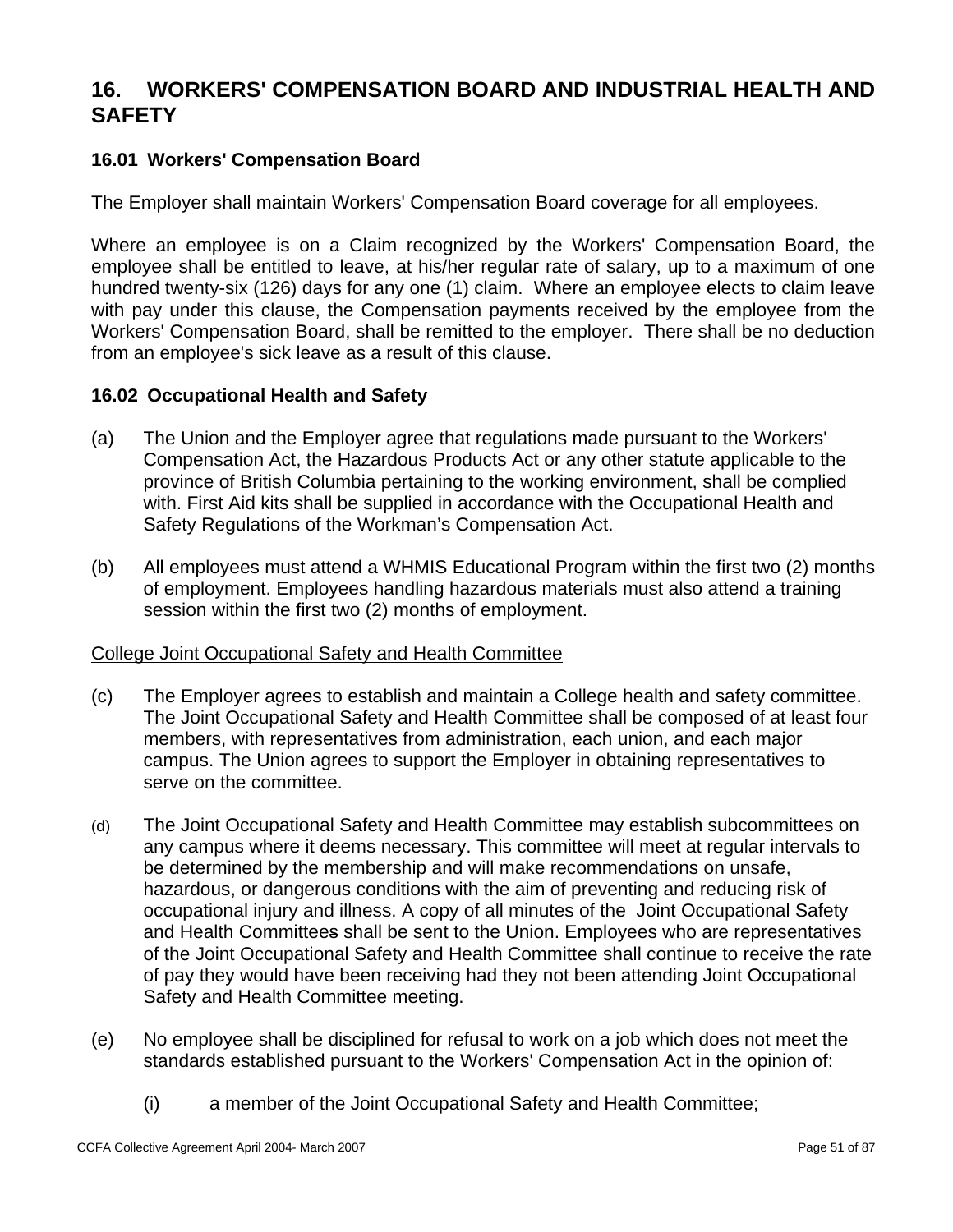## **Workers Compensation Board and Industrial Health and Safety, continued.**

- (ii) a person designated by the Joint Occupational Safety and Health Committee; or
- (iii) an officer of the WCB, after an on-site inspection and following discussion with the representative of the employer.

The employee shall return to the work situation when it is declared by the Joint Occupational Safety and Health Committee to meet the standards.

#### Injury Pay Provision

(f) An employee who is injured on the job during working hours and is required to leave for treatment or is sent home for such injury shall receive payment for the remainder of the shift without deduction from sick leave.

#### Transportation of Accident Victims

(g) Transportation to the nearest physician or hospital for employees requiring medical care as a result of an on-the-job accident shall be at the expense of the employer.

#### Investigation of Accidents

(h) The Joint Occupational Safety and Health Committee shall be notified of each accident or injury to College employees engaged in College activities and shall investigate and report to Union and President of the College on the nature and cause of the accident. In the event of a fatality, the Employer shall immediately notify the Union of the nature and circumstances of the accident.

### Occupational First Aid Requirements

- (i) The Union and Employer agree that they shall comply with Occupational First Aid Regulations made pursuant to the Workers' Compensation Act.
- (j) On the advice of the Joint Occupational Safety and Health Committee, the Employer shall designate an employee as the First Aid Attendant at each major campus. The person so designated will normally be a member of CUPE and will receive the stipend approved in the CUPE Agreement.
- (k) Where the Employer requires an employee to perform first aid duties in addition to the normal requirements of the job, the cost of obtaining and renewing the Occupational First Aid Certificate shall be borne by the College, and where necessary, leave to take the necessary courses shall be granted with pay.
- (l) When a member of the Union agrees to act as the designated First Aid Attendant at any campus, the member shall receive a stipend equivalent to that received by a CUPE employee having similar first aid qualifications.

#### Safety Courses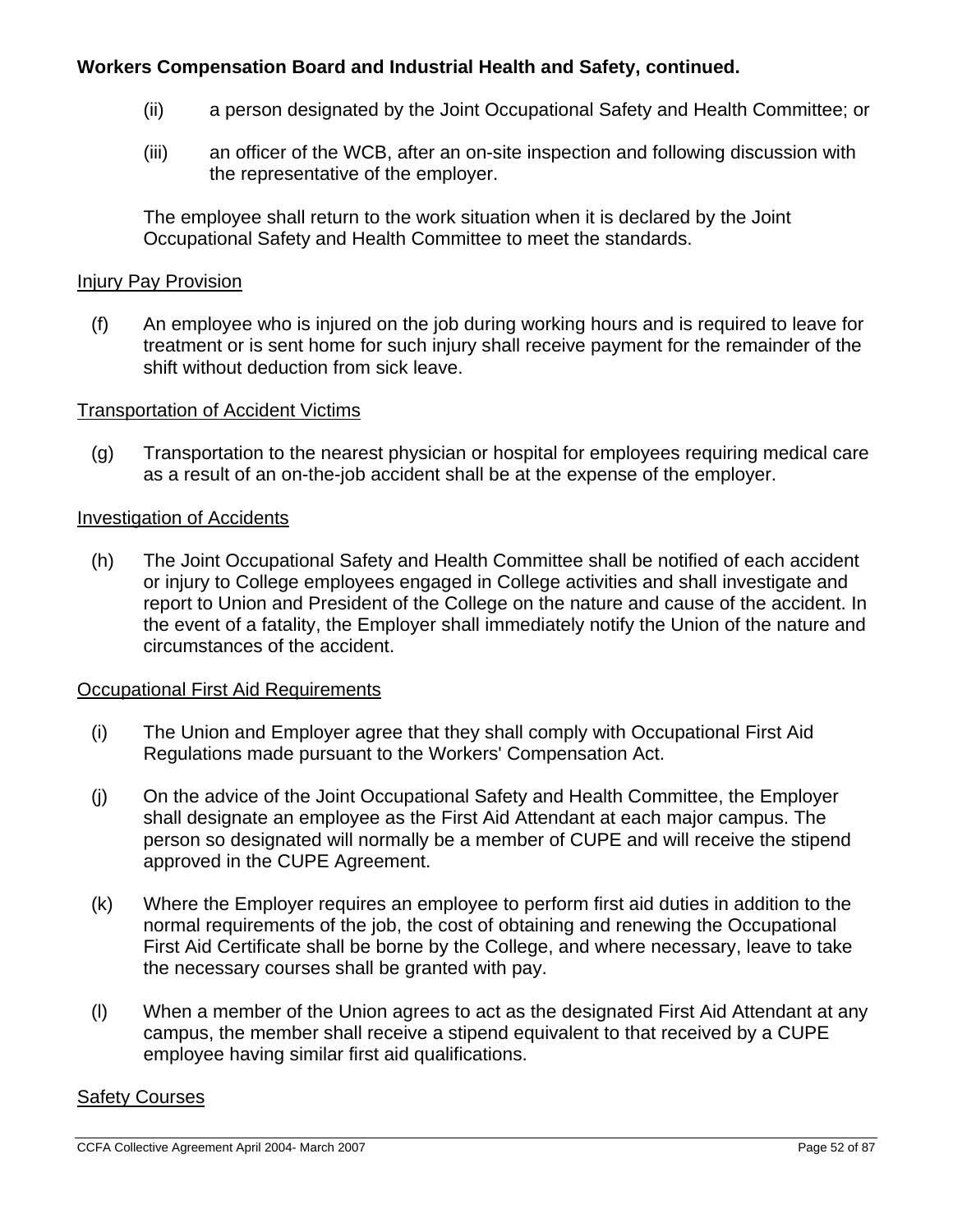## **Workers Compensation Board and Industrial Health and Safety, continued.**

- (m) The Joint Occupational Safety and Health Committee will keep itself informed of training programs sponsored by the Workers' Compensation Board or other agencies, and make recommendations for participation.
- (n) Union representatives on the Joint Occupational Safety and Health Committee are entitled to an annual educational leave in accordance with the Workman's Compensation Act.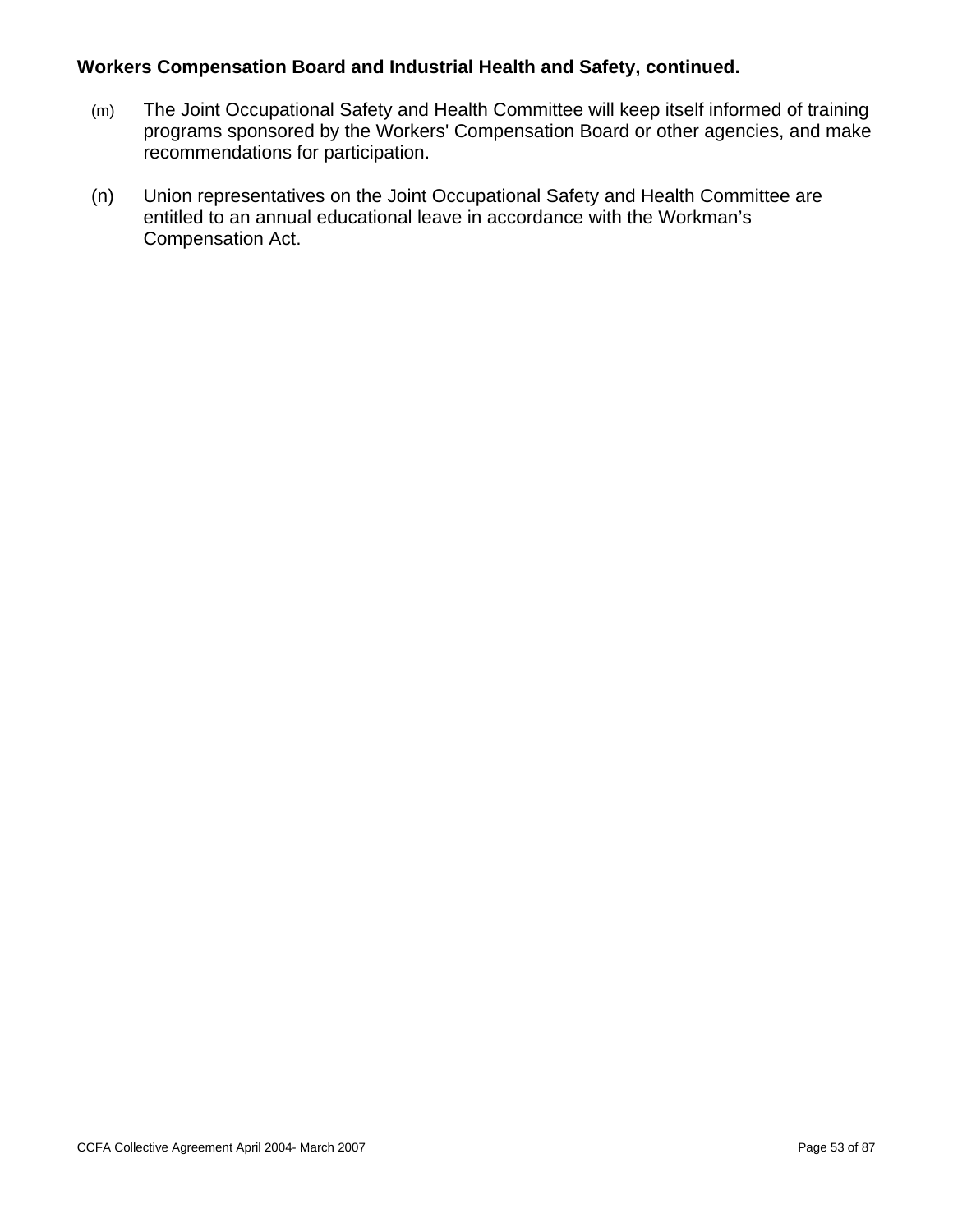# **17. BENEFITS**

## **17.01 Benefit Details**

All benefits shall be considered part of this agreement. Benefit details will be available in an on-line manual. Hard copies will be available at the following offices: Human Resources, all schools, Contract Training and International Education, Cooperative Education, Technology and Learning Support, Faculty Association and other convenient locations.

### **17.02 Medical Services**

The Employer shall pay all of the costs of a Medical Services Plan for all full-time employees. Premiums for employees on less than full-time appointments will be shared on a prorated basis. The premium costs of the Extended Health Benefit Plan shall be borne by the employee. All administrative costs for these plans shall be borne by the Employer. Subject to Clause 17.07 participation in this plan shall be a condition of employment for all employees holding appointments of fifty percent (50%) or greater unless covered in another plan. Appointments of less than fifty percent (50%) will also be granted coverage upon application to Human Resources Department.

#### **17.03 Dental Plan**

The Employer shall pay one hundred percent (100%) of the premium costs of a Dental Services Plan for all full-time employees. Premiums for employees on less than a full-time appointment shall be shared on a prorated basis. Service and coverage shall not be less than that provided as of January 1, 1982. Each full-time employee who has a continuous appointment of ten (10) months or longer, or continuing part-time employee with an appointment of at least fifty percent (50%) is eligible to participate in the plan.

Participation of eligible employees in the plan shall be a condition of employment unless the employee is covered in another plan.

### **17.04 Group Life**

For full-time employees, the Employer shall pay one hundred percent (100%) of the premium costs of a group life insurance policy which provides for the payment of fifty thousand dollars (\$50,000) on the death of an employee. Premiums for employees on less than full-time appointments will be shared on a prorated basis.

Each full-time employee who has an appointment of four (4) months or longer, or continuing part-time employee with a workload of at least fifty percent (50%), is eligible to participate in the plan. Participation of eligible employees shall be a condition of employment.

#### **17.05 Disability Insurance**

**Eligibility** 

(a) All continuing employees with an appointment of at least fifty percent (50%) of a full time workload and term employees with an appointment of at least fifty percent (50%) for four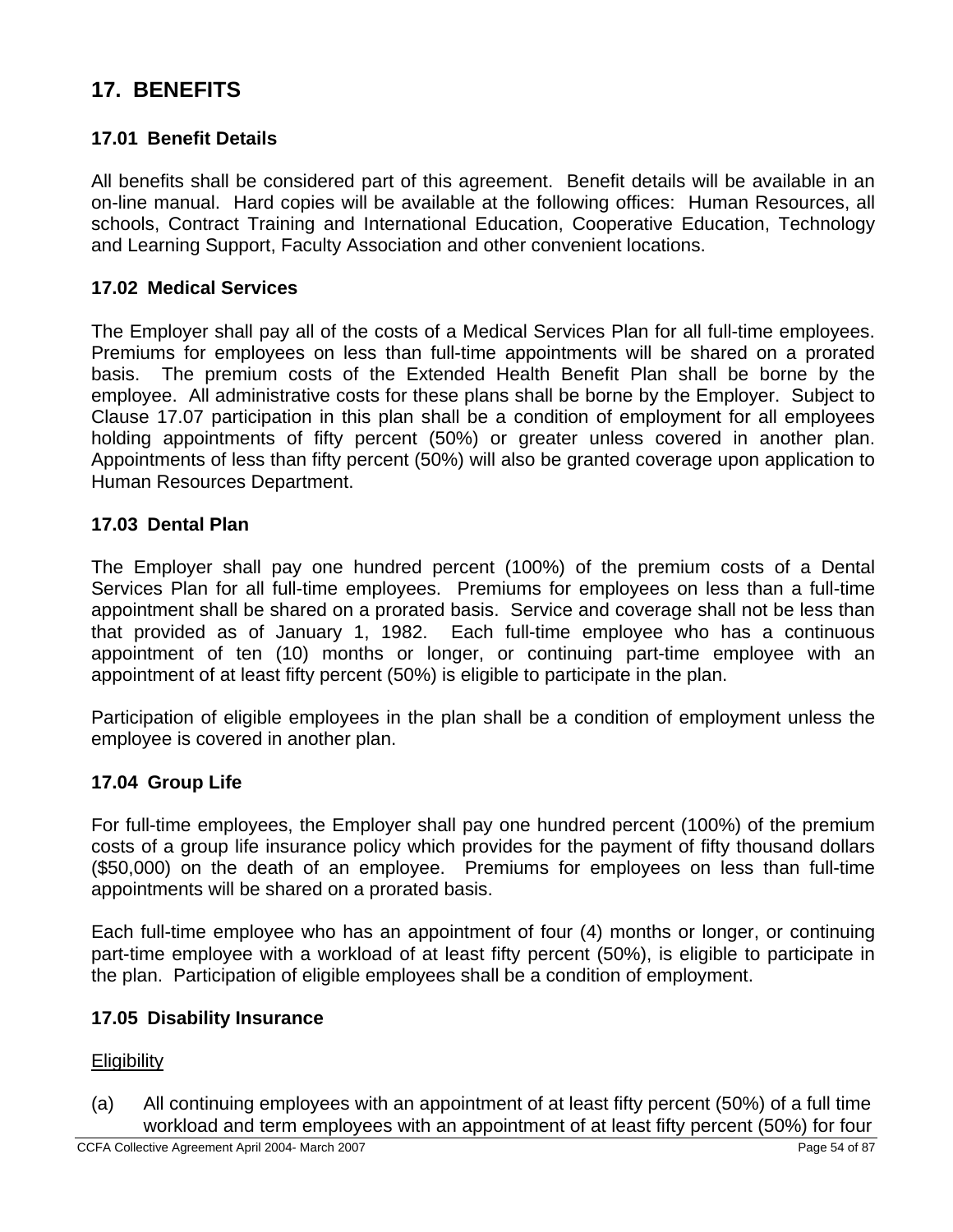## **Benefits, continued.**

(4) calendar months or longer are eligible to participate in the plan. Participation of eligible employees in this plan shall be a condition of employment.

### Benefit Coverage

- (b) The employer will pay the costs of a group disability insurance plan that provides for
	- (i) short term disability benefits at seventy percent (70%) weekly indemnity for twenty-one (21) weeks, and
	- (ii) long term disability benefits at seventy percent (70%) of the employee's gross monthly salary as defined on the basis of two (2) year own occupation and any other occupation thereafter.
- (c) The employer will pay health and welfare benefit premiums for employees on sick leave, short-term disability, and long-term disability.
- (d) For employees in receipt of Disability benefits under the group plan, the employer will hold the employee's position open for a period not exceeding two (2) years from the beginning of continuous absence from the job, plus the time, if any, between the date when the employee is declared fit for work and the date of the next regular student intake in the relevant program.
- (e) However, the Employer will hold the employee's position open for four (4) years (plus the time to the start of the next semester, quarter, etc.) if:
	- (i) the employee had been a continuing employee prior to the onset of the disability; and,
	- (ii) a medical prognosis indicates a probability that the employee will become fit for work within four (4) years.

In order to return to work after a period longer than two (2) years (plus the time before the next semester, etc.) the employee must have maintained or developed the skills and knowledge required for the program to be delivered.

- (f) At the conclusion of the period of time for which the employer will hold an employee's position open under 17.05(d) and (e), an employee in receipt of disability benefits under the group plan shall be entitled to return to a position at the College in accordance with the legal standards and obligations arising from the British Columbia Human Rights Code.
- (g) A person returning from a period of disability will, whenever possible, resume his/her appointment at the beginning of the next semester or quarter or at the next regular intake for students in the relevant course or program. However, the timing of the faculty member's return to work shall not result in more than two (2) months between the cessation of Disability Benefits and the resumption of the faculty member's employment.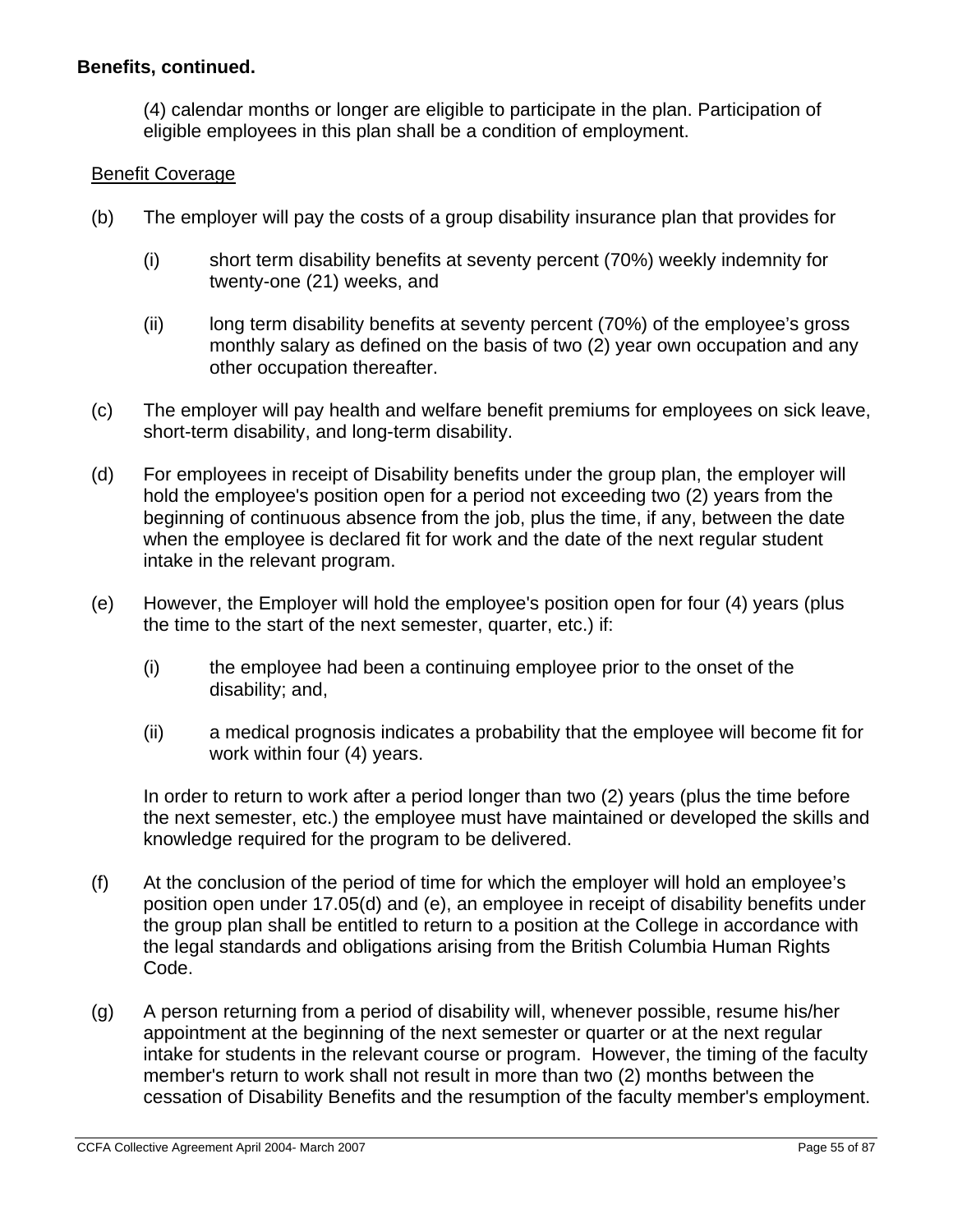### **Benefits, continued.**

- (h) In the case of a term employee, the entitlement to return to the College will not extend beyond the end date of the employee's appointment at the time of the onset of the disability.
- (i) Seniority shall continue to accumulate during the period of disability to a maximum of two (2) years.

### **17.06 Pension**

The existing pension plan will continue in accordance with Provincial regulations pertaining to the College Pension Plan.

#### **17.07 Coverage for Part-Time and Term Appointments**

Employees on part-time (but not continuing) or on full-time term (more than one (1) month but less than four (4) months) shall be entitled to receive medical benefits. In the case successive term appointments result in a term of uninterrupted employment of more than four (4) months, the employee shall be eligible for group life and disability benefits from the date of the beginning of the contract which results in the total period of employment exceeding four (4) months.

#### **17.08 Tuition Fees**

Tuition fees will be waived for faculty members who register in those credit courses which are accepted by their dean as having direct relevance to their College functions. The Registrar shall confirm that seats reserved for specific student groups are retained and that the faculty member satisfies course admission requirements.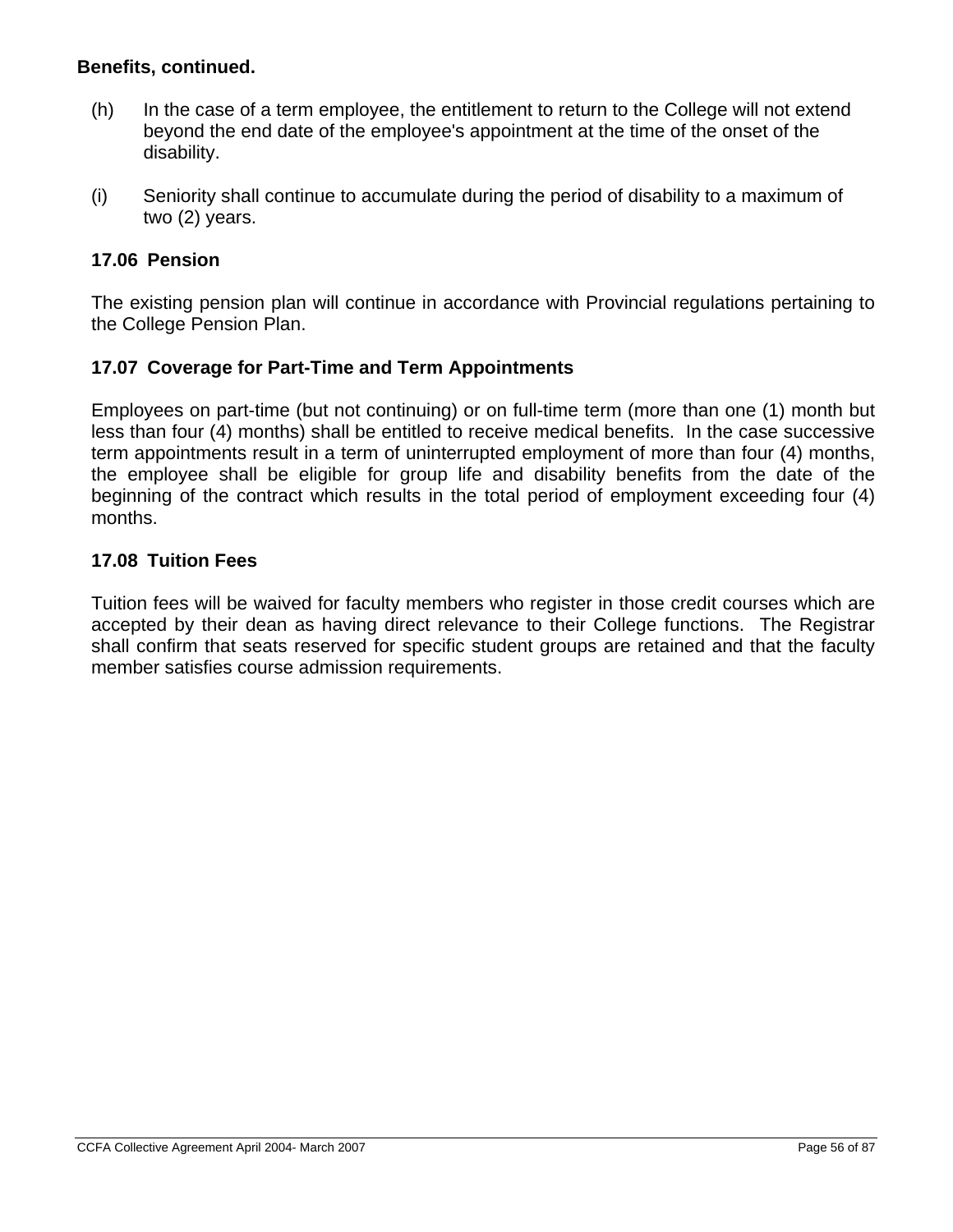## **18. RETIREMENT**

### **18.01 Early Retirement**

A full-time faculty member, in order to facilitate gradual retirement, may, upon reaching the age of fifty-five (55), apply for status as a continuing part-time employee, with the percentage of workload to be mutually acceptable to the Employer and the employee, but not less than fifty percent (50%). Salary and benefits shall be prorated in accordance with the percentage of workload.

#### **18.02 Early Retirement Incentive**

In those Departments in which a reduction in staff is required, a faculty member may instead volunteer to take early retirement and shall be eligible for an early retirement incentive providing he/she meets the following conditions:

- (a) is age fifty-five (55) years or over;
- (b) has a minimum of ten (10) years of service;
- (c) holds a continuing appointment at the College.

A faculty member who opts to take early retirement shall be paid a retirement incentive of ten percent (10%) of his/her annual salary times the number of years remaining until sixty-five (65) to a maximum of one (1) year's salary, in addition to other retirement benefits.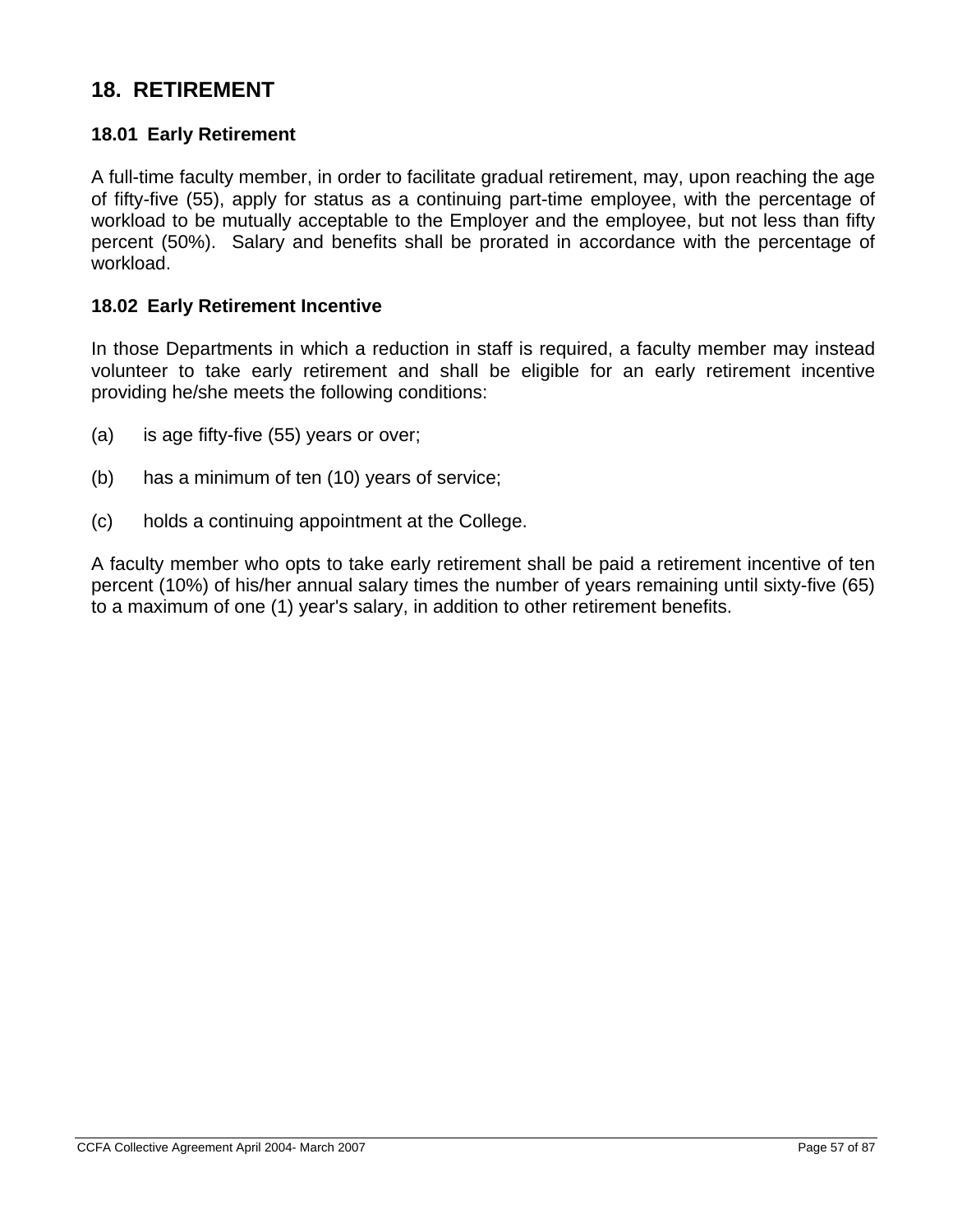# **19. PARKING**

The Employer shall provide parking near the place of employment at no cost to the employee. Such parking shall be subject to Canada Customs and Revenue Agency regulations with respect to taxable benefits.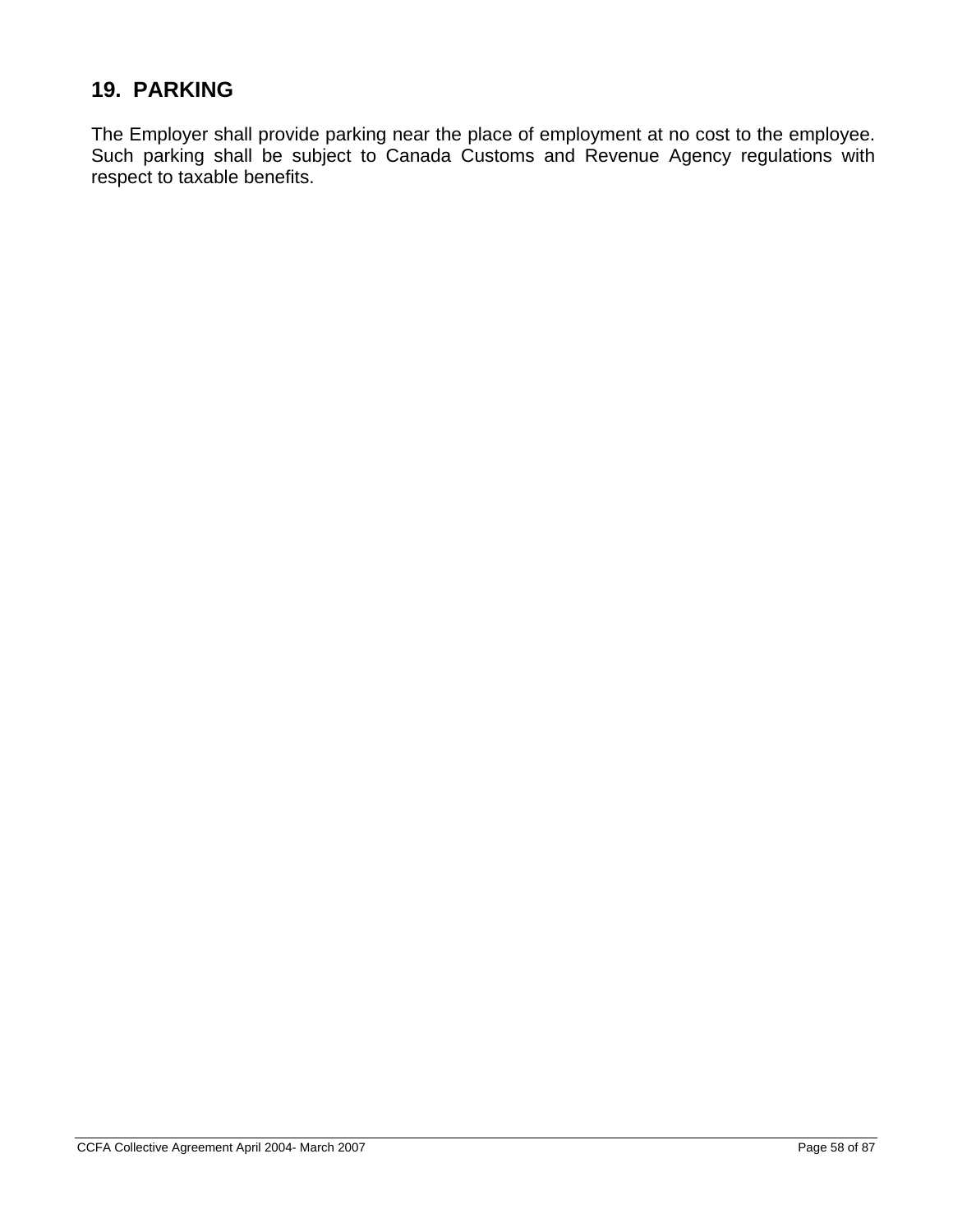## **20. INDEMNITY**

Except where a joint Union-Employer Committee considers that there has been flagrant or willful negligence on the part of an employee, the employer agrees not to seek indemnity against an employee whose actions result in a judgment against the employer. The employer agrees to pay any judgment against an employee arising out of the performance of his/her duties. The employer also agrees to pay any legal costs incurred in the proceedings.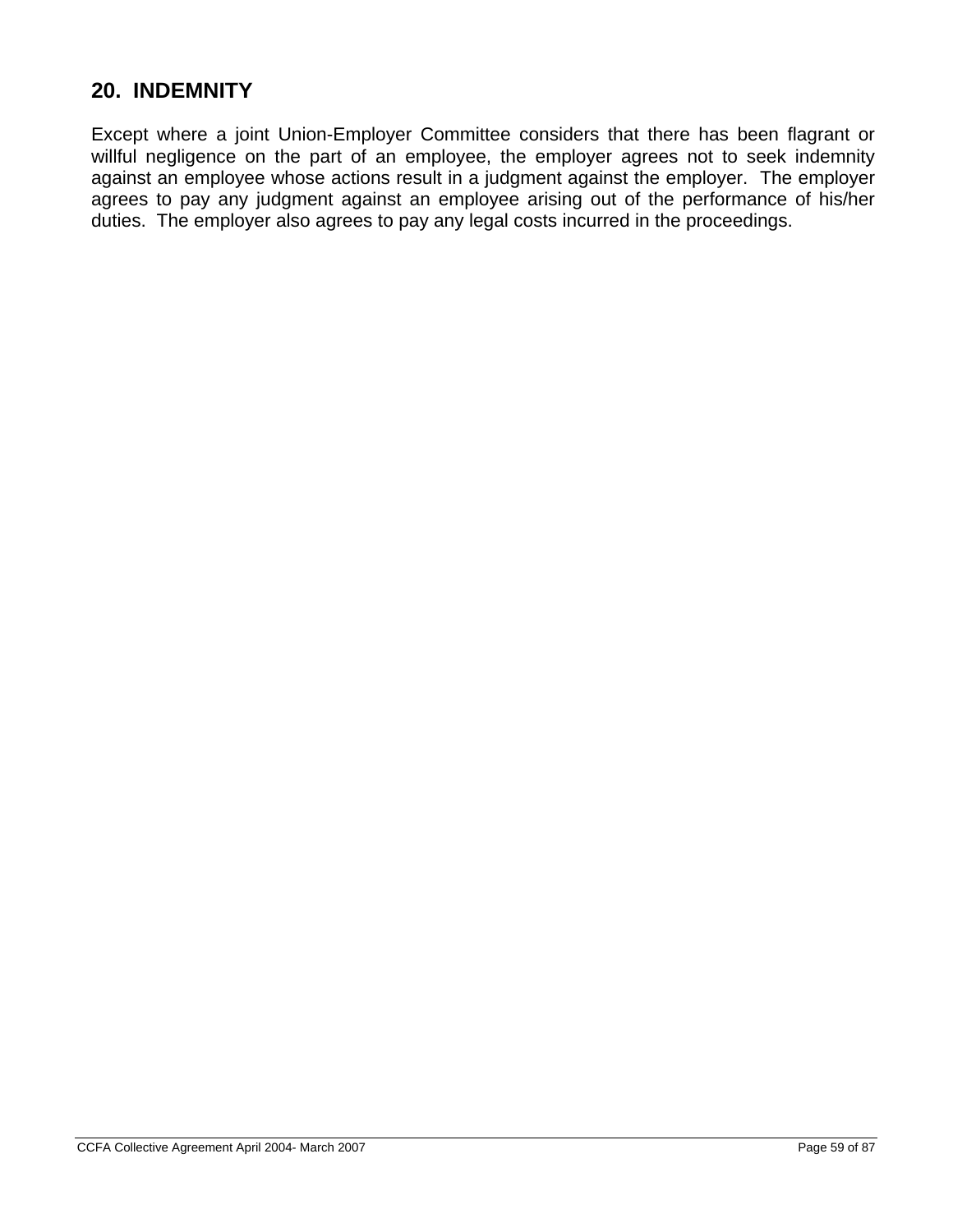# **21. GRIEVANCE PROCEDURE**

## **21.01 Resolution of Disputes or Complaints**

Under the terms of this clause, individual faculty members, the Employer and/or the Union as a whole may raise complaints or attempt to resolve disputes concerning the administration, application, interpretation or alleged violation of this Agreement; or any question as to whether the matter is arbitratable; or other matters relating to employment at the College.

The Union and the Employer agree to attempt to resolve disputes and complaints at the earliest possible stage through procedures which bring together the concerned faculty member(s) and the appropriate excluded administration for frank and open discussion. A faculty member registering a complaint is entitled to have a representative of the Union present for such discussions.

Any resolution of a dispute or complaint shall be consistent with this Agreement. If the Union is of the opinion that a complaint has been resolved in a manner inconsistent with the terms of this Agreement, then the Union may initiate a grievance on the resolution.

Discussions shall proceed according to the following sequence:

(a) Informal Dispute Resolution

#### Step one

The complainant first discusses the complaint or dispute with the appropriate administrator in an effort to resolve the matter promptly and informally.

#### Step two

Failing resolution at step one, either party may refer the matter to a mediator assigned on a rotational basis from a list of mediators agreed to by the Union and the Employer. The parties may, by mutual consent, appoint a mediator that does not appear on the list of mediators agreed to by the Union and the Employer. If the mediator is not able to mediate a resolution to the dispute or complaint consistent with the Collective Agreement within twenty (20) working days, the dispute or complaint may be referred to formal grievance.

The costs of mediation shall be shared equally by the Union and the Employer.

(b) Formal Grievance Procedure

All formal grievances shall be initiated by the Union.

#### Step Three—President

Failing a resolution at step one or two, the President shall receive written submissions from both parties. The respondent shall submit its response within fifteen (15) working days from the date on which the President received the complainant's submissions. The President retains the option of calling the parties together to seek or recommend a resolution. Should no resolution acceptable to the parties be achieved, the President will and provide a written decision within 10 (ten) working days of receiving the respondent's submissions. If the Union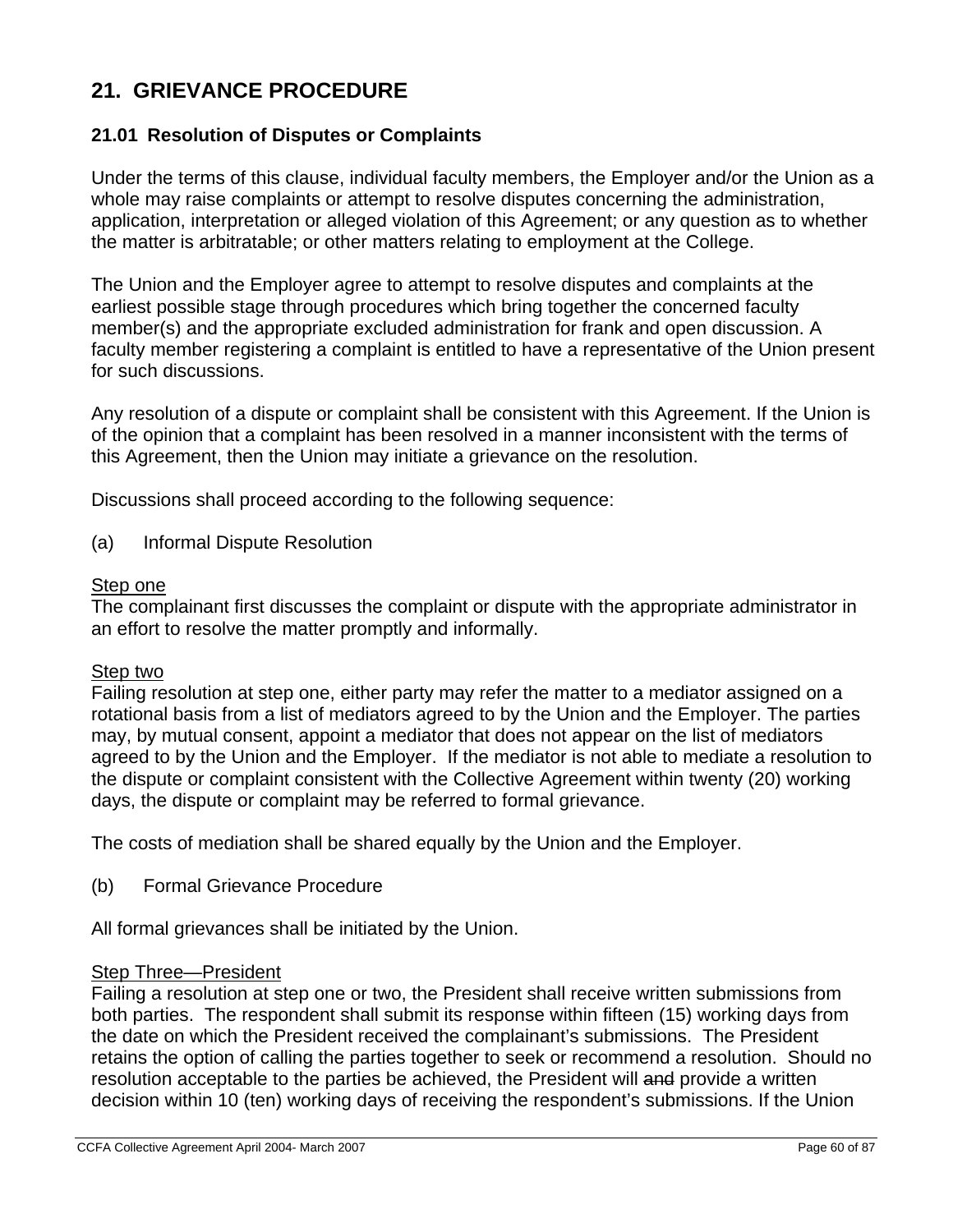### **Grievance Procedure, continued.**

determines within 10 (ten) working days of receipt of the President's written response that the decision is not acceptable, the Union has the option of taking the grievance to Arbitration.

## Step Four—Arbitration

When a party has requested that a grievance be submitted to arbitration, it shall indicate to the other party of the Agreement the name of its appointee on an arbitration board. Within seven (7) days thereafter, the other party shall indicate the name of its appointee to the Arbitration Board. The two (2) arbitrators shall then meet to select an impartial chairperson.

If the recipient of the notice fails to appoint an arbitrator, or the two (2) appointees fail to agree upon a chairperson within seven (7) days of their appointment, the appointment shall be according to the laws of British Columbia.

Notwithstanding the foregoing, the Union and the Employer may agree to use a single arbitrator. The parties will share the cost of the single arbitrator equally.

The Arbitration Board shall give full opportunity to all parties to present evidence and make representations. It shall hear and determine the difference or allegation and shall make every effort to render a decision within thirty (30) days of its first meeting.

The decision of the majority shall be the decision of the Arbitration Board. Where there is no majority decision, the decision of the chairperson shall be the decision of the Arbitration Board. The decision of the Arbitration Board shall be final, binding, and enforceable on the parties.

The Arbitration Board shall have the power to dispose of a discharge or discipline grievance by any arrangement which it deems just and equitable. However, the Arbitration Board shall not have the power to change this Agreement or alter or amend any of its provisions.

Should the parties disagree as to the meaning of the Arbitration Board's decision, either party may apply to the chairperson of the Arbitration Board to reconvene the Arbitration Board to clarify the decision, which it shall make every effort to do within seven (7) days.

Each party shall pay:

- (i) the fees and expenses of the arbitrator it appoints;
- (ii) one-half (1/2) of the fees and expenses of the chairperson.

### **21.02 Variation of Procedure**

The parties may, by mutual consent, waive any step or time limit specified within the procedure for resolution of disputes.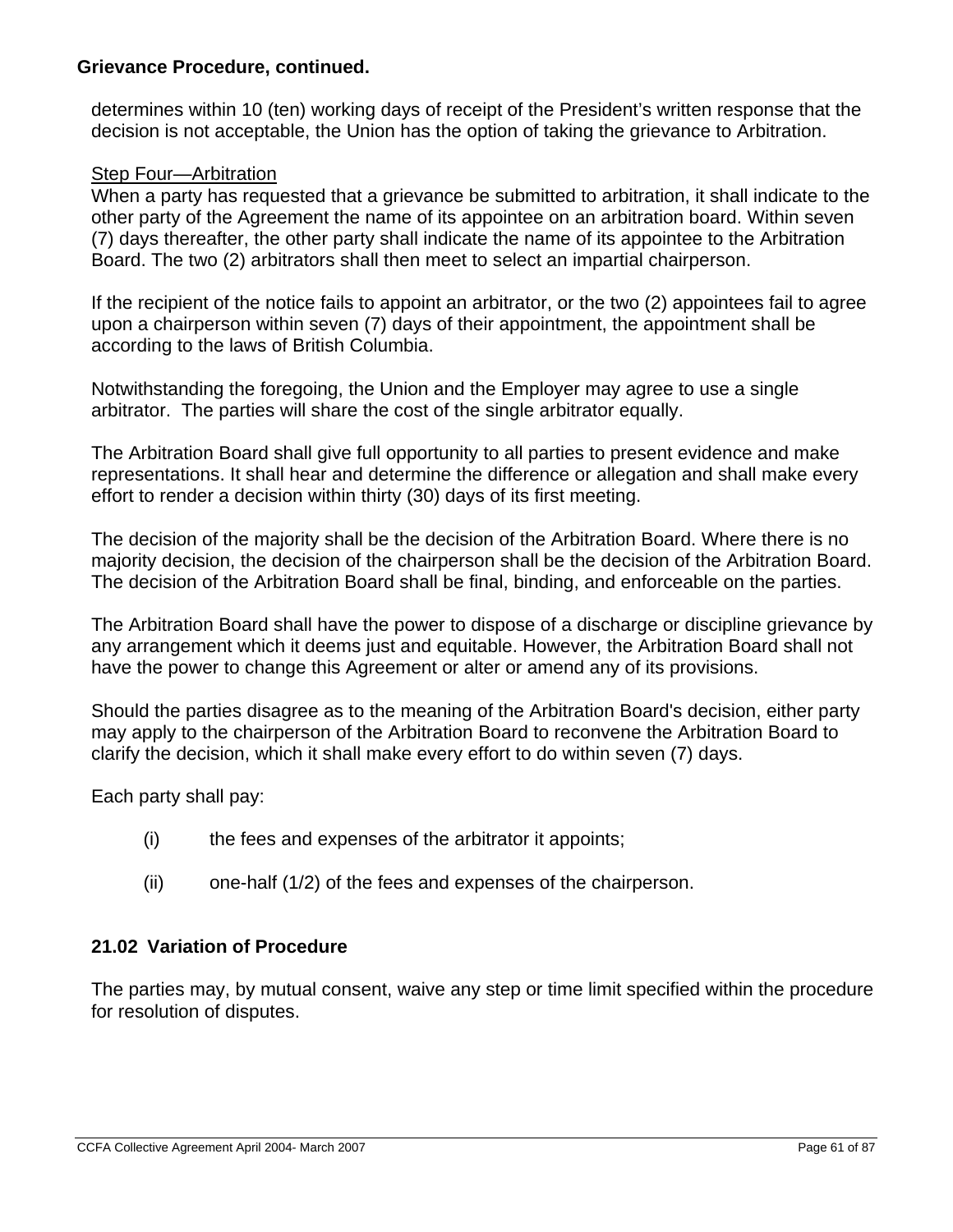## **22. UNION MEMBERSHIP AND DUES**

### **22.01 Bargaining Unit Definition**

The bargaining unit shall include all faculty members (as described in the certification statement of the Union) and part-time faculty members, whose salary is determined by the salary scale.

#### **22.02 Membership**

All employees covered by this Agreement shall as a condition of employment, hold and maintain membership in the Union except where exempted and as outlined according to the laws of British Columbia.

#### **22.03 Dues**

The Employer agrees to deduct each month from the monthly salary of each employee, one-twelfth (1/12) of the total annual union dues as determined by the Union, and any special levies which the Union may determine as authorized by its Constitution. This sum will be transmitted to the Union without delay, and this sum will be shown on the T4 slip, after the Union has confirmed receipt of these dues.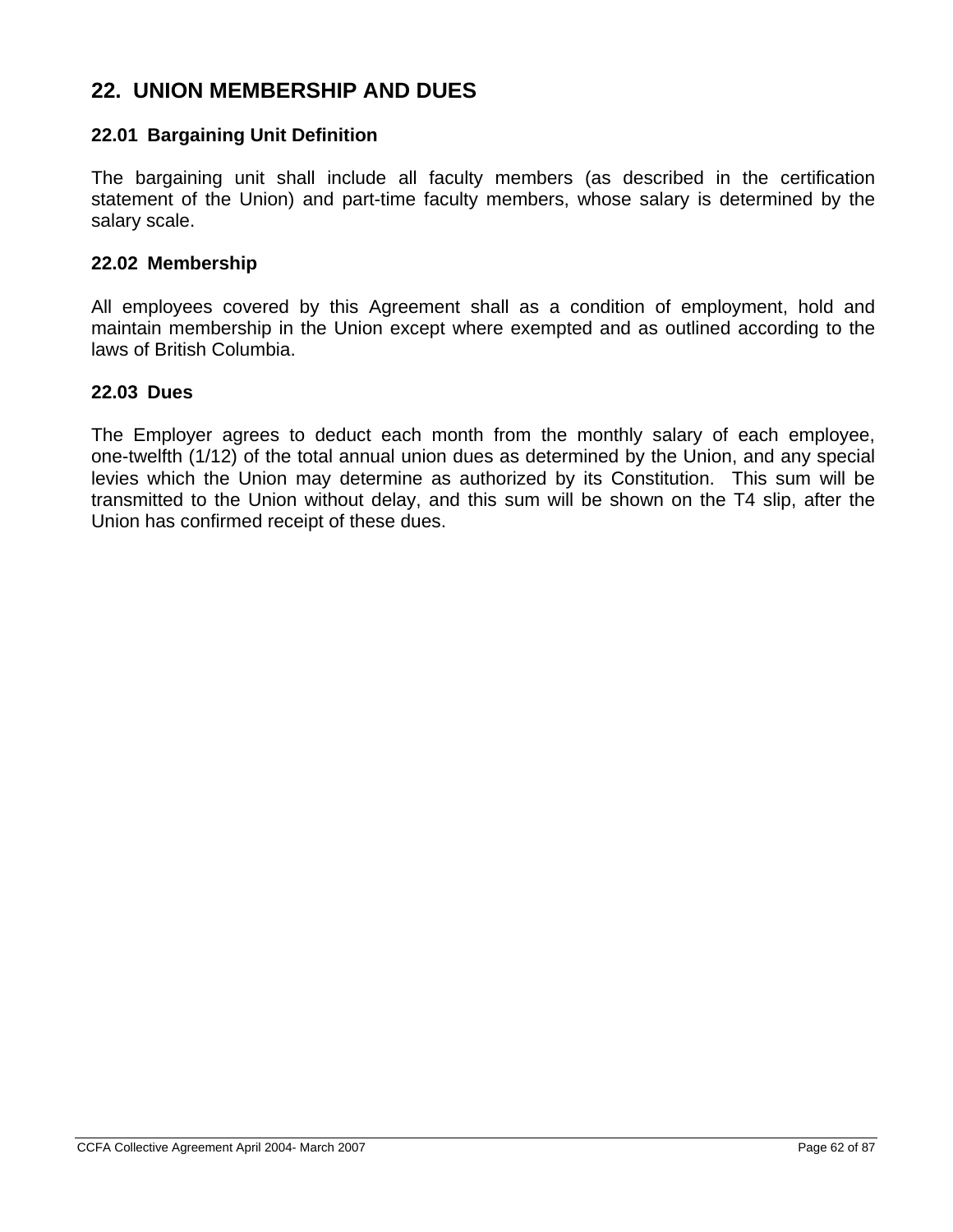# **23. UNION RIGHTS**

## **23.01 Individual Agreements**

No employee covered by this Agreement shall be required, or permitted, to make a written or oral agreement with the Employer, or its representatives, which may conflict with this Agreement.

#### **23.02 Fair Treatment**

The Employer and the Union agree that there shall be no discrimination, restriction, or coercion exercised or practiced with respect to any employee for reason of membership or activity in the Union.

#### **23.03 Leave for Union Business**

Approved leave of absence with pay will be granted to:

- (a) an employee who is representative of the Union;
- (b) an employee called to appear as a witness before an arbitration board.

#### **23.04 Release Time**

(a) The Union has the right to buy release time for the President and for other members as required. The Union shall give adequate notice to the administration regarding the persons to be released and the release time required so as to minimize any disruption to staffing at the College. Release time, holidays, and benefits shall be purchased at the rates of the person released.

A CCFA member elected to office in the Federation of Post Secondary Educators shall be granted leave from the College, upon request, with adequate notice given to the College. Release time, holidays, and benefits shall be charged to the Union at the rates of the person on leave.

Individuals on leave to work for the Union or F.P.S.E. shall accrue seniority, be eligible for service increments, and be accorded all benefits under this contract in accordance with his/her employment status at the commencement of leave.

- (b) Professional Meetings
	- (i) An employee shall be granted, upon request, up to two (2) days per annum leave with pay to attend the Society of Vocational Instructors' Conventions or upon consultation with his/her dean up to two (2) days per annum leave with pay to attend the annual meeting of the Camosun College Faculty Association and meetings of the Federation of Post Secondary Educators (F.P.S.E.) of British Columbia or registered professional associations.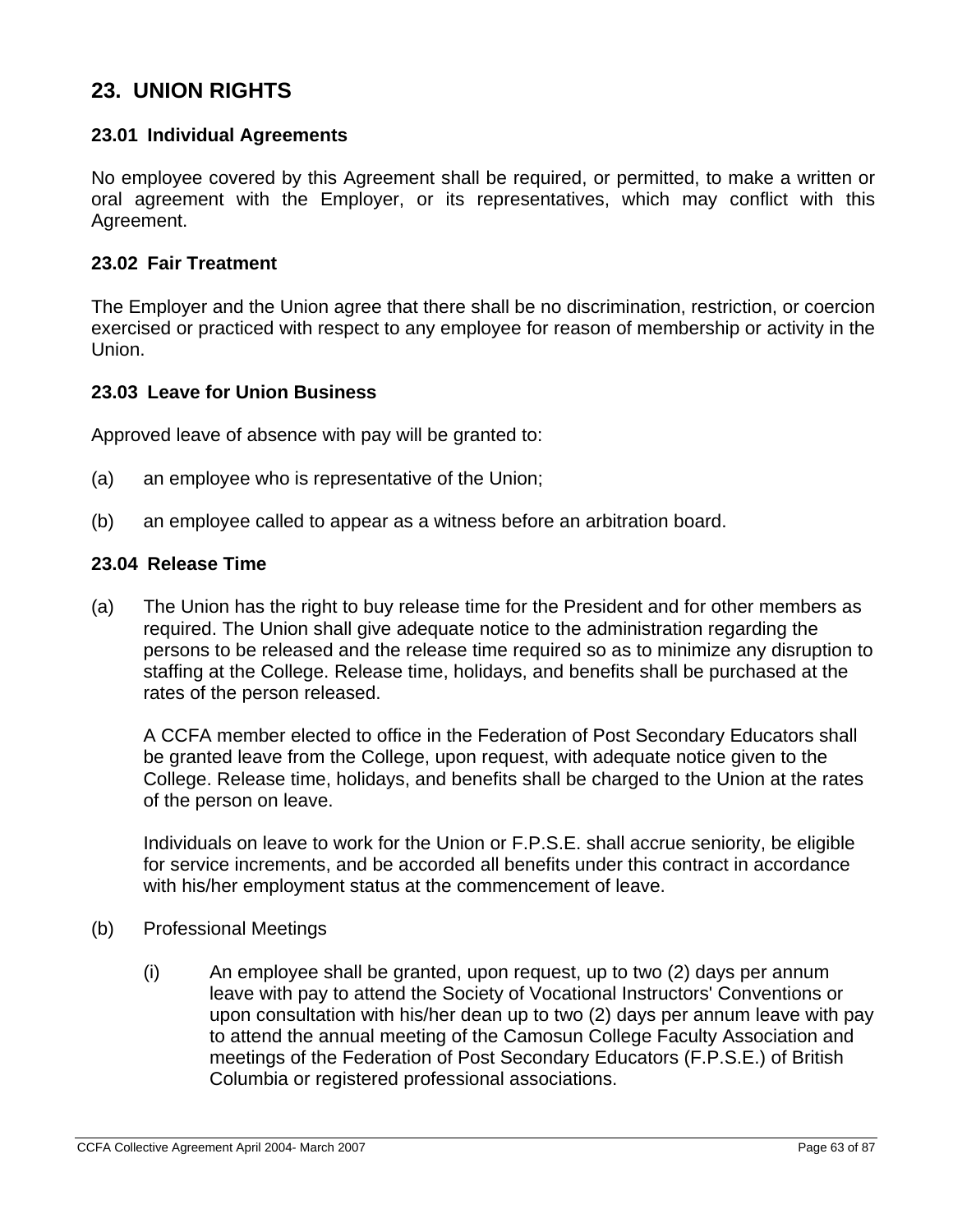## **Union Rights, continued.**

(ii) Up to four (4) times a year during the 3:30 - 5:30 p.m. period, faculty members covered by this agreement will be released at their request from their classes or from other assigned duties in order to attend meetings of the Union. The dean may cancel the classes or make other arrangements at her/his discretion.

## **23.05 Picket Lines**

All employees covered by the Agreement have the right to refuse to cross a picket line arising out of a labour dispute. Any employee failing to report for duty shall be considered absent without pay.

## **23.06 Struck Work**

No employee shall be required to add to his/her normal duties or functions so as to do or assist anyone doing any duty or function of any job of any employee on strike or lockout by any employer.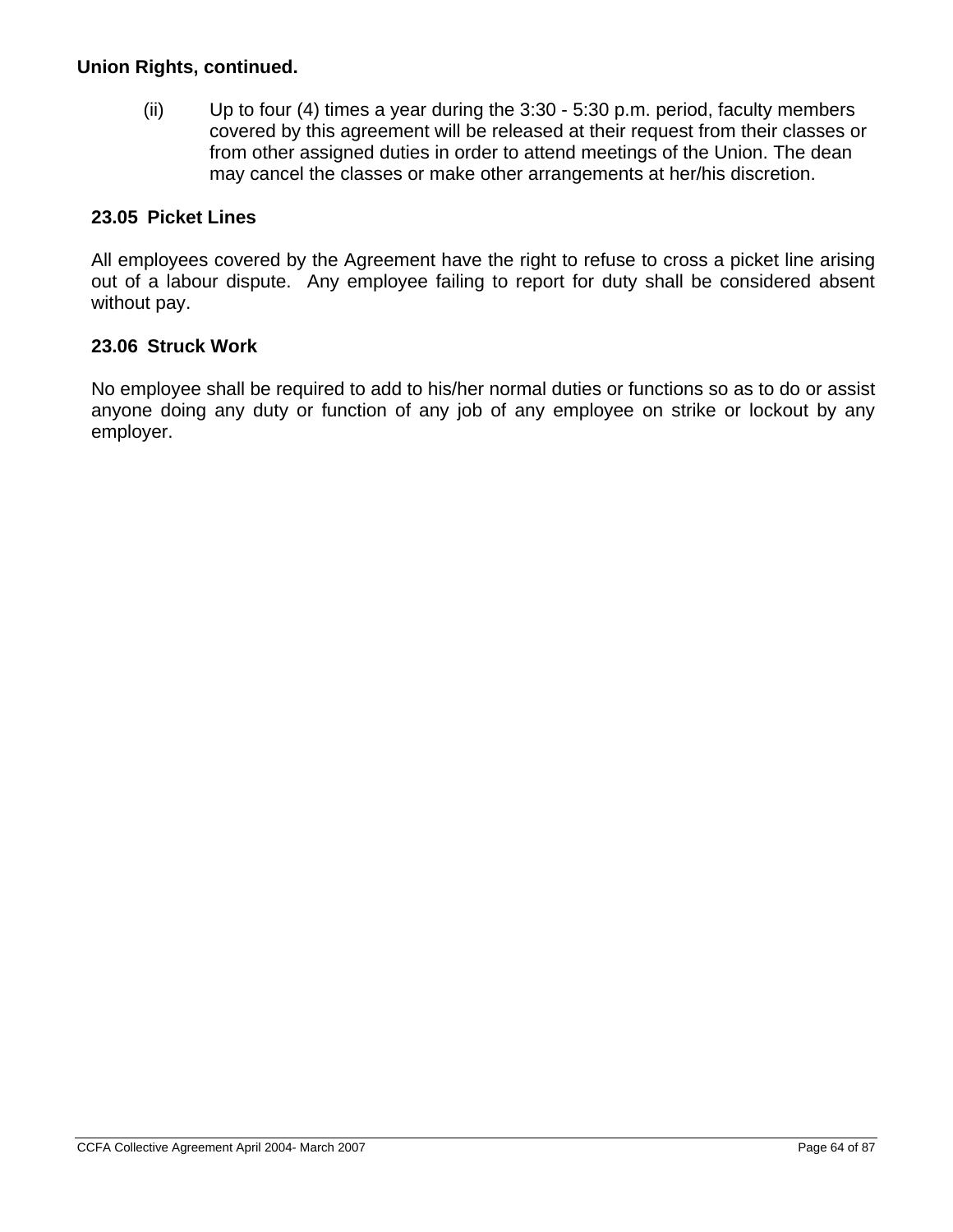# **24. SAFEGUARD AGAINST SALARY REDUCTIONS**

No person covered by this Agreement shall have his/her current rate of salary or allowance reduced by the application of this Agreement.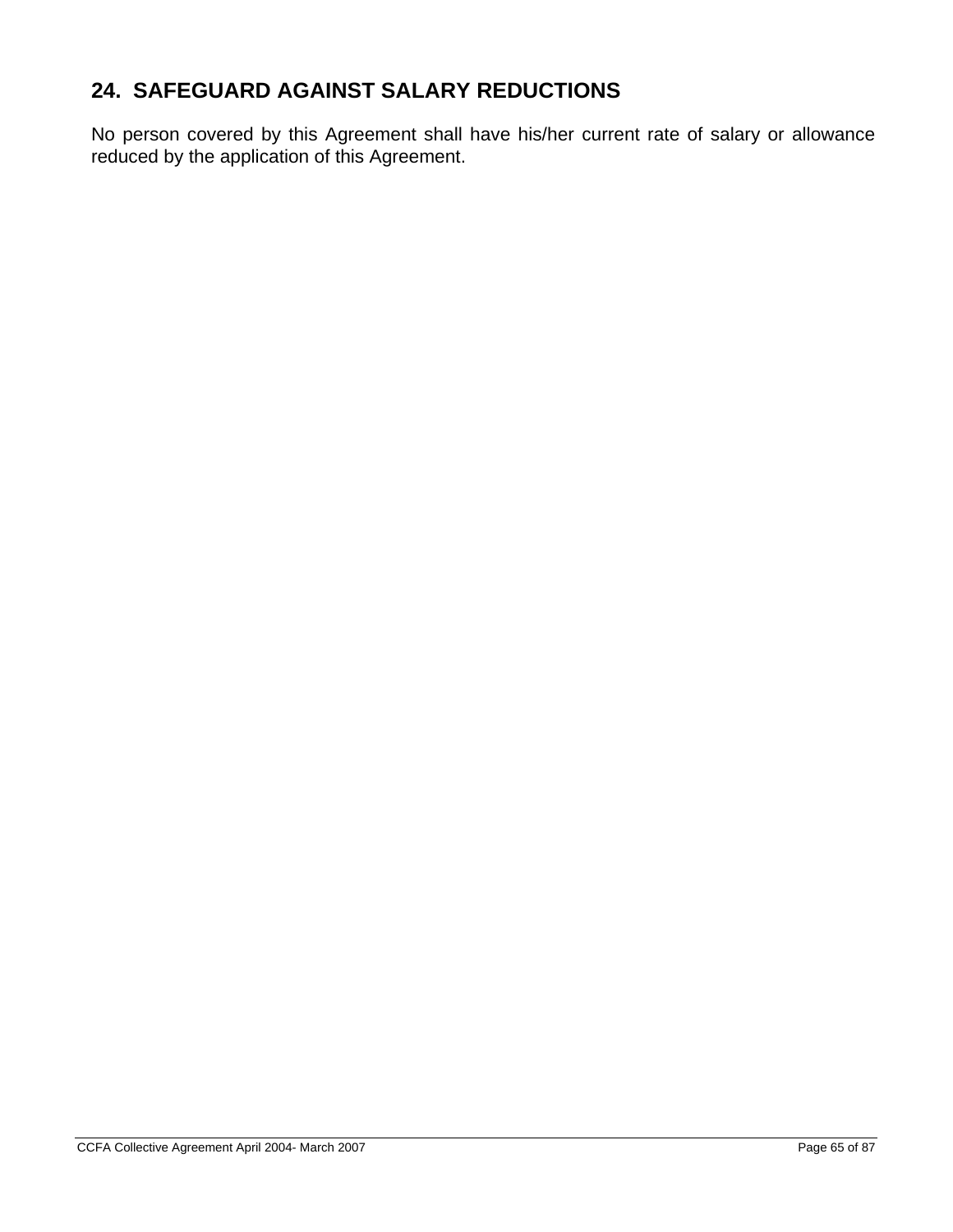# **25. USE OF TERMS**

Whenever a singular or gender-specific term is used in the Agreement, it shall be considered to refer to the plural and to all genders where the context requires.

The term "Coordinator" refers to faculty positions within the following areas: Continuing Education, Cooperative Education, Contract Training, and Camosun International.

The clauses in this Agreement which refer to CE (Continuing Education) courses are understood to apply to community education courses, portfolio-managed courses in all schools, and courses developed by or contracted by the Continuing Education & Contract Training and Camosun International Departments**.**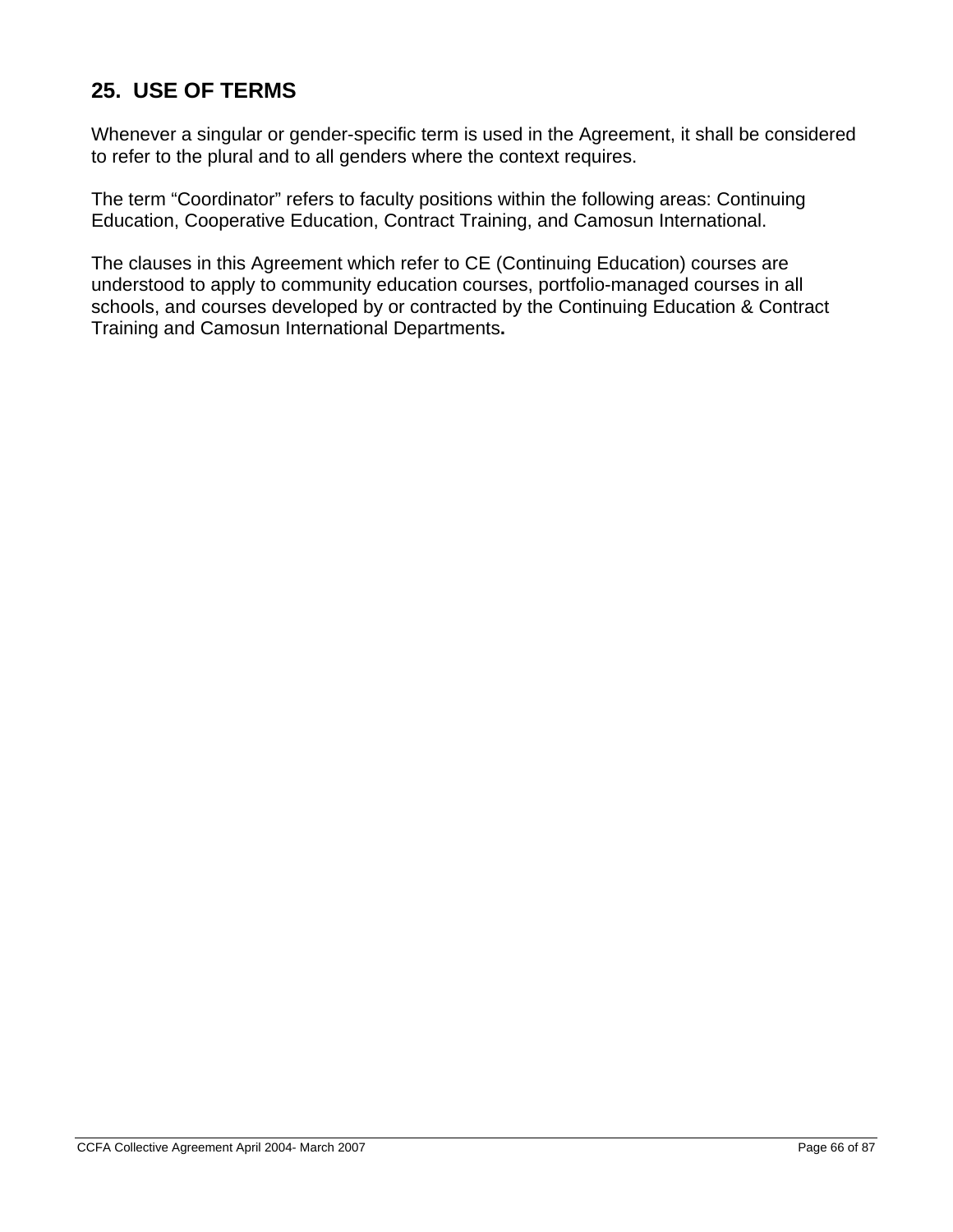# **26. TERM OF AGREEMENT**

This Agreement shall be binding and remain in full force and effect from the 1st day of April, 2004 through the 31st day of March, 2007 and shall continue in force until the renewal of this Agreement.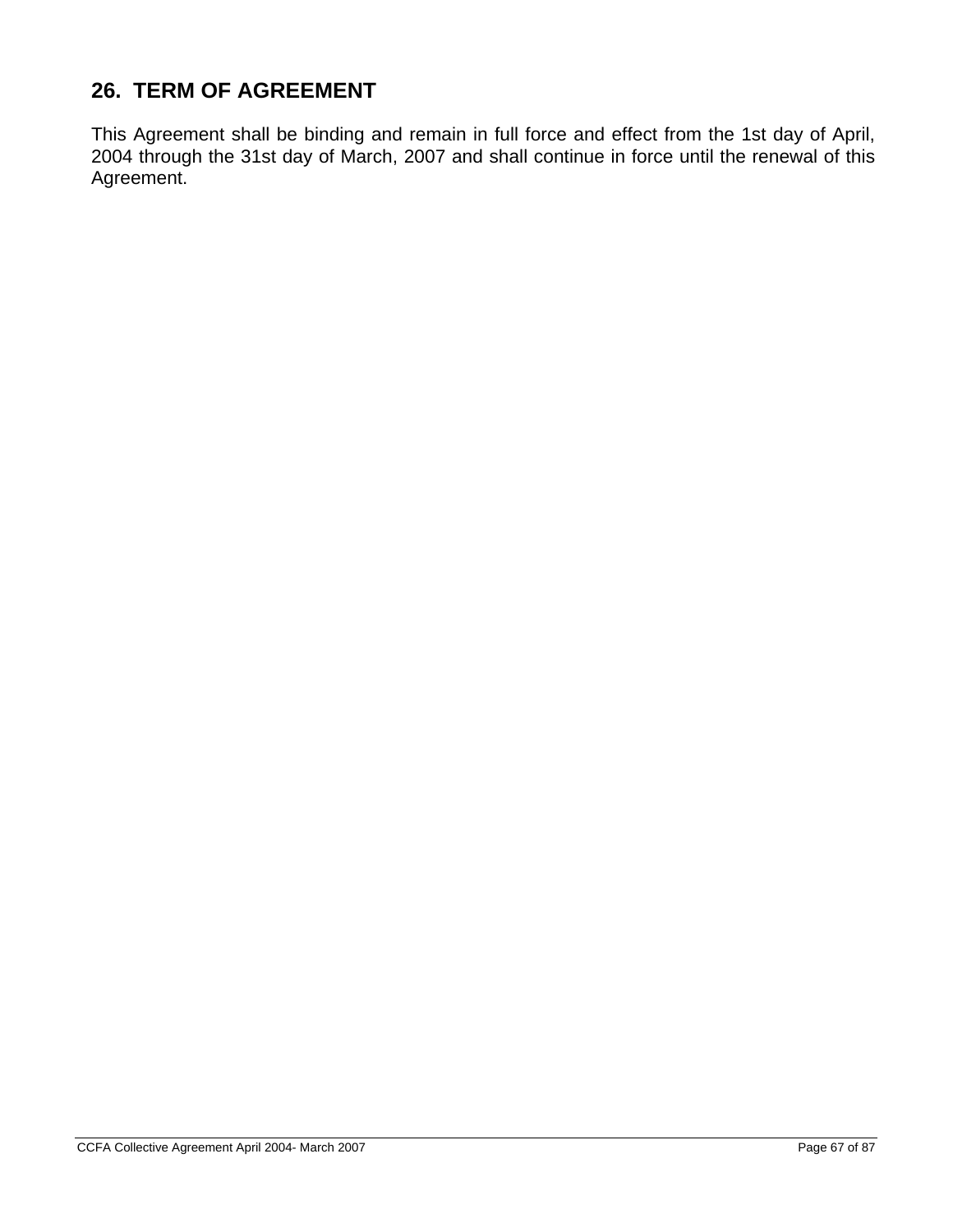# **27. COLLECTIVE BARGAINING**

- (a) No later than three (3) months prior to the expiry of the Collective Agreement, the two parties shall agree to a period of time for negotiations which shall extend to at least one (1) month after the expiration date of the Agreement. The negotiating period can be extended with the agreement of the two parties.
- (b) If thirty (30) days after the expiry of this Agreement, or of the award of an arbitration board, or at the conclusion of a period of negotiation agreed to by the parties, whichever is longer, no agreement has been reached between the parties as to the terms of a new agreement, either party may refer the matters in dispute to a Board of Arbitration, as determined in (c) of this section. The decision of the Board of Arbitration shall be binding on the parties to this Agreement until the next anniversary date of the Agreement.
- (c) On or before the date of conclusion of the period of negotiation agreed to by the two parties, should there be no agreement between the parties as to the terms of a new Collective Agreement, the parties shall reach a decision as to the form of compulsory binding arbitration which shall be used.
- (d) Either party or both parties may refer unresolved matters to the mediation services of the Labour Relations Board, prior to referring the dispute to binding arbitration, with the costs of the mediation to be shared equally by the two parties.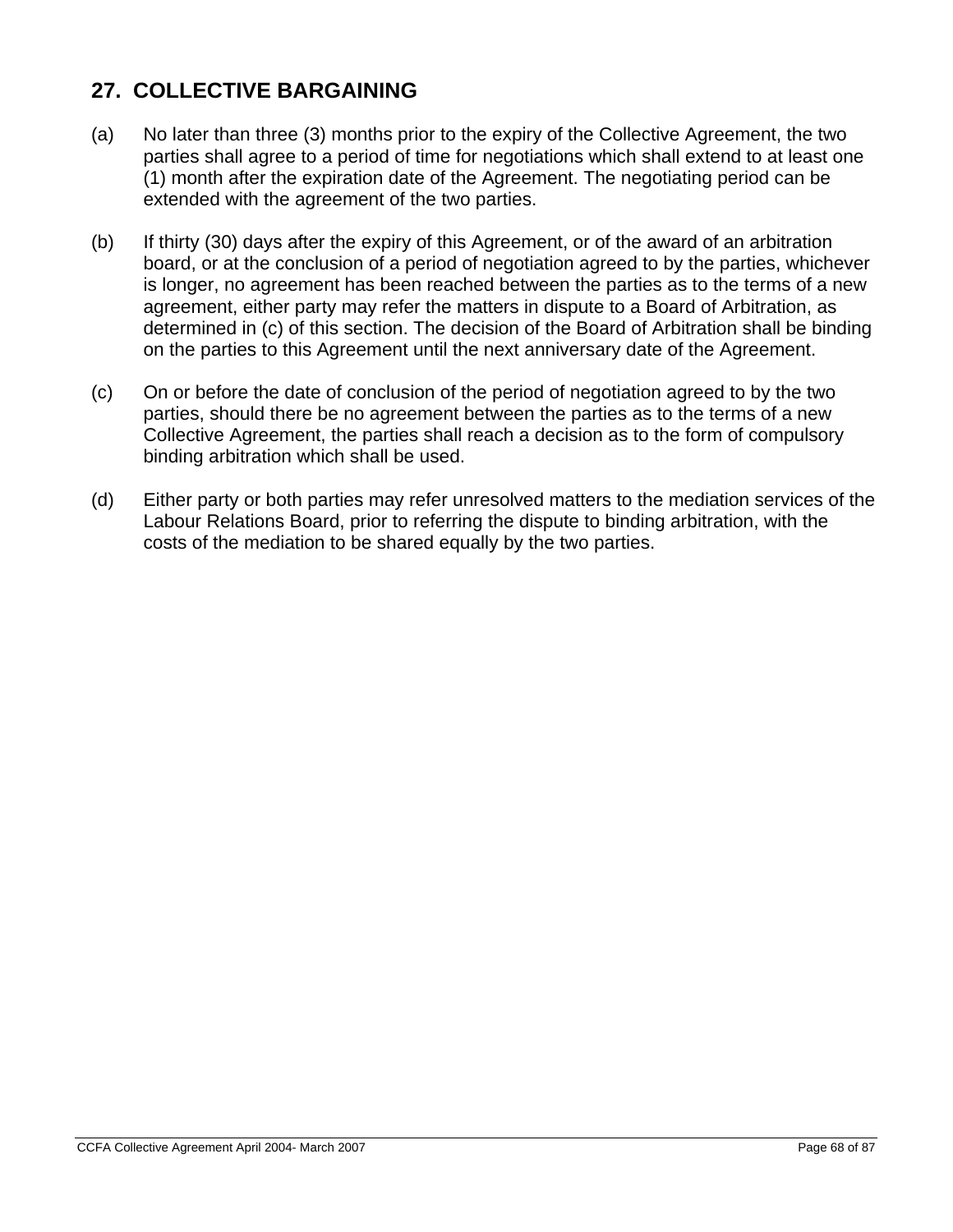## **28. EMPLOYEE APPRAISAL**

### **28.01 Process**

- (a)
- (i) An evaluation of each continuing employee shall be completed at least once every three (3) years. After two (2) evaluations confirming the faculty member's competence, a simple statement by the dean added to the faculty member's file, attesting to continuing satisfactory performance shall normally meet the requirements of this clause. The methods of evaluation and the criteria to be used shall be developed by the dean or Vice- President as appropriate in consultation with the chairs in the School. The methods of evaluation and the criteria used shall be fair and reasonable. The dean or vice-president as appropriate will ensure that all employees are aware of the methods of evaluation and criteria to be used.
	- (ii) All faculty members on term appointments shall be evaluated according to the procedures established for their school within the first 8 (eight) months of aggregate appointment periods (independent of percentage of full-time employment). A second evaluation shall be completed prior to the completion of four (4) semesters or six (6) quarters of employment, also irrespective of the percentage of full-time employment.
- (b) When a formal performance review of an employee is completed, that employee will be given the opportunity to read and review the appraisal. Provision shall be made on the evaluation form for the employee's signature to indicate that he/she has read the report and either accepts or rejects the appraisal. No employee shall initiate a grievance regarding the contents of an evaluation report unless the signature indicates disagreement with the appraisal. The employee shall receive a copy of the report. Changes in the methods of formal evaluation will be discussed with the appropriate Union representative before being implemented. An appraisal shall not be changed after an employee has signed it without the knowledge of the employee, and any such changes shall be subject to the grievance procedures of this Agreement.
- (c) The completed appraisal shall be available only to the employee, his/her chair, his/her dean, the appropriate vice-president, and the President. In the event of a dispute or legal action, the appraisal shall be available to a joint Union/Employer Committee, an arbitrator board and the legal counsels of the Employer and the Union.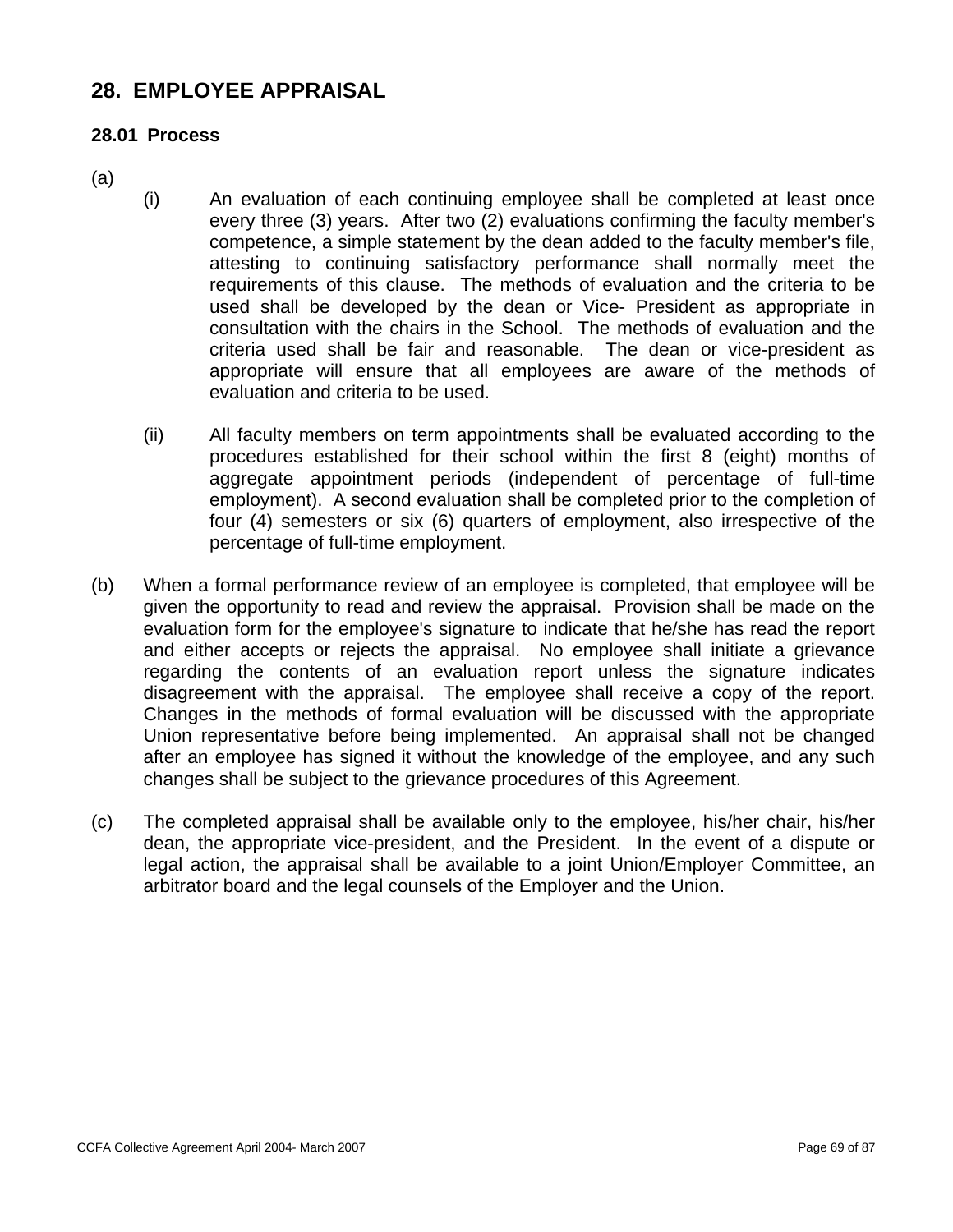## **29. TECHNOLOGICAL CHANGE**

- (a) Technological change shall mean any change in the method of operation or equipment which results in an employee's services no longer being required in the same capacity.
- (b) Prior to introducing technological change, the employer shall notify the Union and the employee(s) affected in writing of the intended change, with a statement of foreseeable effects and repercussions on employees. Such notice shall be given as far in advance as possible but no less than four (4) months prior to the change being introduced.

If, within thirty (30) days of giving notice of technological change, the Employer or the Union identify potential problems, either party may request a meeting of the Joint/Faculty Administration Committee to discuss and to endeavor to reach an agreement on the area of concern.

Any agreements reached during discussions shall be appended to this contract as Letters of Agreement. Where agreement is not reached within sixty (60) days of the beginning of discussions, either party may file a formal grievance.

(c) The employer agrees to take all reasonable steps so that an employee shall not lose employment because of technological change. Every reasonable effort will be made by the employer to utilize normal turn-over of employees, to the extent that it arises during the period in which changes occur, to absorb employees displaced because of such change or changes. However, when necessary to reduce staff, it will be done as outlined in Clause 3 of the Agreement.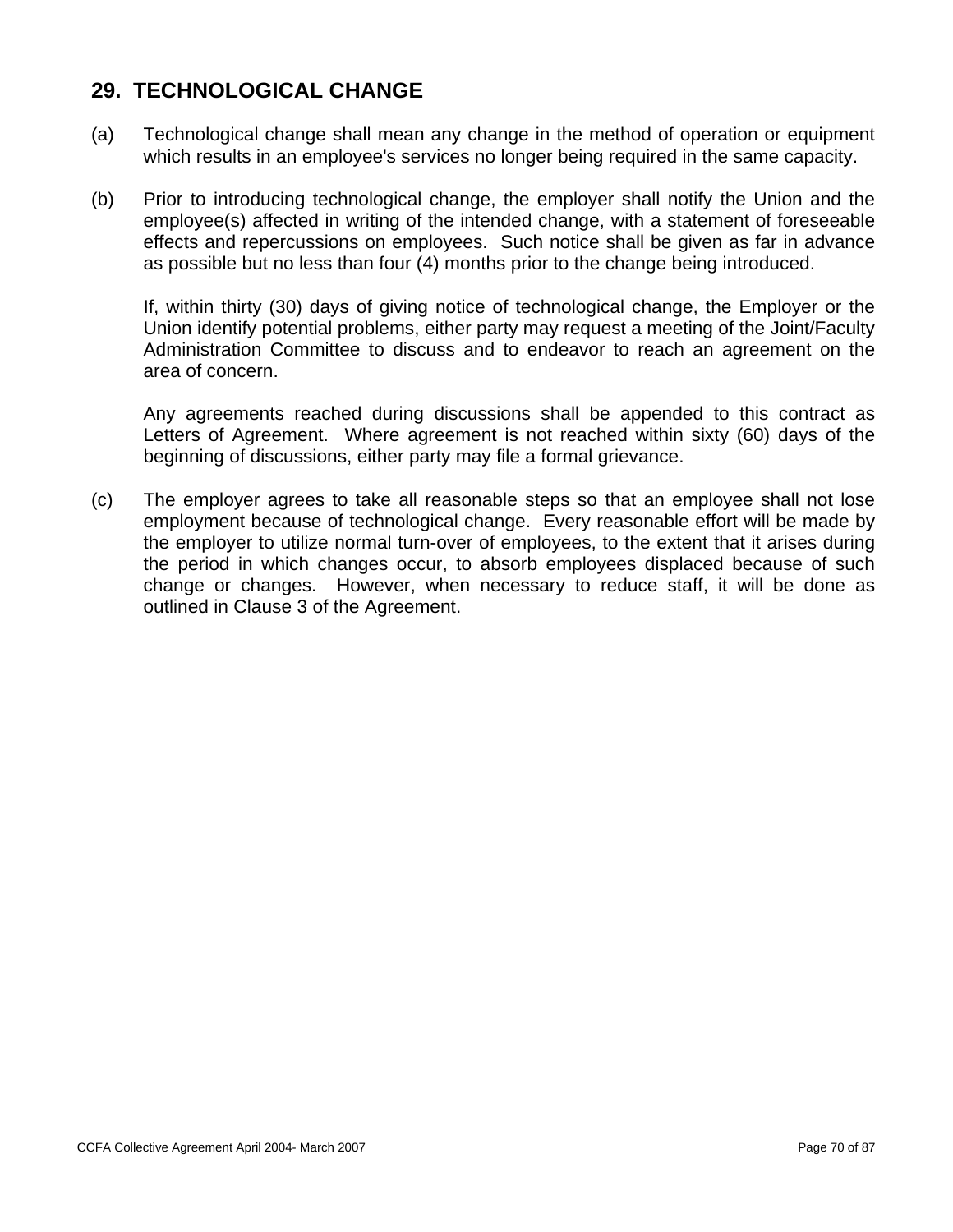# **30. VACANCIES**

The current College policy on selection of new faculty shall not be changed without the agreement of the Union.

All external advertising of vacant positions at the College will be posted on designated College bulletin boards in each College centre and will be forwarded to any employee laid off within the previous two (2) years.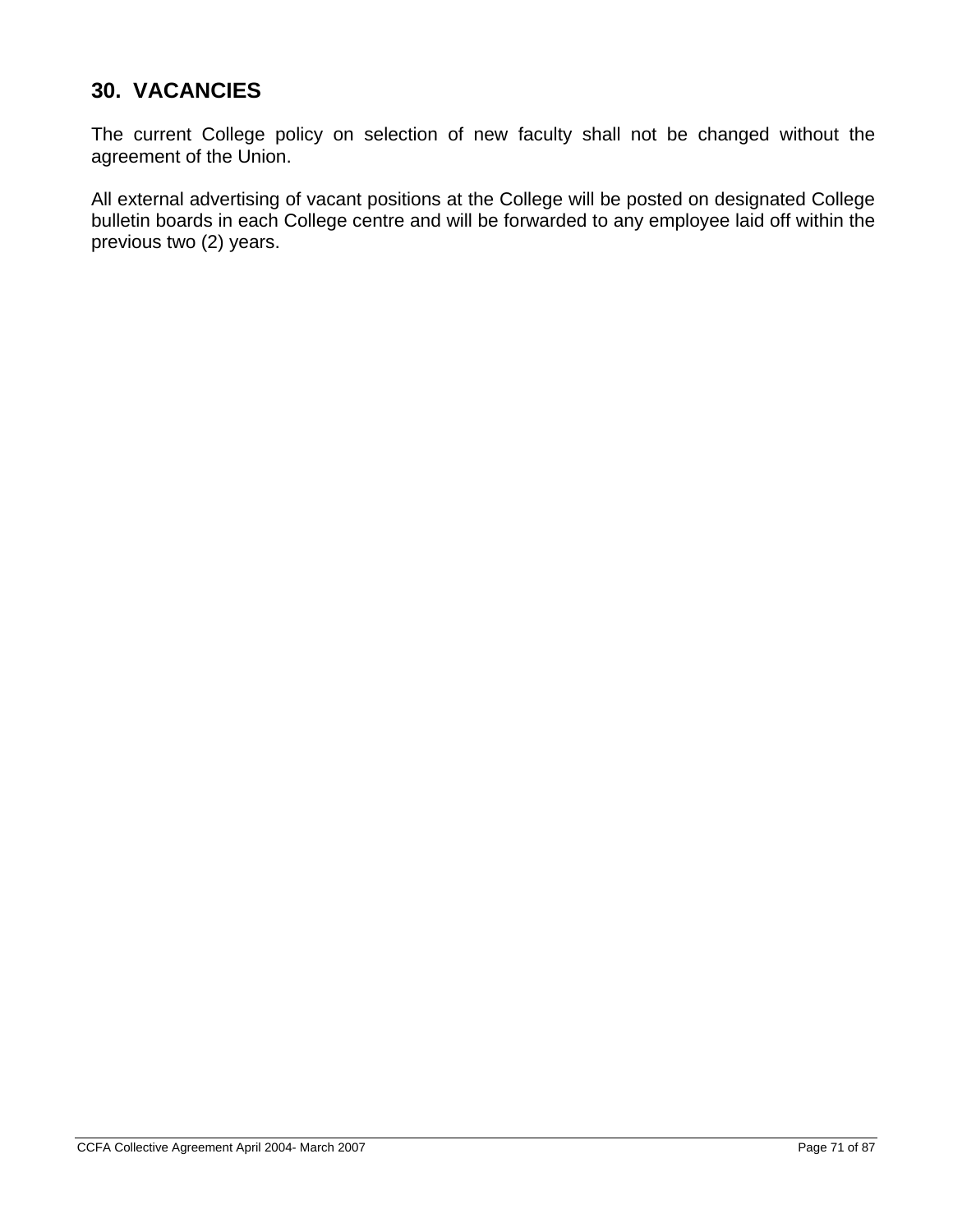# **31. ENTREPRENEURIAL ACTIVITY**

Any employee under this Agreement who plans to undertake income producing employment outside the College will consult with his/her dean prior to making any such commitments.

The Employer encourages community involvement and entrepreneurial activities that complement College activities, provided that these activities do not conflict with College duties and responsibilities.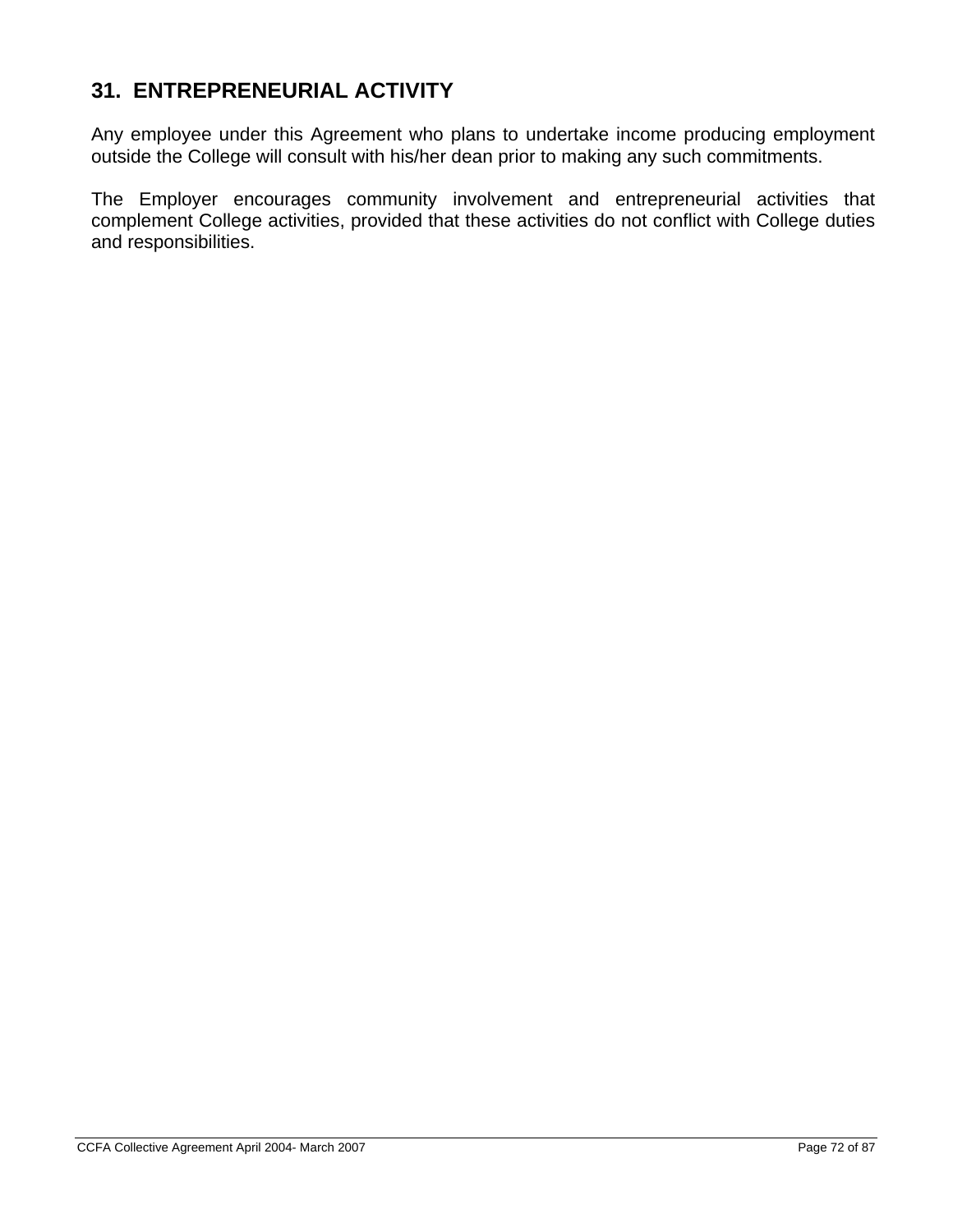## **32. PERSONNEL FILES**

A faculty member shall have access to any personnel file pertaining to him/her that is held by an individual or office in the College with the exception of confidential letters of reference and pre-employment interview reports.

Except for routine administrative access by the Human Resources Department and appropriate administrators, personnel files shall not be open to other individuals without the written permission of the faculty member concerned.

The Human Resources Department will maintain the original documents of any information contained in a personnel file. Faculty members will be notified of all information placed in that file and may respond in writing to any document. This response shall become part of the file.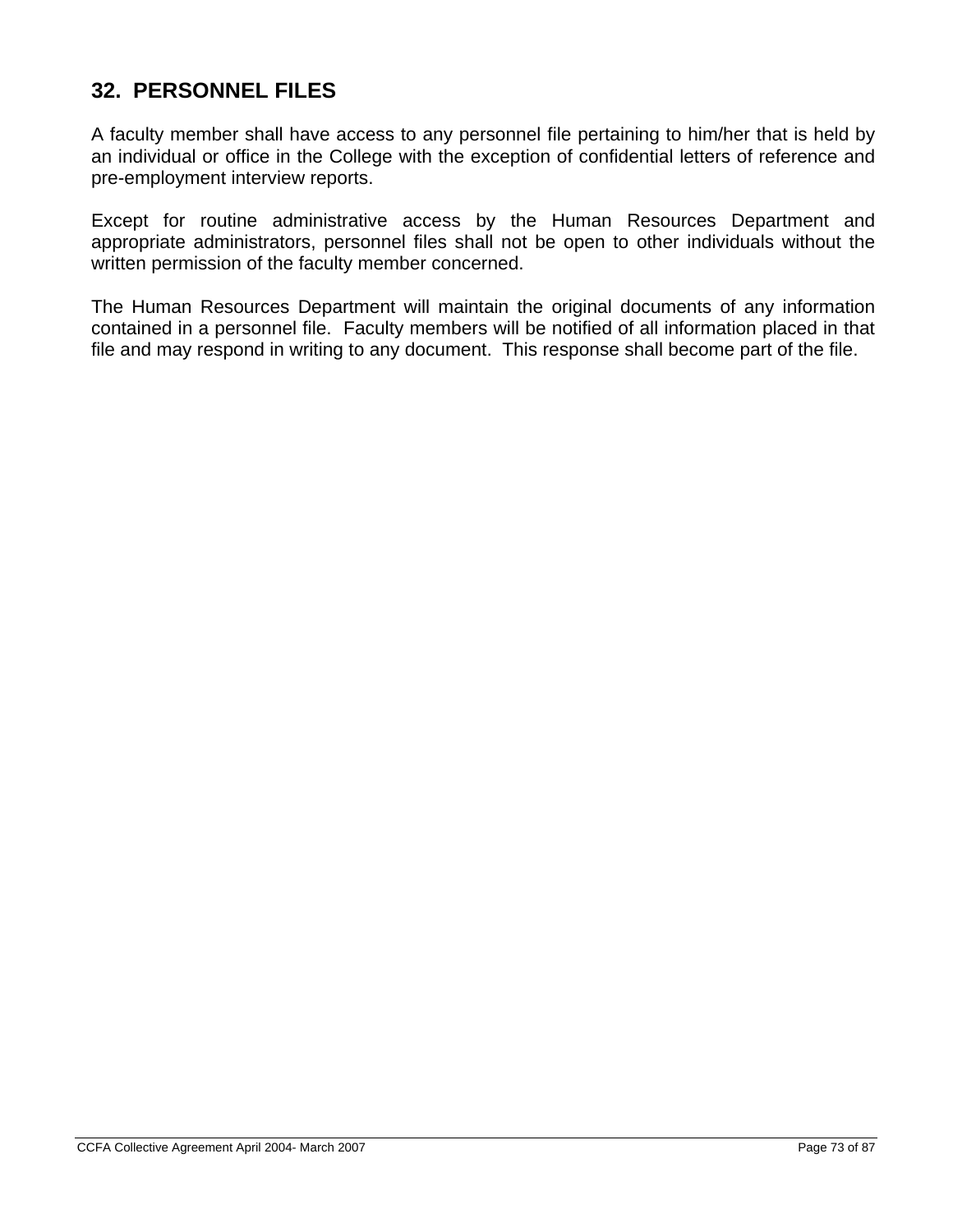## **33. ACADEMIC FREEDOM**

There shall be no infringement or abridgment of the academic freedom of any faculty member. Society benefits from the search for knowledge and its free exposition. Academic freedom is essential to both these purposes in the teaching function of the College as well as in scholarship and research.

Academic freedom is the freedom to examine, question, teach, and learn and it involves the right to investigate, speculate, and comment without regard to prescribed doctrine. Academic freedom ensures the following:

- (a) freedom in the conduct of teaching;
- (b) freedom in undertaking research and publishing or making public the results thereof, without infringing upon the College's copyright privileges;
- (c) freedom from institutional censorship.

Academic freedom carries with it the duty to use that freedom in a responsible way and in a manner consistent with the scholarly obligation to base teaching and research on an honest search for knowledge and the obligation to follow the curriculum requirements of the instructional assignment.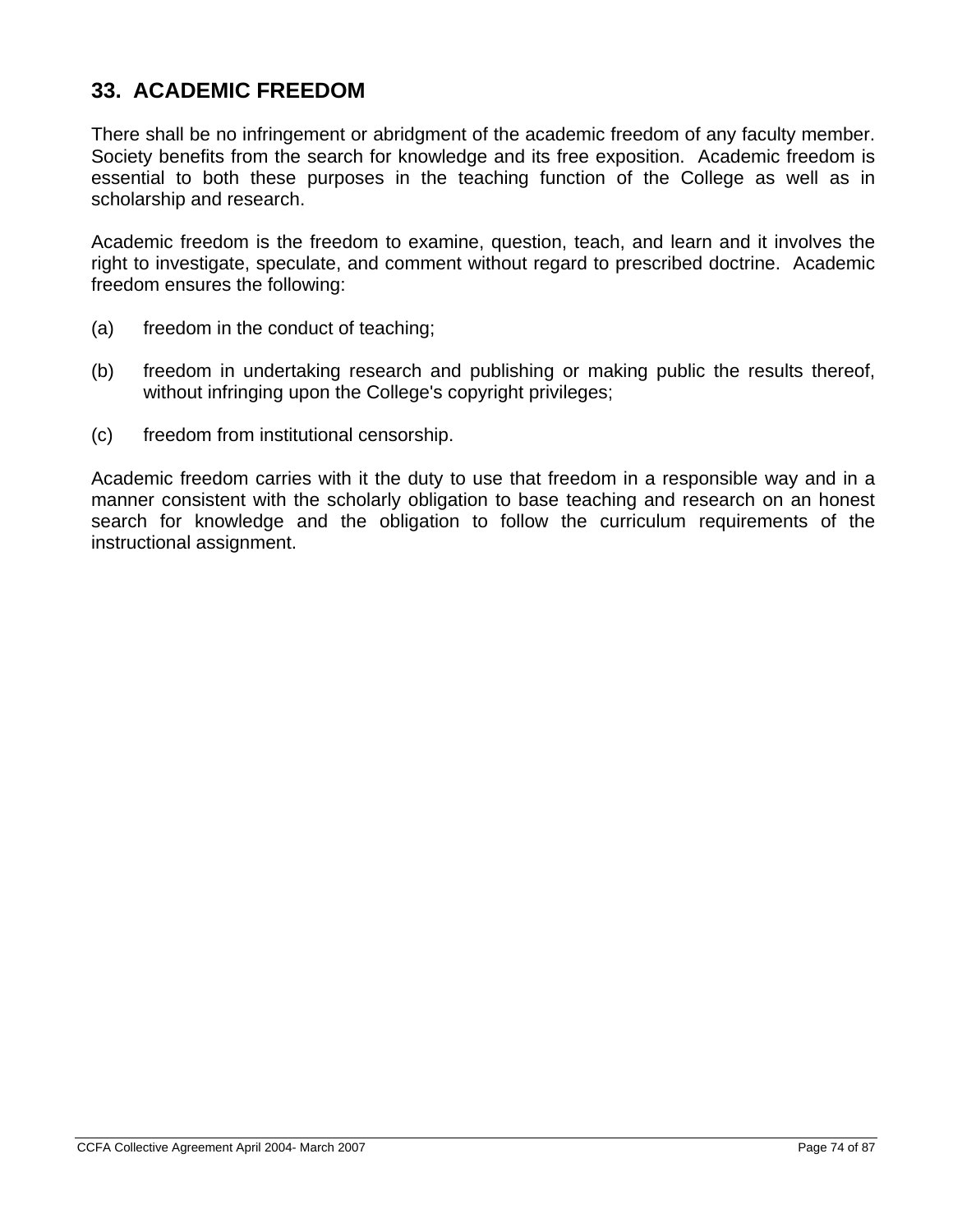# **34. NO DISCRIMINATION**

The Employer shall not discriminate with respect to any employee, in hiring or in any matter related to College employment, on the basis of age, race, creed, colour, ancestry, place of origin, nationality, political or religious beliefs or affiliations, gender, sexual orientation, family status, marital status, disability, or summary or criminal conviction unrelated to employment responsibilities.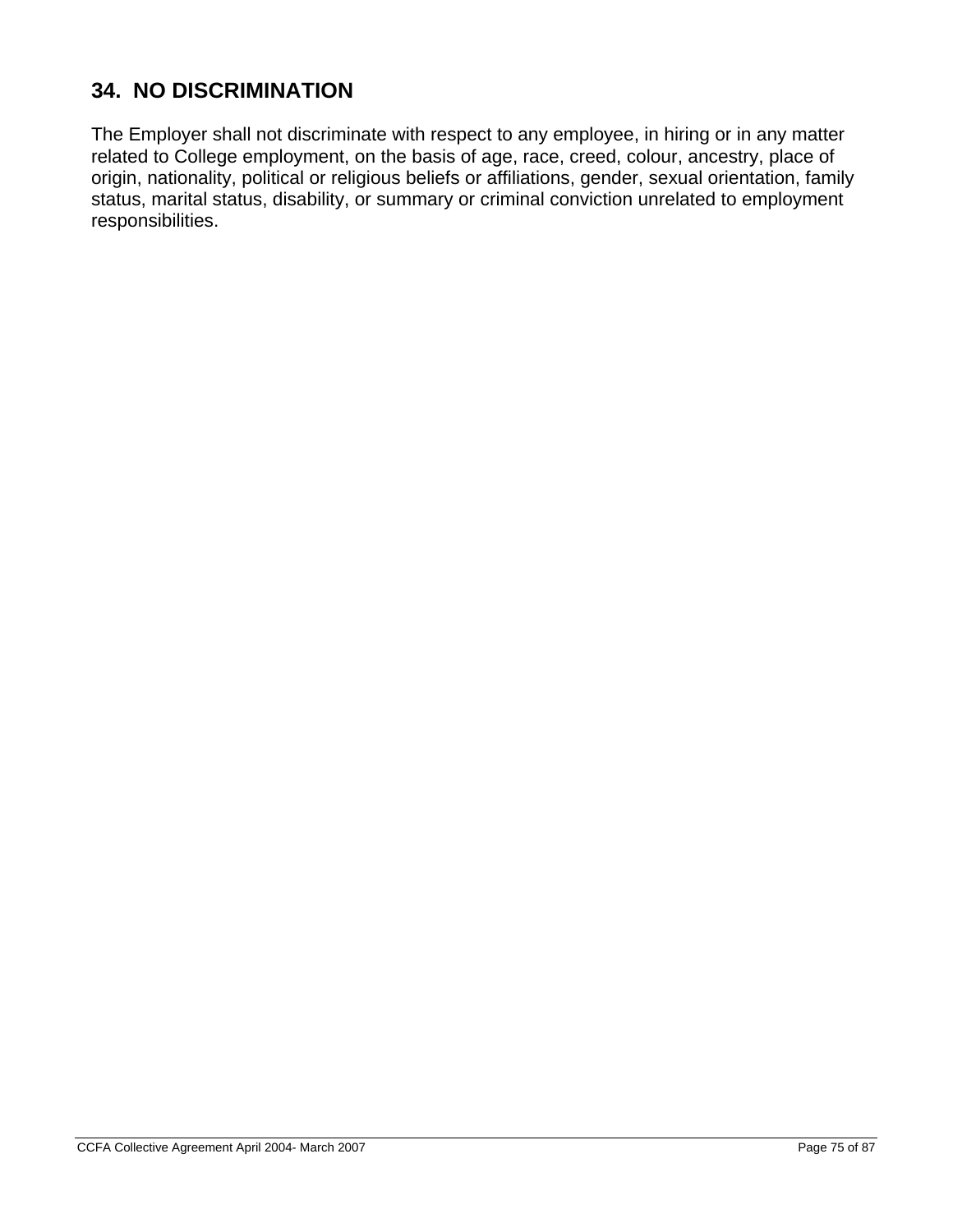# **35. LOCAL IMPLEMENTATION OF COMMON AGREEMENT**

The Common Agreement dated April 1, 2004 to March 31, 2007 and attached herein forms a part of this Collective Agreement with the following amendments.

(a) Article 2.3.4: Replace the third paragraph with the following:

If the parties do not mutually agree upon an investigator, they will use an investigator from the list of investigators found in Appendix "B" of the Common Agreement.

- (b) Article 2.3.5(c): Add to the third sentence ("The report should refer to individuals involved by initials only"): ". . . or by number where needed to protect confidentiality."
- (c) Article 3.2.4: The statement in the first paragraph "Such referral would occur after the local grievance procedure is exhausted or deemed completed by agreement of the local parties" is understood to mean that referrals occur after Step 3 of the local resolution of complaints and grievance procedure.
- (d) Article 3.2.6: The statement "Where a grievance is filed concerning the suspension or discharge of an employee, and after the local grievance procedure has been exhausted or deemed completed by agreement of the local parties, either party may refer the grievance to JADRC" is understood to mean that referrals occur after Step 3 of the local grievance procedure.
- (e) Article 14.1(d): The clause shall be interpreted having regard to the particular nature of the international assignment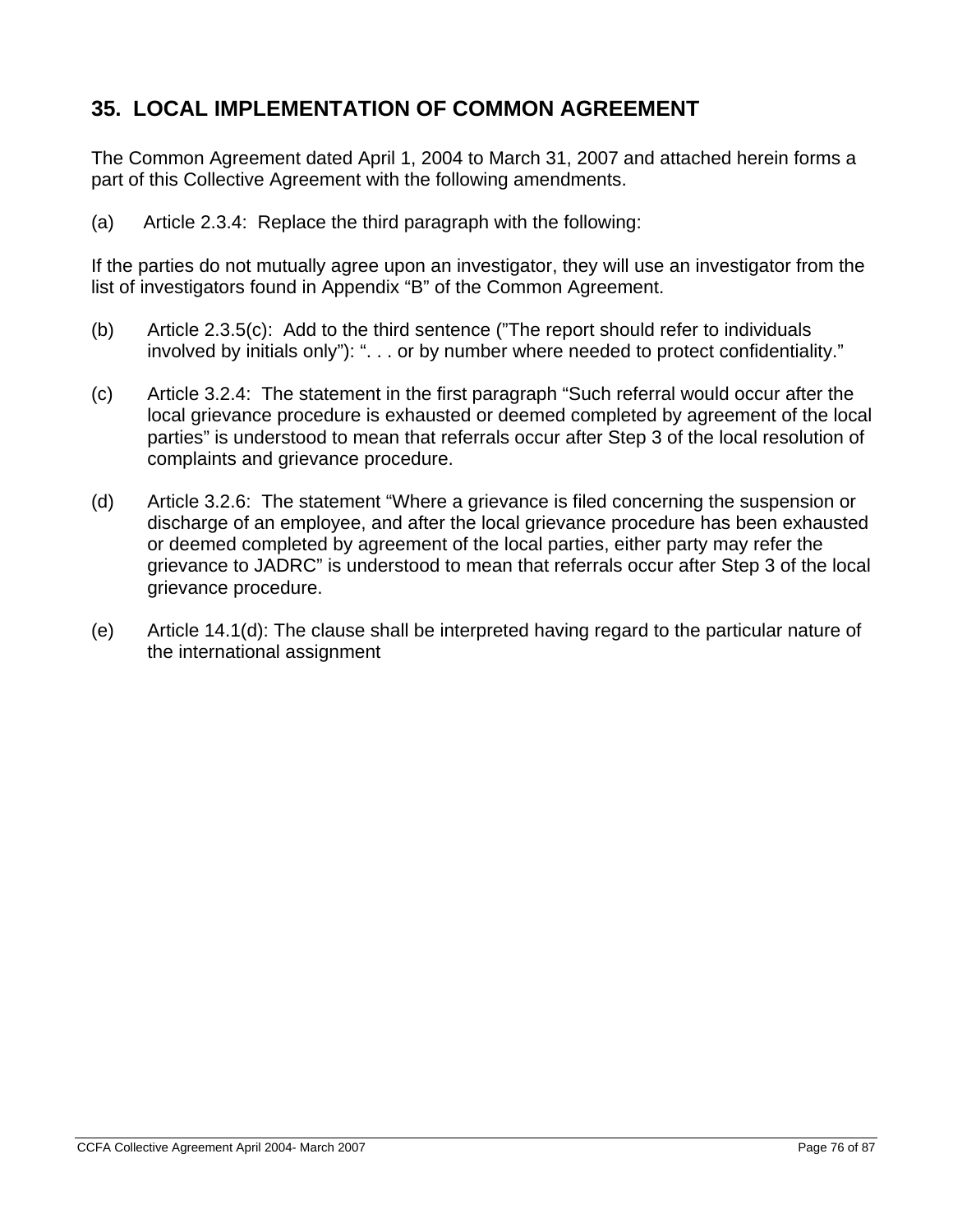### **APPENDIX A - PROFESSIONAL DEVELOPMENT COMMITTEE**

**1.** MEMBERSHIP

The Committee shall consist of faculty representatives as follows:

- (a) One from Access and First Nations
- (b) Two from Arts and Science
- (c) One from Business
- (d) One from Health and Human Services
- (e) One from Trades and Technology
- (f) Two (total) from other than the above named schools, including the Registrar's Office, Technology and Learning Support, CT/CE, International Education, Co-operative Education and Systems Development, and Education Support and Development
- (g) Two elected by the Camosun College Faculty Association (one who becomes chair and one other elected member)

The Committee shall also include two deans, directors, associate deans, or associate directors.

#### **2.** TERM OF OFFICE

The members of the Committee shall serve from September 1 until the following August 31. Members may serve additional terms.

- **3.** DUTIES OF THE COMMITTEE
- (a) To direct the Bursar in the allocation of professional development funds;
- (b) To encourage and promote in-house professional development activities.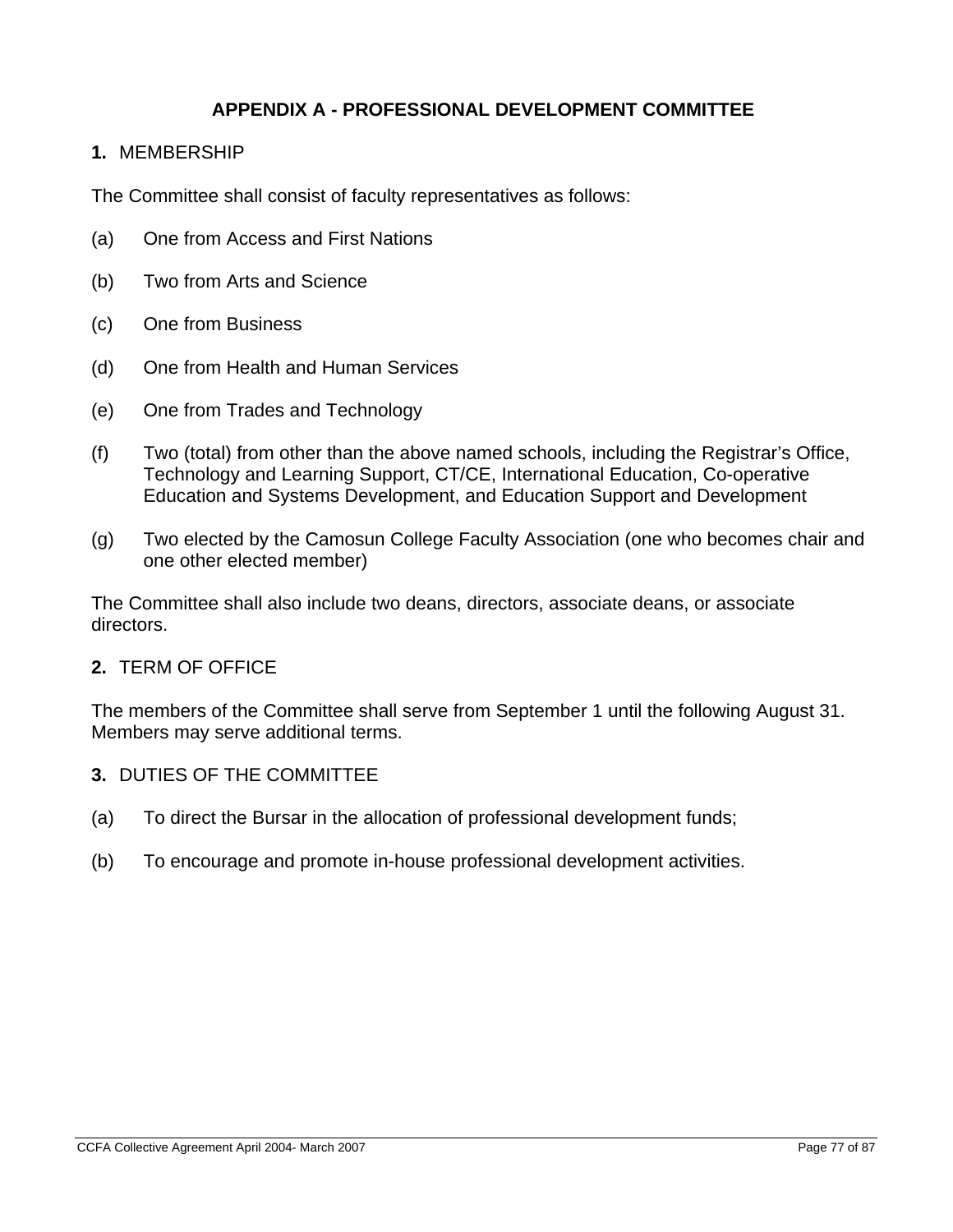## **APPENDIX B - CHAIR'S STIPEND**

Effective April 1, 2006 \$3,160.23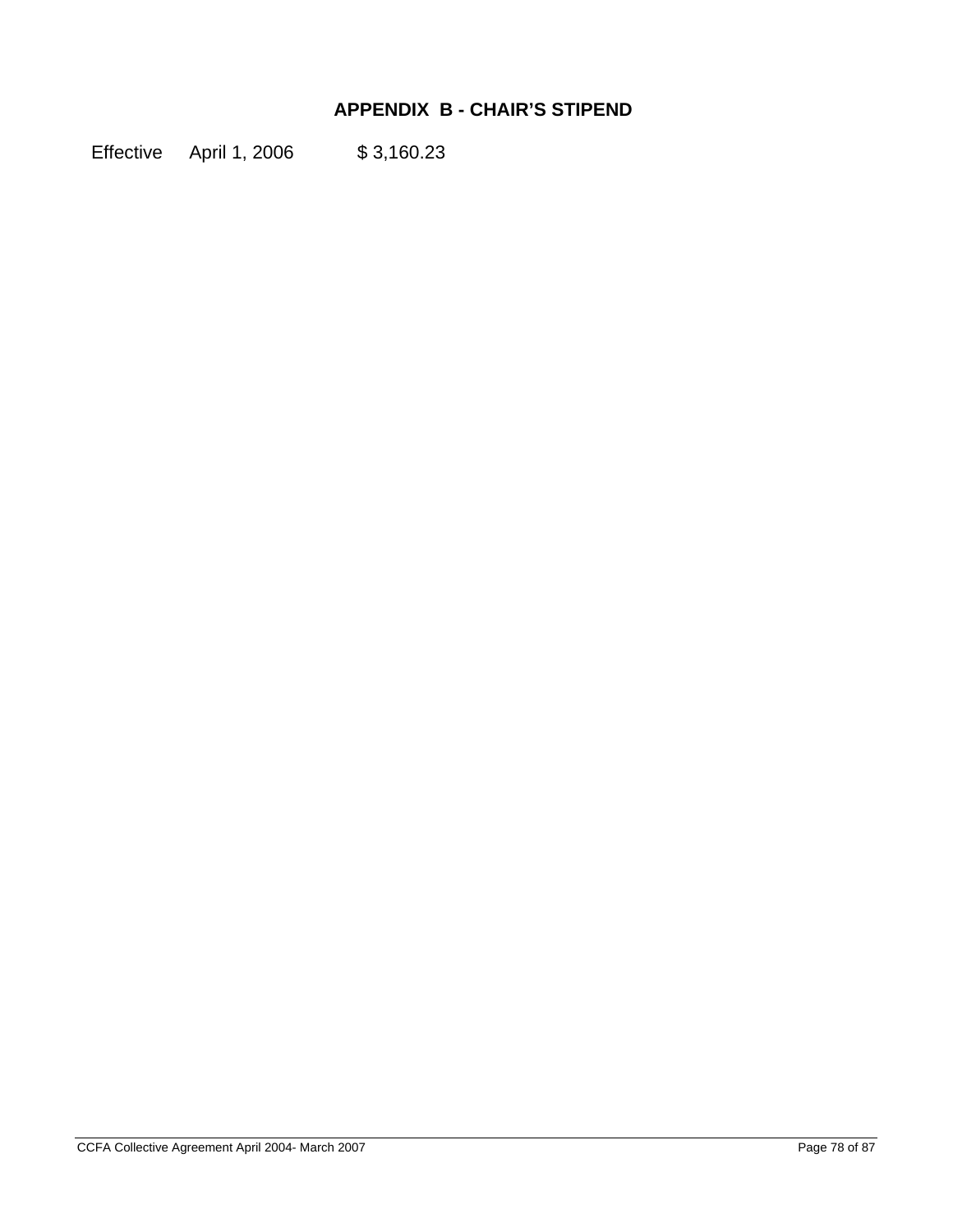### **APPENDIX C - JOINT FACULTY/ADMINISTRATION COMMITTEE**

#### **1. COMPOSITION OF THE COMMITTEE**

For the purposes of this Agreement, the Joint Faculty/Administration Committee shall be a standing committee of six (6) members. Three (3) members shall be appointed by the Union and three (3) members shall be appointed by the Employer.

### **2. TERM OF OFFICE**

The members shall serve for one (1) year, September 1 to August 31. Members may serve up to three (3) consecutive terms.

### **3. CHAIRPERSON**

The chairperson of the Committee shall be elected from the members. The chairperson may vote.

### **4. QUORUM**

A quorum shall consist of at least two (2) each of faculty and administration.

### **5. CONFLICT OF INTEREST**

If any member of the Committee is directly involved in a matter referred to the Committee, the Employer or Union, as appropriate, shall appoint an alternate member for that case.

### **6. DUTIES OF THE COMMITTEE**

- (a) To review requests for additional sick leave and to make recommendations to the President concerning withdrawals from the Sick Leave Bank.
- (b) To review matters specified in the Agreement and make recommendations as appropriate.

### **7. RESOLUTION OF ISSUES**

A motion shall be passed by a simple majority of votes. Unless the Agreement specifies otherwise, when the Committee is unable to reach.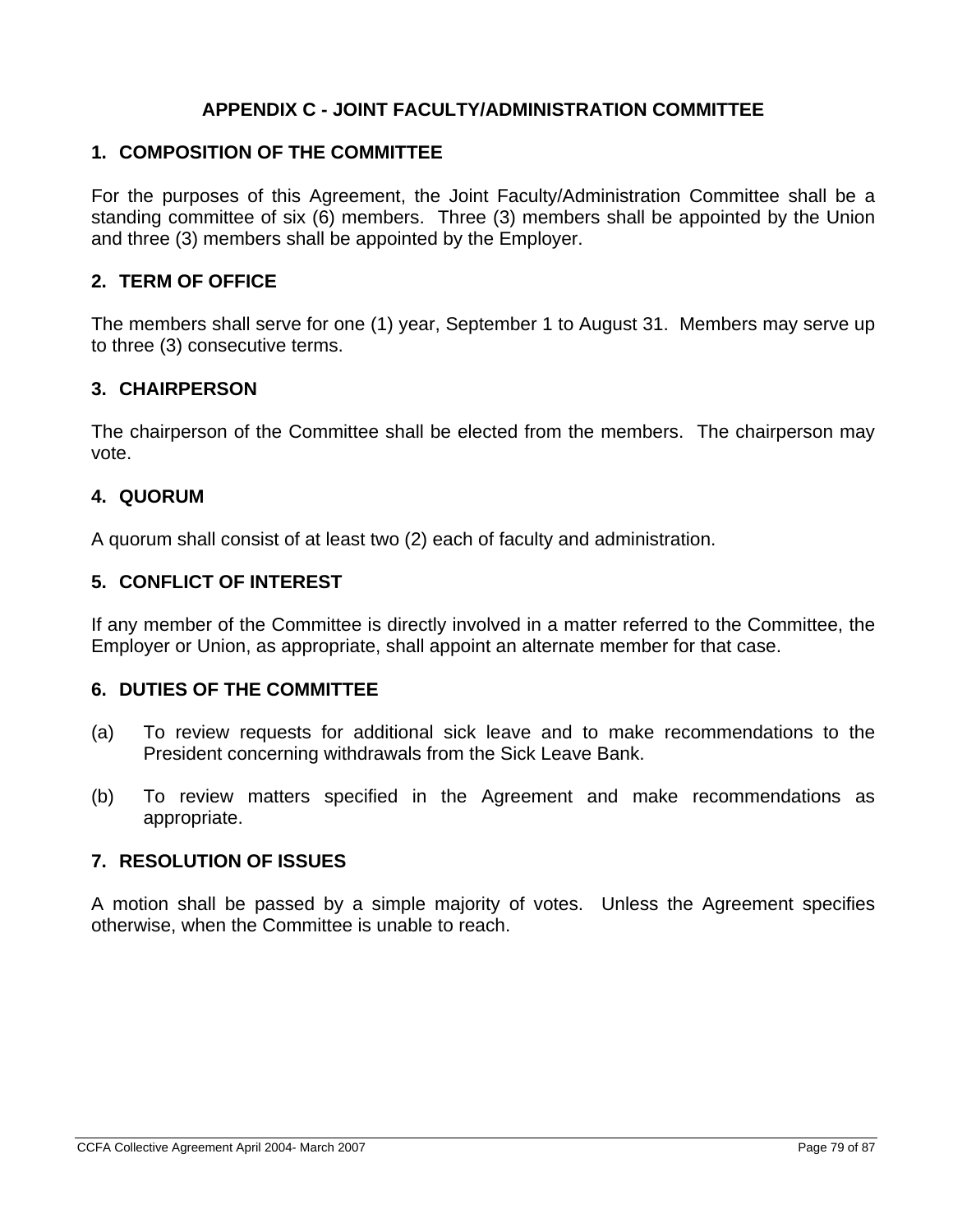#### **between**

### **Camosun College**

**and** 

### **the Camosun College Faculty Association**

#### **RE: PHASED RETIREMENT**

Camosun College ("College") and Camosun College Faculty Association ("Union") hereby agree to incorporate the following article into the Collective Agreement on receipt of the approval of the College Pension Plan Board of Trustees.

If the College Pension Board of Trustees does not provide approval of the article, the parties agree to negotiate in good faith to reach agreement on an alternative plan and article satisfactory to the Union, the College, and the College Pension Plan Board of Trustees.

Signed for the Camosun College Signed for Camosun College Faculty Association

\_\_\_\_\_\_\_\_\_\_\_\_\_\_\_\_\_\_\_\_\_\_\_\_\_\_

May 30, 2006 May 30, 2006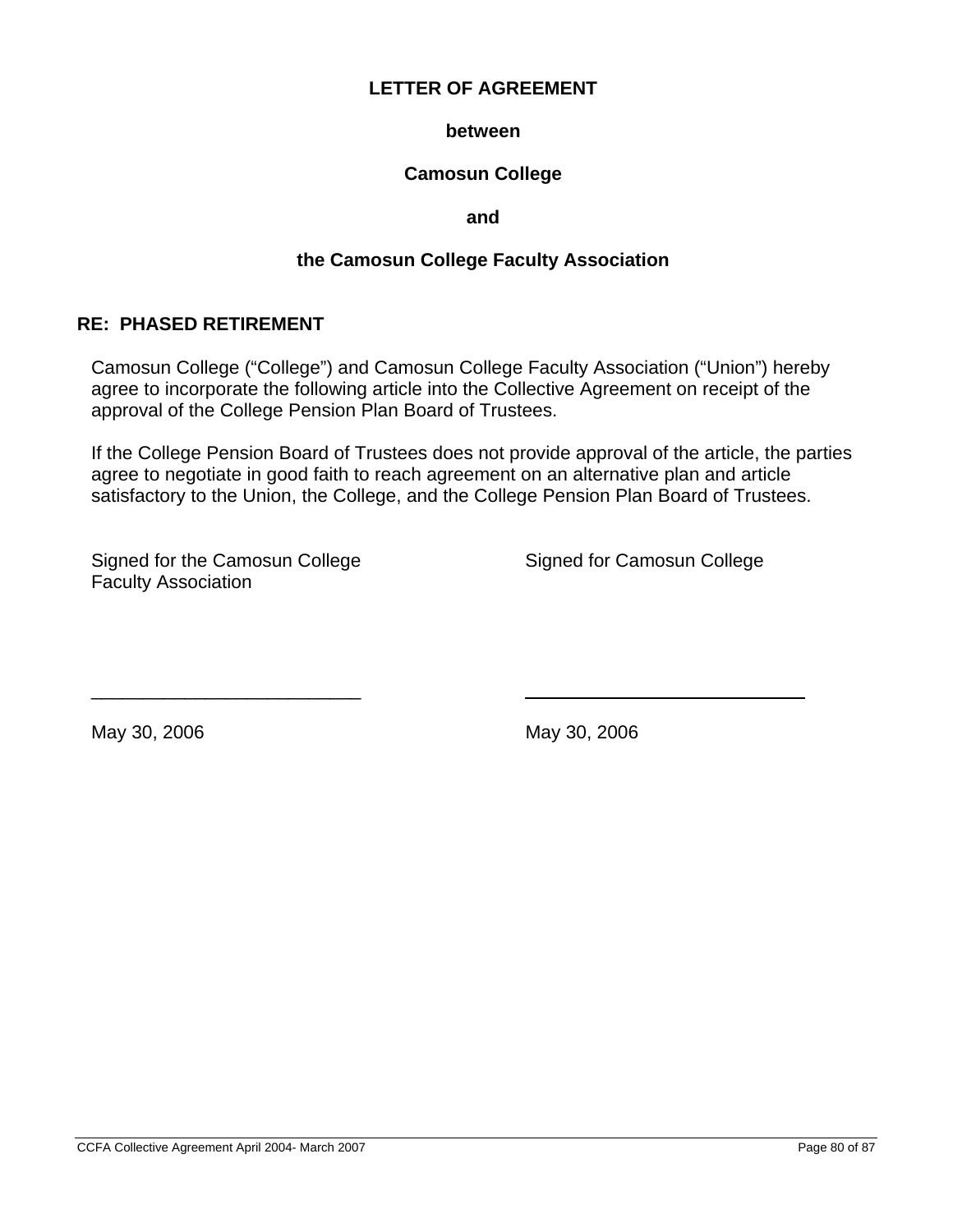### **18.03 Phased Retirement**

Faculty 55 years of age or older and with 10 years or more employment in the College who have retired are eligible to apply for phased retirement positions in their department or work area.

The establishment of each such position requires the agreement of the appropriate vicepresident. Information concerning whether or not the vice-president will agree to the creation of a phased retirement position in a given department or work area will be made available to those faculty members applying for such a position.

A phased retirement position is a 50% appointment which will extend until the employee reaches the provincial mandatory retirement age.

In no instance shall the elimination of a phased retirement position take place prior to twentyfour (24) months after commencement of the initial assignment, and any notice of layoff shall not be issued until after this initial twenty-four (24) month period. In the College's annual budget process the positions temporarily designated as phased retirement positions will be considered regular continuing positions.

The search to fill phased retirement positions will be restricted to faculty who have worked in the department or work area in which the position is being offered. To be eligible, candidates must meet the age and service requirements and must terminate their employment with the College. The College will fill the phased retirement position within one (1) month of the creation of the vacancy. If the remaining 50% position is to be filled, it will be filled in accordance with the College's normal selection procedures.

Following the termination of their employment with the College, faculty in this plan may commence their receipt pf pension benefits subject to the terms of and their eligibility under the College Pension Plan. While the employee is on phased retirement, the employer's former pension contribution will be pro rated and placed into an employee nominated RRSP plan.

There is no other cash or bonus incentive to this plan.

Phased retirement faculty covered under this article will have the same rights and benefits as 50% continuing faculty except for those limitations established by the B.C. Pension Corporation and are not subject to the probationary provisions of Article 1.03. Phased retirement faculty will have the same performance review obligations as 50% continuing faculty members.

Work patterns will be for a twelve (12) month period at a fifty percent (50%) workload unless the employer and the employee agree otherwise.

Employees who moved into phased retirement prior to July 31, 2003 shall not be adversely affected by changes to the program.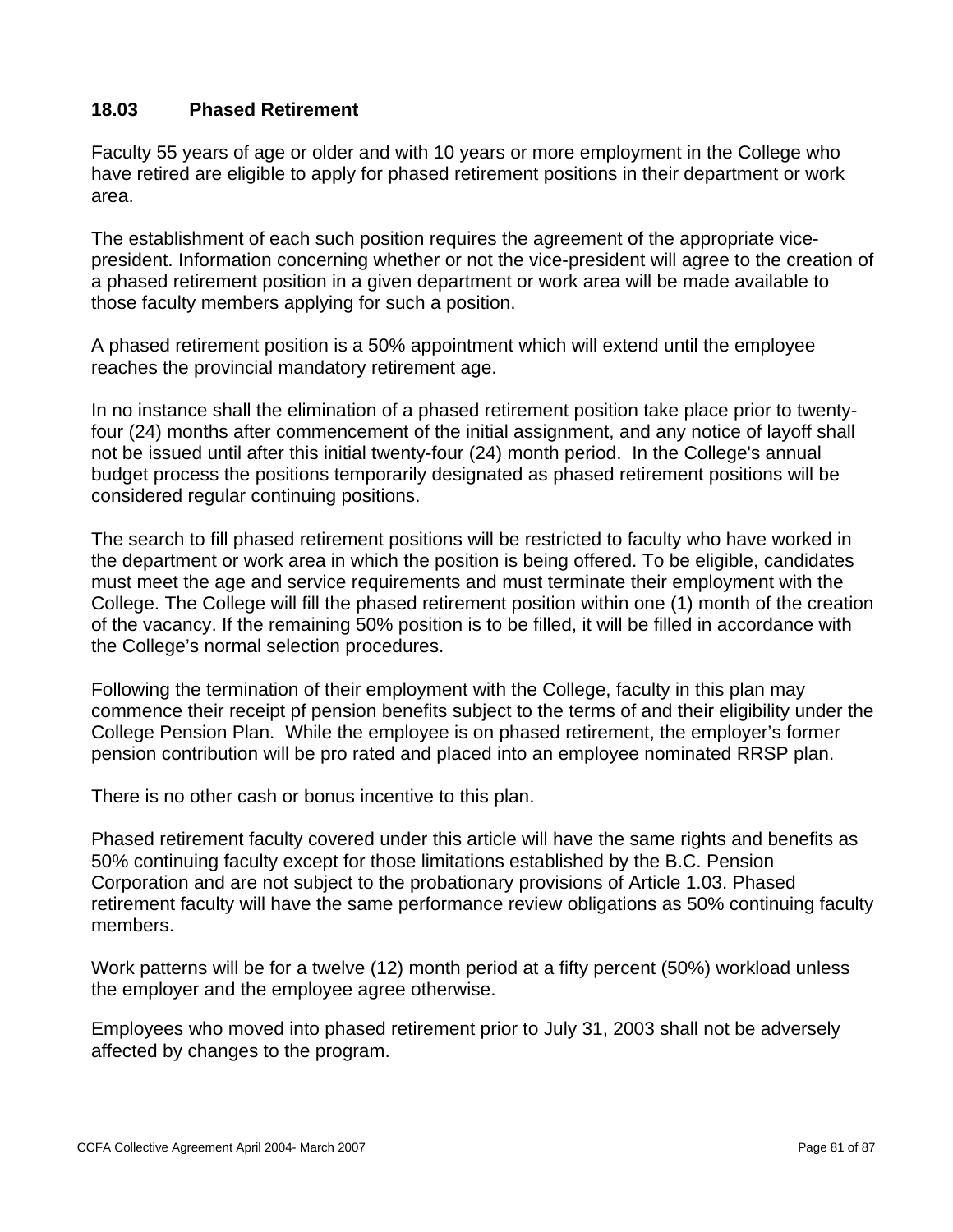#### **between**

### **THE CAMOSUN COLLEGE BOARD OF GOVERNORS and**

#### **THE CAMOSUN COLLEGE FACULTY ASSOCIATION**

#### **RE: ADVANCED PLACEMENT REVIEW COMMITTEE**

It is hereby agreed that Clause 5.01 (e) of the Collective Agreement between the Camosun College Board of Governors and the Camosun College Faculty Association shall be administered by an Advanced Placement Review Committee to facilitate overall College-wide consistency and fairness.

The CCFA and the College President shall each appoint two (2) members to the Committee. The term of office shall normally be two (2) years with staggered terms to ensure continuity. Initially, some members will be appointed for one (1) year terms by mutual agreement. The Committee will include one (1) Dean, one (1) Human Resources Department representative and two (2) CCFA members. Alternates will also be appointed for each committee position by the respective parties. Committee members must represent different schools. Committee members will not adjudicate applications from faculty members within their own School; a named alternate member will substitute. Content specialists, mutually agreed to by the applying faculty member and the Committee, may be invited to serve on the Committee as non-voting ex-officio members during specific application reviews.

The Advanced Placement Review Committee will be the representative body to process all applications from CCFA members related to Clause 5.01 (e) of the Collective Agreement and to make recommendations to the appropriate Vice- President.

Faculty members will make application to the Committee for advanced placement under the terms of the Committee's guidelines relating to Clause 5.01 (e). In reviewing applications, the Committee may meet with the applicants or return the application for clarification, additional information or documentation. The Committee will forward its decision, as recommendations to the appropriate Vice President who will review the Committee's recommendations and inform each applicant, in writing, of his/her decision.

The process of review, inclusive of the decision of the appropriate Vice- President, will occur on a quarterly basis.

| SIGNED for the Camosun College<br><b>Faculty Association</b> | SIGNED for the Camosun College<br><b>Board of Governors</b> |               |
|--------------------------------------------------------------|-------------------------------------------------------------|---------------|
| President                                                    | Chairman                                                    |               |
| Date                                                         | Date                                                        |               |
| CCFA Collective Agreement April 2004- March 2007             |                                                             | Page 82 of 87 |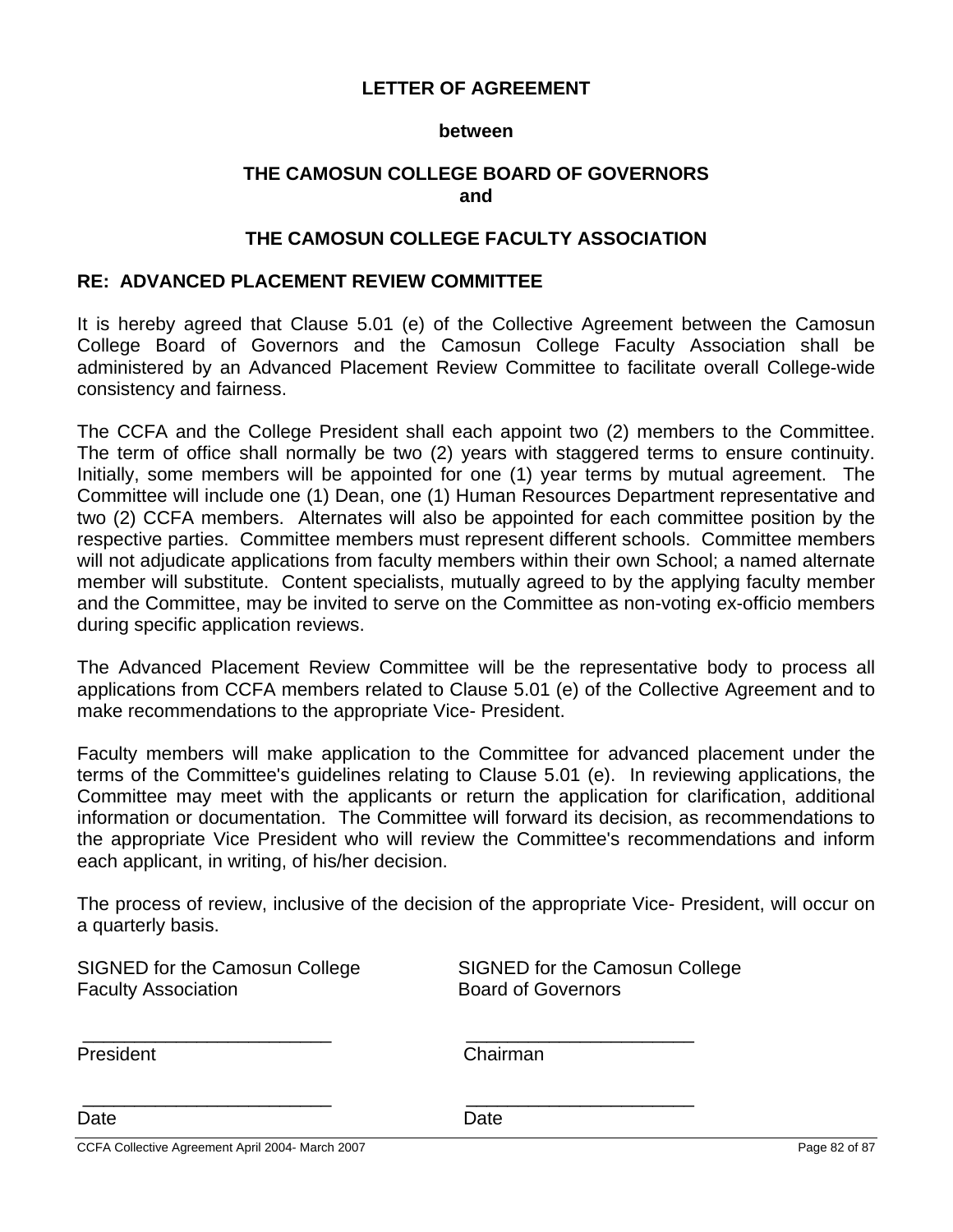#### **between**

### **THE CAMOSUN COLLEGE BOARD OF GOVERNORS and**

### **THE CAMOSUN COLLEGE FACULTY ASSOCIATION**

### **RE: JOINT COMMITTEE ON SCHEDULED DEVELOPMENT**

Camosun College and the Camosun College Faculty Association agree to participate in a committee, to be named the Joint Committee on Scheduled Development, which will have these principal functions:

- Undertake the refinement and development of consistent procedures and guidelines for planning, proposing, reporting on, and reviewing scheduled development activities and on disseminating information on scheduled development outcomes.
- Provide an annual report on the effectiveness of the scheduled development program in achieving its objectives and where necessary recommend changes.
- Distribute information on scheduled development activities, and by December first  $(1^{st})$  of each year, publish suggestions for Scheduled Development projects.

The annual report shall be submitted to the Vice President of Education and Student Services and the President of the CCFA by March thirty-first (31<sup>st)</sup> of each year. Recommendations in the report require the approval of both the CCFA and the College.

The committee shall be comprised of three (3) CCFA representatives and three (3) representatives of the administration.

\_\_\_\_\_\_\_\_\_\_\_\_\_\_\_\_\_\_\_\_\_\_\_\_ \_\_\_\_\_\_\_\_\_\_\_\_\_\_\_\_\_\_\_\_\_\_

SIGNED for the Camosun College SIGNED for the Camosun College Faculty Association **Board of Governors** 

President **Chairman** 

\_\_\_\_\_\_\_\_\_\_\_\_\_\_\_\_\_\_\_\_\_\_\_\_ \_\_\_\_\_\_\_\_\_\_\_\_\_\_\_\_\_\_\_\_\_\_

Date **Date Date Date Date**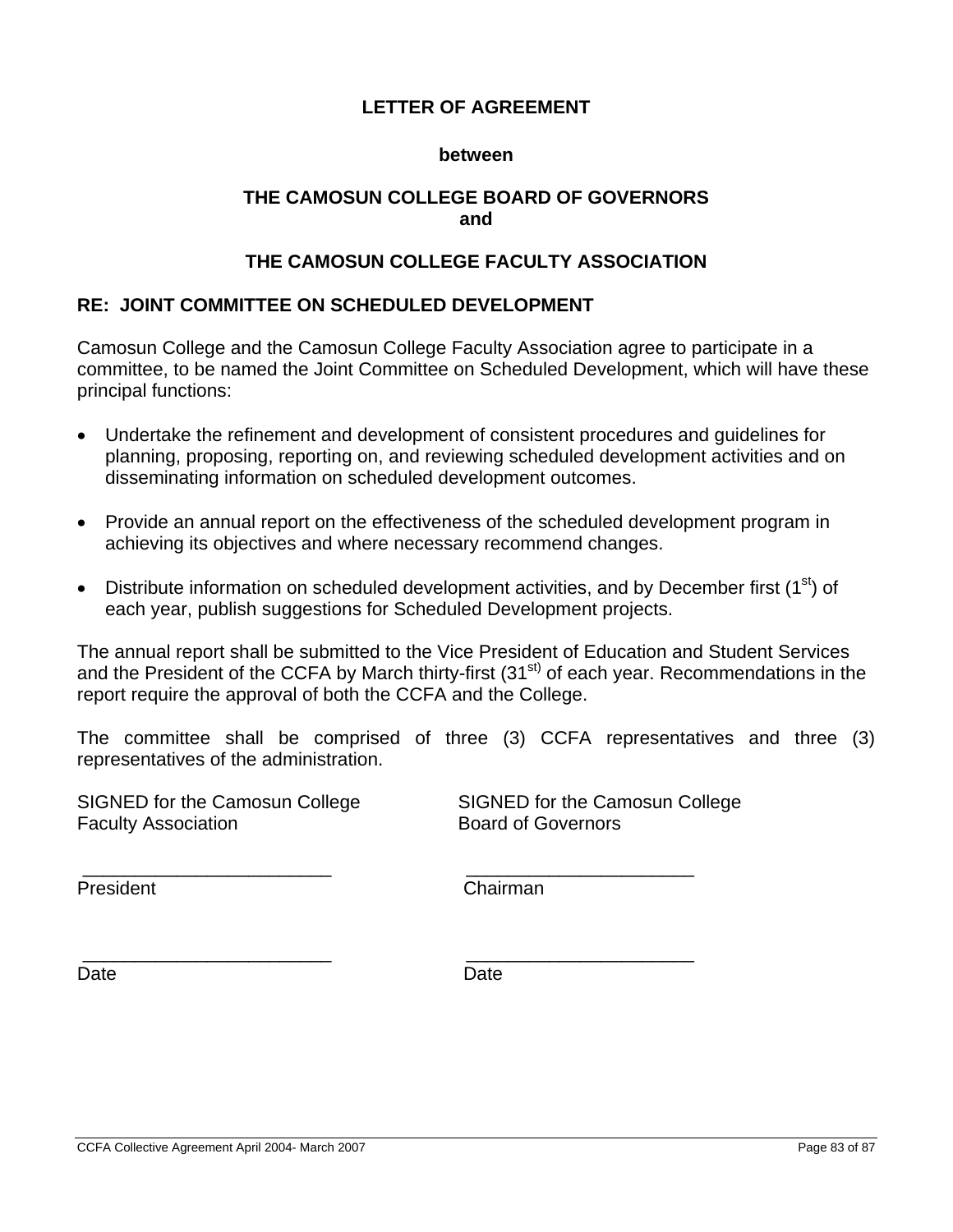#### **between**

### **CAMOSUN COLLEGE**

**and** 

### **CAMOSUN COLLEGE FACULTY ASSOCIATION**

#### **RE: FACULTY ON SECONDMENT TO ADMINISTRATIVE POSITIONS**

Camosun College and Camosun College Faculty Association hereby agree that Camosun College Faculty Association members, either on secondment or temporary assignment to an administrative position for a period of up to six (6) years, will retain their Camosun College Faculty Association membership, pay union dues, and retain all the rights and responsibilities of Faculty Association members, including accumulation of seniority, except where such rights and responsibilities conflict with administrative status.

| Signed for the Camosun College<br><b>Faculty Association</b> | Signed for the Camosun College<br><b>Board of Governors</b> |
|--------------------------------------------------------------|-------------------------------------------------------------|
| <b>CCFA President</b>                                        | Chairman                                                    |
| December 20, 1995                                            | <b>January 3, 1996</b>                                      |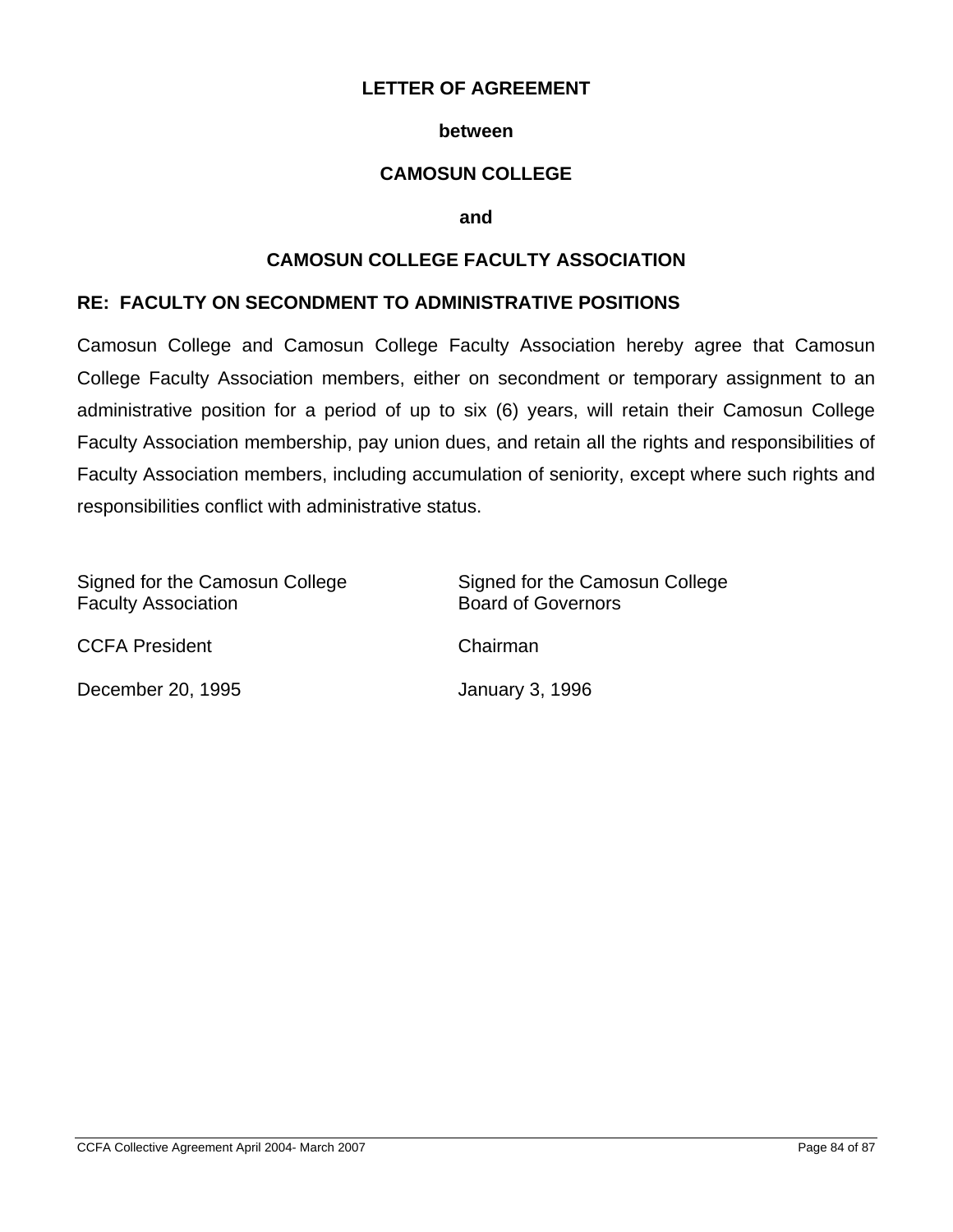#### **between**

#### **CAMOSUN COLLEGE**

#### **and**

#### **CAMOSUN COLLEGE FACULTY ASSOCIATION**

#### **RE: POST-RATIFICATION PROCESS FOR AMENDMENT OF THE COLLECTIVE AGREEMENT**

- 1. The parties agree to address the following topics with the process described in this letter of agreement:
	- (a) Regularization, including persistence of regularization rights: clause 1.04
	- (b) Joint Faculty Administration Committee: including clauses 1.04(f), 3.04(b), 6.03, 7.01, 15.04(e), 29(b), and Appendix C.
	- (c) Layoffs: Clauses 3.01 and 3.03
	- (d) Process for determining the suitability of qualifications of faculty members pursuant to clause 3.02
	- (e) Manners in which the College and the Union can respond to increased market competition and other external factors which adversely affect the College, the Union, and its members.
	- (f) Department size and structure
- 2. The parties agree to discuss the above topics after ratification of this agreement with the aim of achieving mutually agreeable amendments. Failing agreement on any amendment, the language contained in the 2004-2007 collective agreement shall prevail.
- 3. Discussions on these topics will conclude within a timelines to be agreed on. These timelines may be extended by mutual agreement.

\_\_\_\_\_\_\_\_\_\_\_\_\_\_\_\_\_\_\_\_\_\_\_\_ \_\_\_\_\_\_\_\_\_\_\_\_\_\_\_\_\_\_\_\_\_\_

\_\_\_\_\_\_\_\_\_\_\_\_\_\_\_\_\_\_\_\_\_\_\_\_ \_\_\_\_\_\_\_\_\_\_\_\_\_\_\_\_\_\_\_\_\_\_

SIGNED for the Camosun College SIGNED for the Camosun College Faculty Association **Board of Governors** 

President **Chairman** 

Date **Date Date Date Date**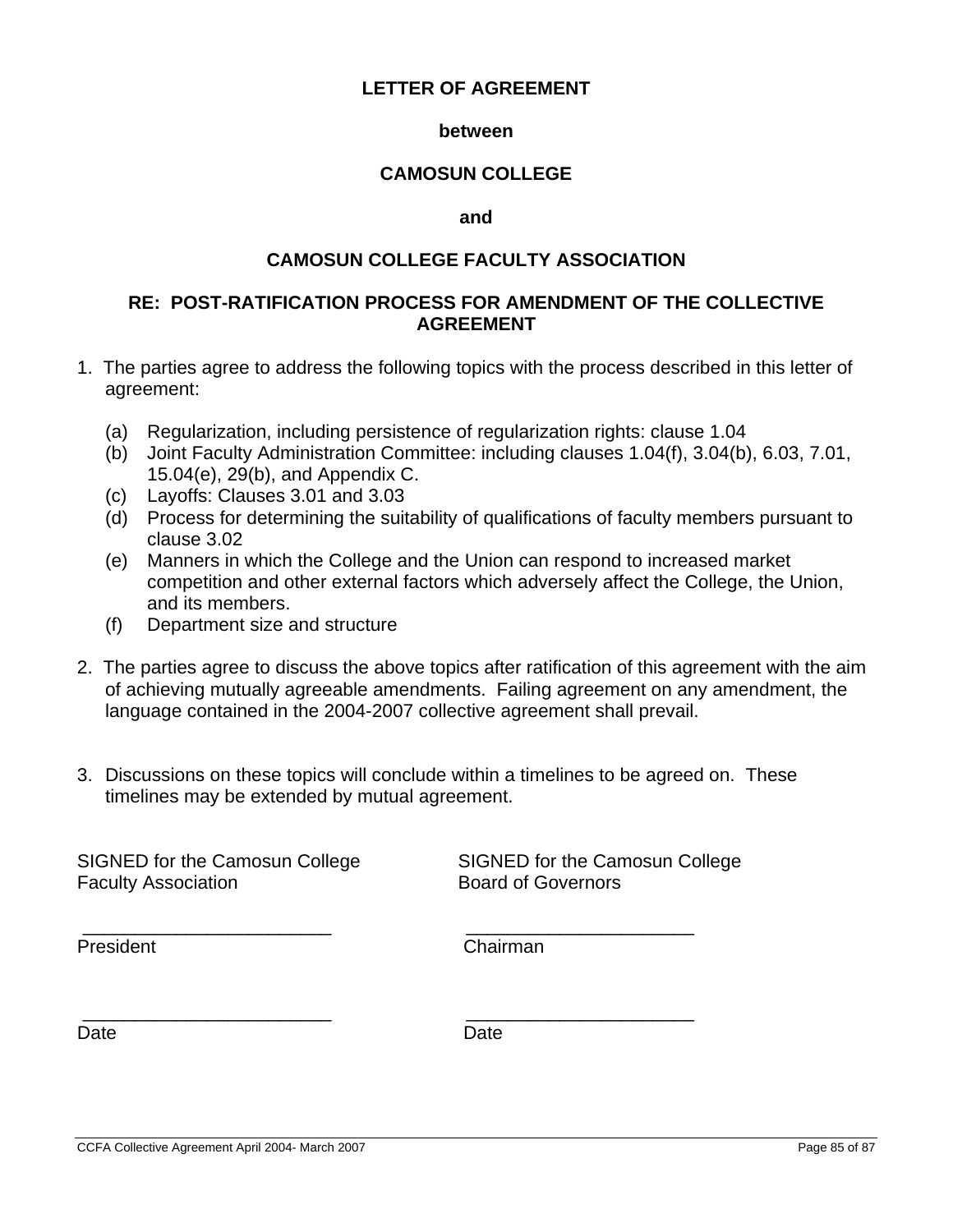#### **MEMORANDUM OF AGREEMENT**

#### **between**

### **CAMOSUN COLLEGE**

#### **and**

#### **CAMOSUN COLLEGE FACULTY ASSOCIATION**

Subject to ratification by both parties, the Collective Agreement between them for 2004-07 consists of the following:

- **1.** The 2001-04 Local agreement provisions ("The Local Agreement") and the 2001-2004 Common Agreement, except where they are modified by other provisions of this memorandum.
- **2.** The agreed items documented by signed green sheets.

\_\_\_\_\_\_\_\_\_\_\_\_\_\_\_\_\_\_\_\_\_\_\_ \_\_\_\_\_\_\_\_\_\_\_\_\_\_\_\_\_\_\_\_

- **3.** The parties agree that the percentage wage increase applied to the new Step 3 to create a new Step 2A will be the same as the percentage wage increase applied to the old Step 1 to create the new Step 12 upon application of the "me too" provision in the Mid-Table Settlement Agreement.
- **4.** The parties agree that Step 2A shall receive the same percentage or dollar increase (depending on the method of allocation) as the top step in future rounds of collective bargaining. This increase shall not cause Step 2A to be higher than Step 2.

Agreed and signed on April 4, 2006

For the College For the Union **Ian Brindle Community Community Community Community Darryl Ainsley**